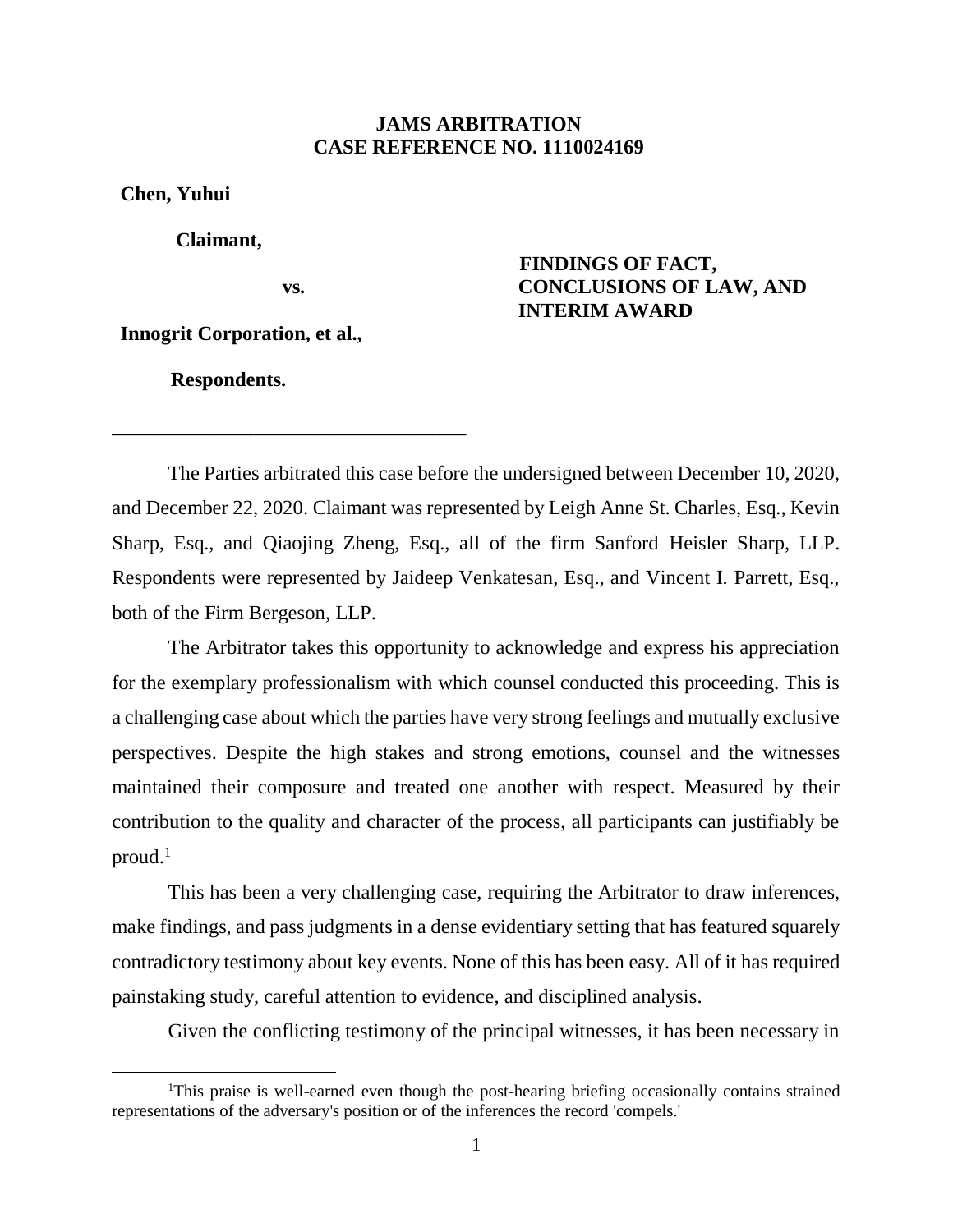many instances for the Arbitrator to choose between mutually exclusive stories. This has compelled the Arbitrator to make judgments about credibility – not simply about the accuracy of testimony, but also, more painfully, about its honesty. The Arbitrator has not concluded that all the testimony by either Dr. Chen or by Dr. Wu was accurate – but has concluded that at legally critical junctures, Dr. Chen's testimony is more likely accurate than Dr. Wu's. Stated differently, the Arbitrator has concluded that Dr. Chen's evidence, assessed in full historical context, has been sufficiently reliable, at most of the legally significant junctures, to satisfy his burden of proof. Thus, the Arbitrator's findings of fact tend to favor Dr. Chen.

Separate and comparably challenging issues arise when the Arbitrator turns to determining what the damages are to which Dr. Chen has proved he is entitled. These issues are addressed in sections of this award that follow the sections devoted to the findings relevant to the liability determinations.

#### **Was a Contract Formed on November 27, 2016?**

The short answer to this question is "yes."

As detailed in the paragraphs that follow, both circumstances and language support an affirmative answer to this critical question.

At the outset, we must frame the question as the law poses it: Did Dr. Chen prove that it is more likely than not that an objective assessment of all the evidence (language, circumstances, etc.) results in a conclusion that there was a meeting of the minds between him and Dr. Wu that Dr. Chen's share of the employee equity pool would be 20%? Framed in terms used by one California Court, the Arbitrator has concluded that the evidence, considered comprehensively, establishes "the intention of the parties in material particulars." See *Bustamonte v. Intuit, Inc.*, 141 Cal.App.4th 199 (2006).

Because this issue is so important, the Arbitrator pauses here to remind the parties that a judgment about whether a contract was formed constitutes a legal factum  $-$  i.e., an object the law creates when the finder of fact draws inferences about an objective matter. The objective matter is centered in the following inquiry: given all the circumstances and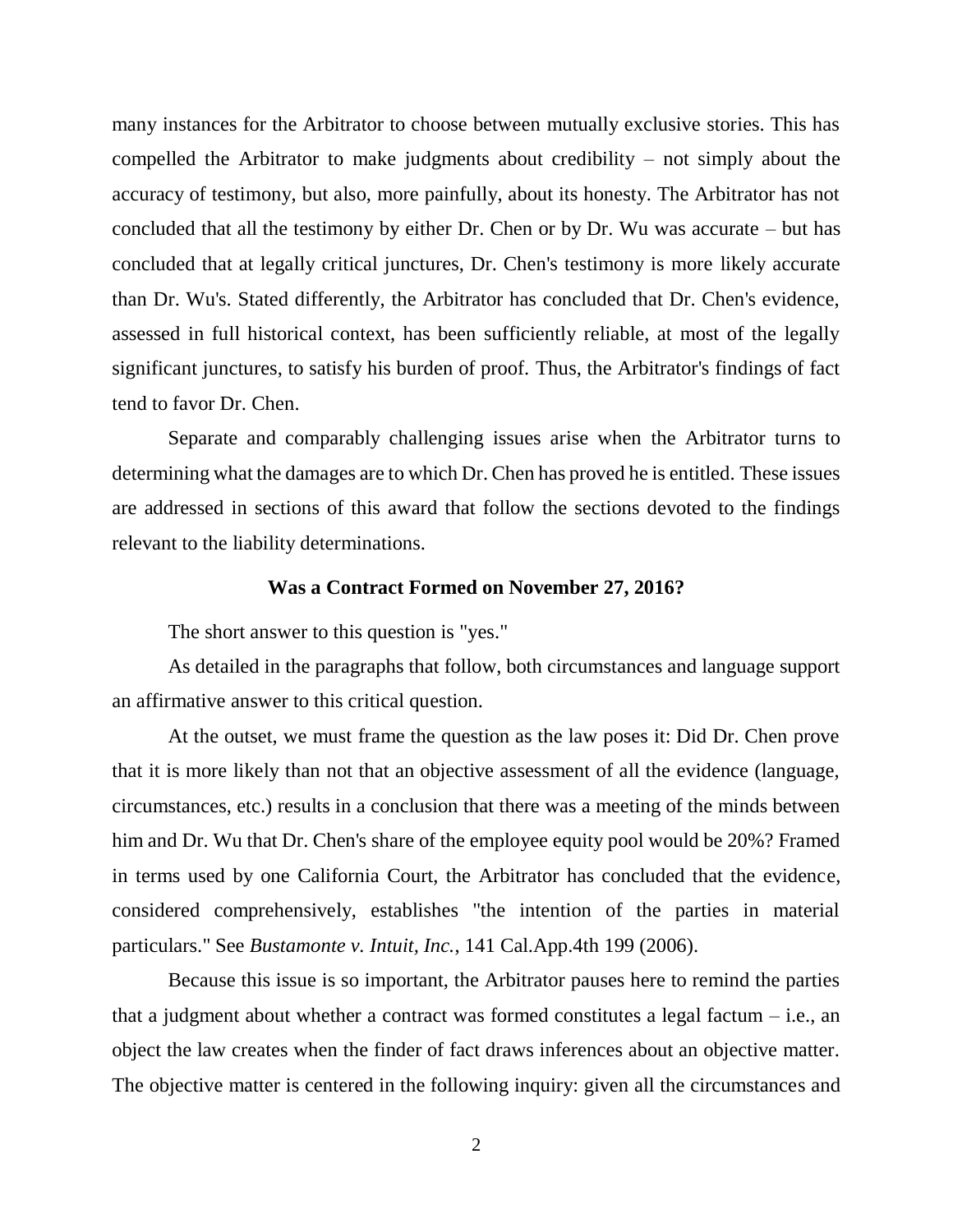all the evidence, would an independent, objective mind conclude that a contractual commitment had been made? Thus, the character of the legal factum is not dictated by any one party's subjective intentions. Subjective intentions are virtually, or literally, irrelevant. What matters is objective, i.e., what was actually expressed and what a reasonable, objective person viewing the articulated expressions (orally and/or in writing) from a neutral distance would conclude about whether binding commitments had been made.

The direct evidence and the circumstances that support the Arbitrator's ultimate conclusion that a contract was formed on November 27, 2016, can be divided into two somewhat overlapping spheres. The first is the smaller of the two and encompasses the specific facts surrounding the conversation between Dr. Chen and Dr. Wu on November 27, 2016.

The day before the crucial conversation, Dr. Wu had informed Dr. Chen, for the first time, that Dr. Wu believed that he should receive 32% of the relevant equity pool but that Dr. Chen should receive only 8%. The Arbitrator finds, for reasons that will be set forth in some detail below, that Dr. Chen was in fact, and understandably, surprised and shocked by this proposed allocation of equity. See Tr. at 212-15. Dr. Chen had been led to believe that he and Dr. Wu would have about the same equity or that, if there was a difference, it would be nowhere nearly as radical as four to one. Tr. 210.

Without indicating any agreement with the four to one ratio Dr. Wu indicated, Dr. Chen went home. He returned the next day (November 27) to present a counter proposal in which Dr. Wu would receive 35% of the employee equity pool and Dr. Chen would receive 20%. Ex. 3 and Ex. 323.

Over the course of the meeting on the November 27, Dr. Wu articulated the reasons he felt that a 4 to 1 ratio was appropriate: his seniority at Marvell, his age, his responsibility for the most critical element of the new venture (the quality of its product), and his standing and relationships within the pertinent market sector. Tr. 1332–34. Dr. Wu also said it was important to preserve a large segment of the equity pool for other employees – both to lure highly qualified new hires and to reward employees who had proven to be especially valuable. *Id*. and Tr. 221.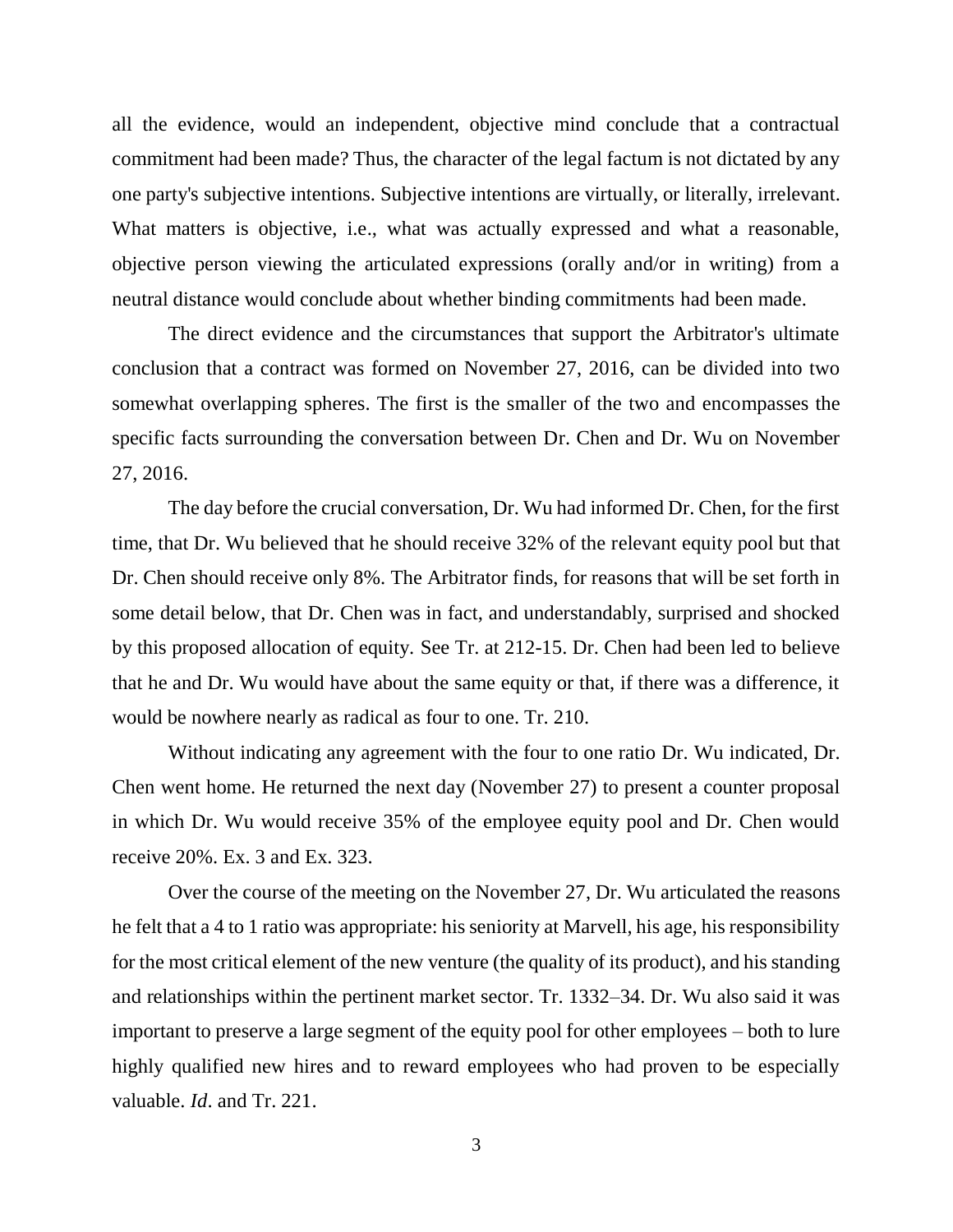But Dr. Chen remained adamant that anything less than a 20% share would be unfair – and that the difference between 35% and 20% sufficiently took into account the factors to which Dr. Wu pointing. Tr. 223-24. At least implicitly, he also suggested that it was sufficient to leave 45% of the equity pool available for other employees – or that Dr. Wu could reduce his share if he really believed it was essential to preserve more than that for future distributions.

The evidence suggests that toward the end of this pivotal conversation Dr. Wu had not been able to persuade Dr. Chen to accept less than 20% of the equity pool. So, with Dr. Chen remaining unmoved by Dr. Wu's arguments, Dr. Wu said "Fine. We'll work it out." In fact, at one point during the Arbitration Hearing, Dr. Wu testified that " . . . *at the end*, I said, 'Fine, we'll work it out.'" Tr. 1657 (emphasis added). There also was evidence that during their interactions at Marvell, Dr. Wu used the word "fine" to communicate his agreement to proceed on the terms most proximately articulated. Tr. 229.

It is important to emphasize what Dr. Wu did *not* say at the end of this meeting. While he testified that he told Dr. Chen repeatedly during this conversation that the 20% demand was "impossible," he did not testify that at the end of the meeting he continued to say that Chen's proposal was impossible. He did not say "No, I won't agree to 20%" or "No, I can't agree to 20%" or "No, I'll never agree to 20%" or "No, you just can't have that much."

Instead, with Dr. Chen remaining adamant about the 20% figure and its fairness, Dr. Wu concluded their discussion of this obviously sensitive and significant matter by saying "Fine. We'll work it out."

In context, including the considerations laid out below, the Arbitrator finds that, as a matter of objective reasonableness, these words by Dr. Wu constitute consent – not a mere invitation to keep talking, to keep negotiating. At this juncture, Dr. Chen fully committed to joining the new company and to accepting the founder's obligations – he was not merely agreeing to keep negotiating.

One significant contextual factor that supports these findings is the fact, hereby found, that Dr. Chen and Dr. Wu did *not* continue to negotiate about Dr. Chen's equity. Instead, the Arbitrator finds that 12 weeks passed (from November 27, 2016, until February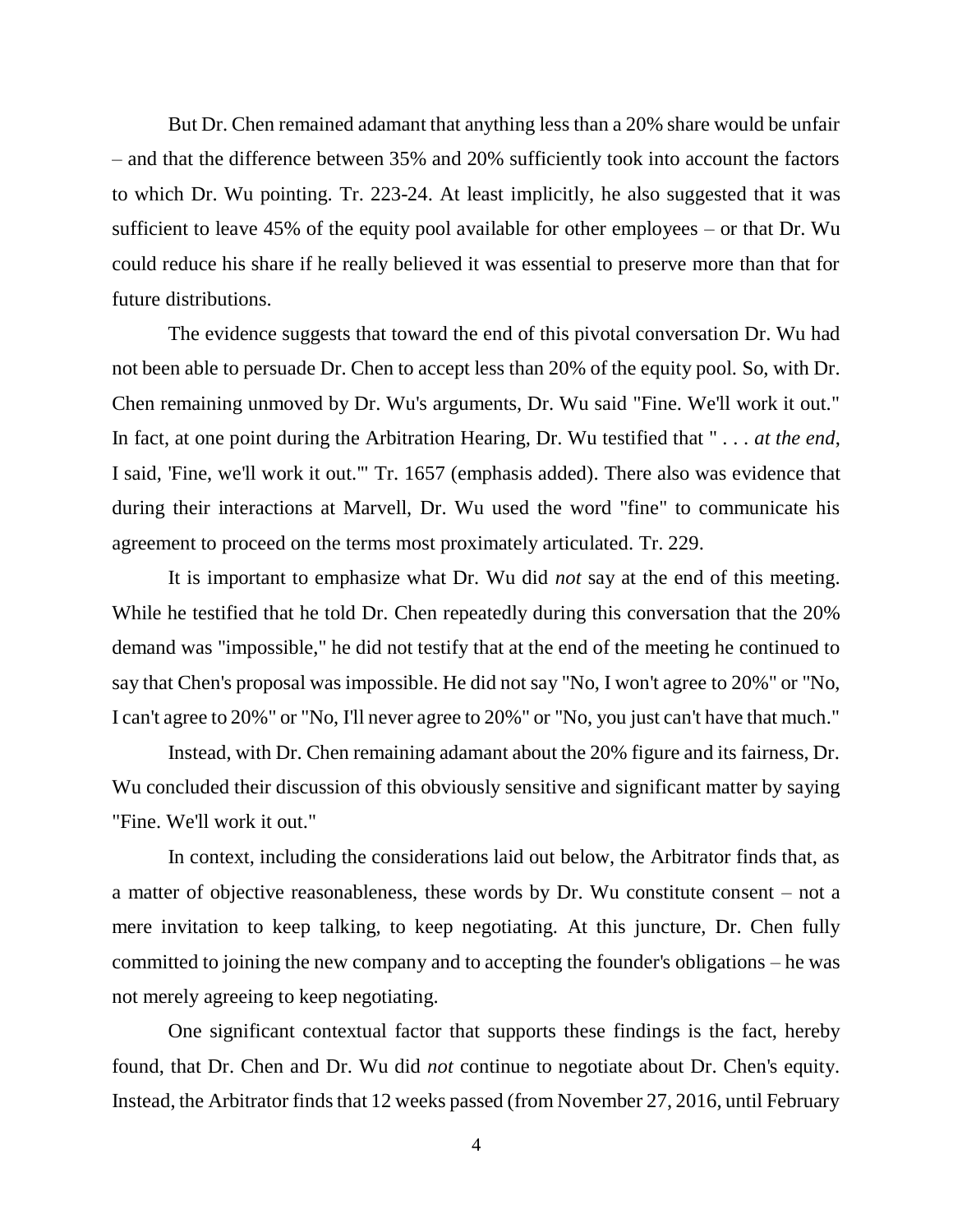21, 2017) before either party again raised the subject of Dr. Chen's equity – and the party raising the subject was Dr. Wu.

Dr. Wu testified that he and Dr. Chen had many, many conversations/negotiations about Dr. Chen's share in the equity pool during the months of December, January, and February. Tr. 1346 - 52. Dr. Chen flatly denied that any such conversations or negotiations had occurred. Tr. 251-252; 1346

The Arbitrator credits Dr. Chen's version of these facts – in part because there is not a single word in any preserved written medium (email, letter, message, WeChat, minutes of meetings, etc.) that suggests that this important subject was still being negotiated. While Dr. Wu and Dr. Chen discussed many matters related to their plans for Innogrit during this period, there is no reference in the written record to the subject of Dr. Chen's equity for 12 weeks (See Ex. 1). It is implausible that something this important would not have been at least mentioned, or been the object of some oblique allusion, for this period – if it remained an open question. Surely both Dr. Chen and Dr. Wu would have continued pushing their positions – and just as surely neither would have been satisfied to leave the written record bare.

It also is counter-intuitive that this very significant subject would not have surfaced in the two most proximate meetings of the Innogrit "board" if the equity issue remained as thoroughly unresolved as Dr. Wu contends. The board first met shortly after the critical conversation of November 27, 2016. That early December meeting of the board was attended by its only putative members: Dr. Wu, Dr. Chen, and Mr. Pan – but the subject of the two principals' equity was not mentioned – just as it was not mentioned in the next meeting of the board in January 2017.

While SummitView did not have had the authority, acting alone, to fix allocations of equity, it clearly had a significant interest in how this matter was resolved – if for no other reason than it knew that the health of the new venture could turn in part on its ability to use equity in the employee pool to attract or retain talented and valuable employees. As significantly, SummitView felt strongly that having Dr. Chen in the new company in the key role of president was extremely important – so it would have expected to be informed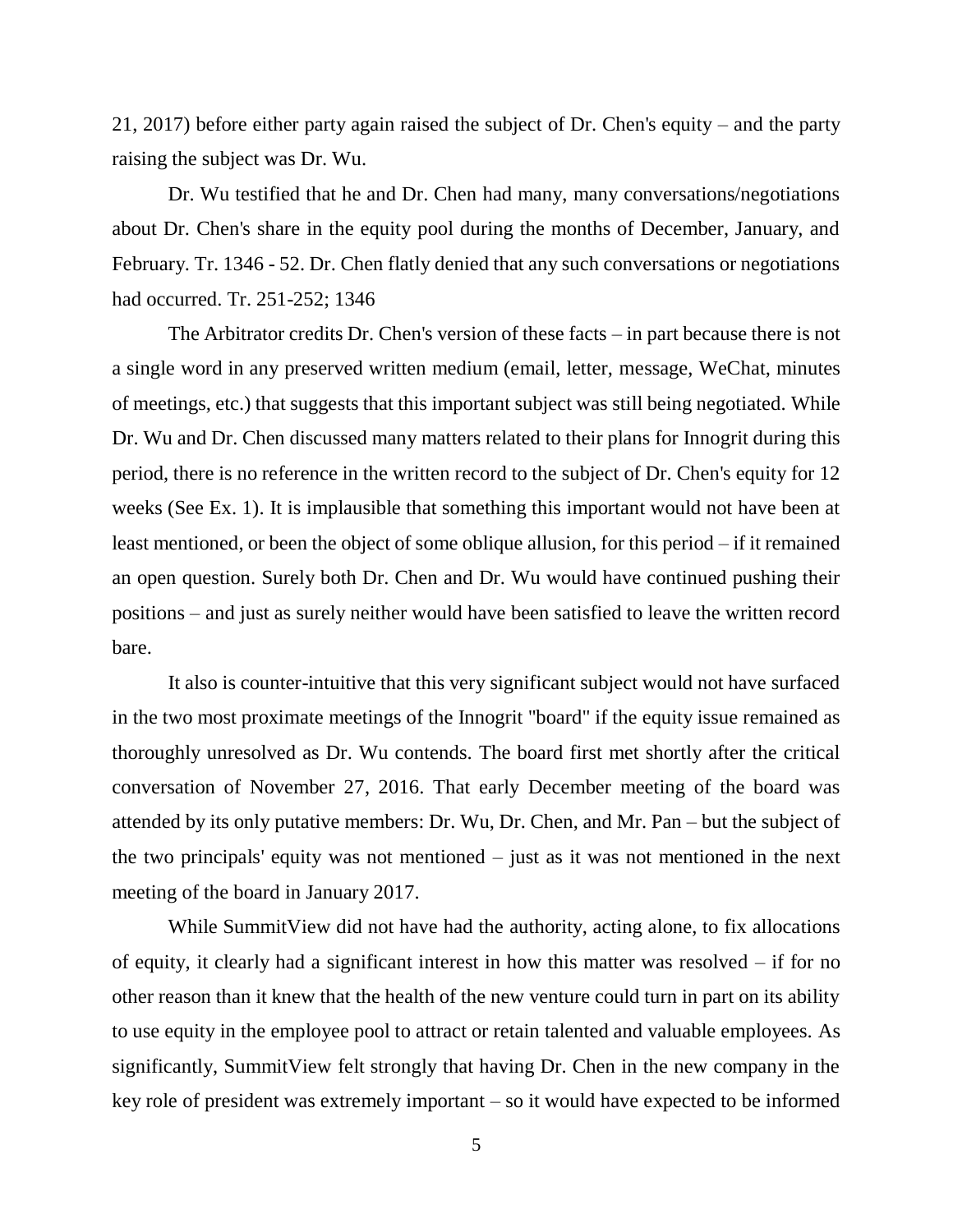if a deep disagreement about Dr. Chen's equity threatened that objective. Moreover, if Dr. Chen was not confident that an agreement had been reached, he likely would have raised this subject with Mr. Pan or with Stanley Wu – as he did months later when he learned that Dr. Wu would contend that Dr. Chen's share of the employee equity pool was only 8%. Tr. 257-58.

There are many additional reasons for crediting Dr. Chen's version of the events of November 27 – and for finding that he reasonably concluded that he and Dr. Wu had in fact agreed on the 20% equity figure for him (even if the ultimate size of the pool that would be left for other employees might still be adjusted by Dr. Wu taking less than the 35% that Dr. Chen had suggested.)

Dr. Wu knew, before the conversations on November 26 and 27, that Dr. Chen had submitted his resignation at Marvell. Tr. 1638. Dr. Wu also knew that, after Dr. Chen submitted his resignation, Matt Murphy, the CEO of Marvell, tried to induce Dr. Chen to remain with the Company by offering him a promotion and a raise and promising him that his irksome boss would be replaced within a matter of months. Tr. 1639. Dr. Chen testified that Dr. Wu knew the raise would be 40%. Tr. 218-19. Dr. Wu testified that he did not know the size of the promised raise, but he knew a raise had been offered. Dr. Wu also testified that he did not know how soon after November 27, 2016, Dr. Chen had to respond to the retention offer, but he had to have inferred the clock was ticking. Thus, at the time they were negotiating between an 8% equity share and a 20% equity share, Dr. Wu knew that if Dr. Chen left Marvell, he would be giving up a prestigious, remunerative, and secure position with an industry-leading company – all to join a start-up that barely existed and had no secure sources of even short-term funding. Tr. 228-230.

Thus, as Dr. Chen phrased it, Dr. Wu had to know that, when the two men were negotiating the equity figures, the stakes for Dr. Chen were very high – that it would make little sense for Dr. Chen to give up so much unless the promise for a return on the risk he would be taking was quite substantial. Dr. Wu should have understood, and very likely did understand, that eight percent of about half of the overall equity in a newborn company without a secure financial foundation or a new product to sell would not be viewed as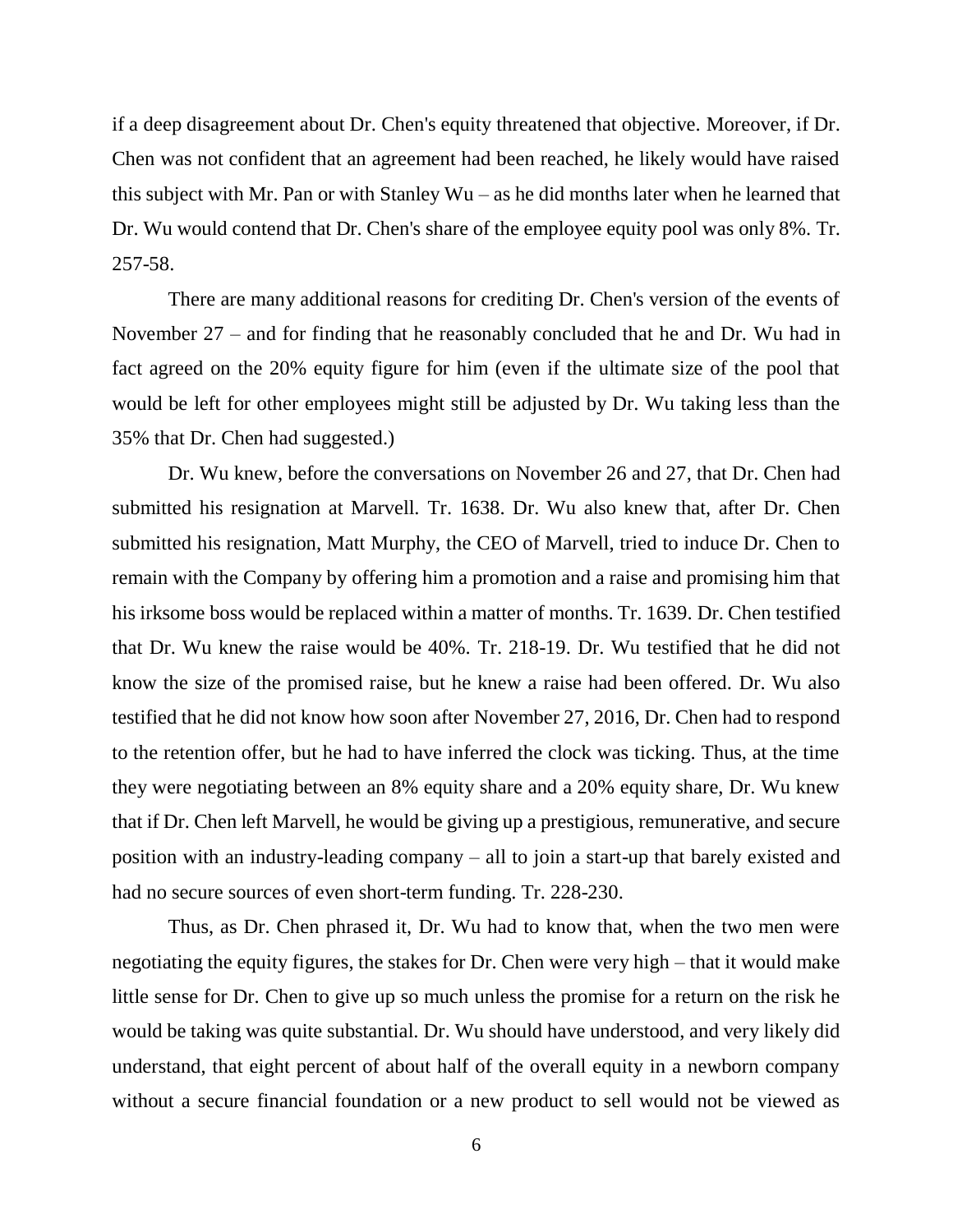holding sufficient promise of reward to induce Dr. Chen to walk away from so much that was real and immediate.

There is more.

 $\overline{a}$ 

The evidence is overwhelming that, well before November 27, 2016, Dr. Chen and Dr. Wu understood that Dr. Chen would play a role in the new company that was indispensable and was unparalleled in significance when compared to the role that any other prospective employee (save Dr. Wu himself) might play. Dr. Wu understood that Dr. Chen was to be the *president* of Innogrit. Being president is a big deal (to use a phrase of refined legal art). Moreover, Dr. Wu understood that Dr. Chen joining the company as its president was extremely important to the company's primary investor, SummitView. See Ex. 15, at Bates 8386.

Dr. Wu had told Dr. Chen, and Dr. Chen understood, that Dr. Chen was to be the only "Key Person" in the new company as that term was used in

that SummitView had pulled the lead oar in drafting.<sup>2</sup> Tr. 1619-20. There were no other real candidates to be the Key Person contemplated in these documents

– . See Ex. 25; See also Ex. 76,

<sup>2</sup>Respondents attempt to make much of the fact Dr. Chen is not identified by name in the iterations of this document. That fact, however, is attributable in large measure to Dr. Chen's communicated desire not to enable Marvell to know that he planned to leave its employ and join a competitor. Whether Dr. Wu and Mr. Pan shared any such sensitivity is debatable, on the record made in this proceeding, but it is very clear that Dr. Chen was almost obsessively focused on keeping his prospective role in the new company off Marvell's radar screen.

The Arbitrator does not mean to suggest the intensity of Dr. Chen's desire to keep his involvement in the new venture secret was irrational. Dr. Chen wanted to keep his relationships with Marvell customers and partners as strong as possible – in order to improve the prospects of the new venture. Thus, he wanted to preserve the opportunity to take a diplomatic farewell tour of important Marvell customers and partners as part of his departure from the Company – in order to encourage confidence in him personally. He knew maintaining that personal confidence would be important to his ability to perform key parts of his job for Innogrit. For the same ultimate reason, he wanted to attend the annual Kingston meeting in December – something Marvell very likely would have declined to support if it had known he was leaving to join a venture whose mission was to take customers away from Marvell.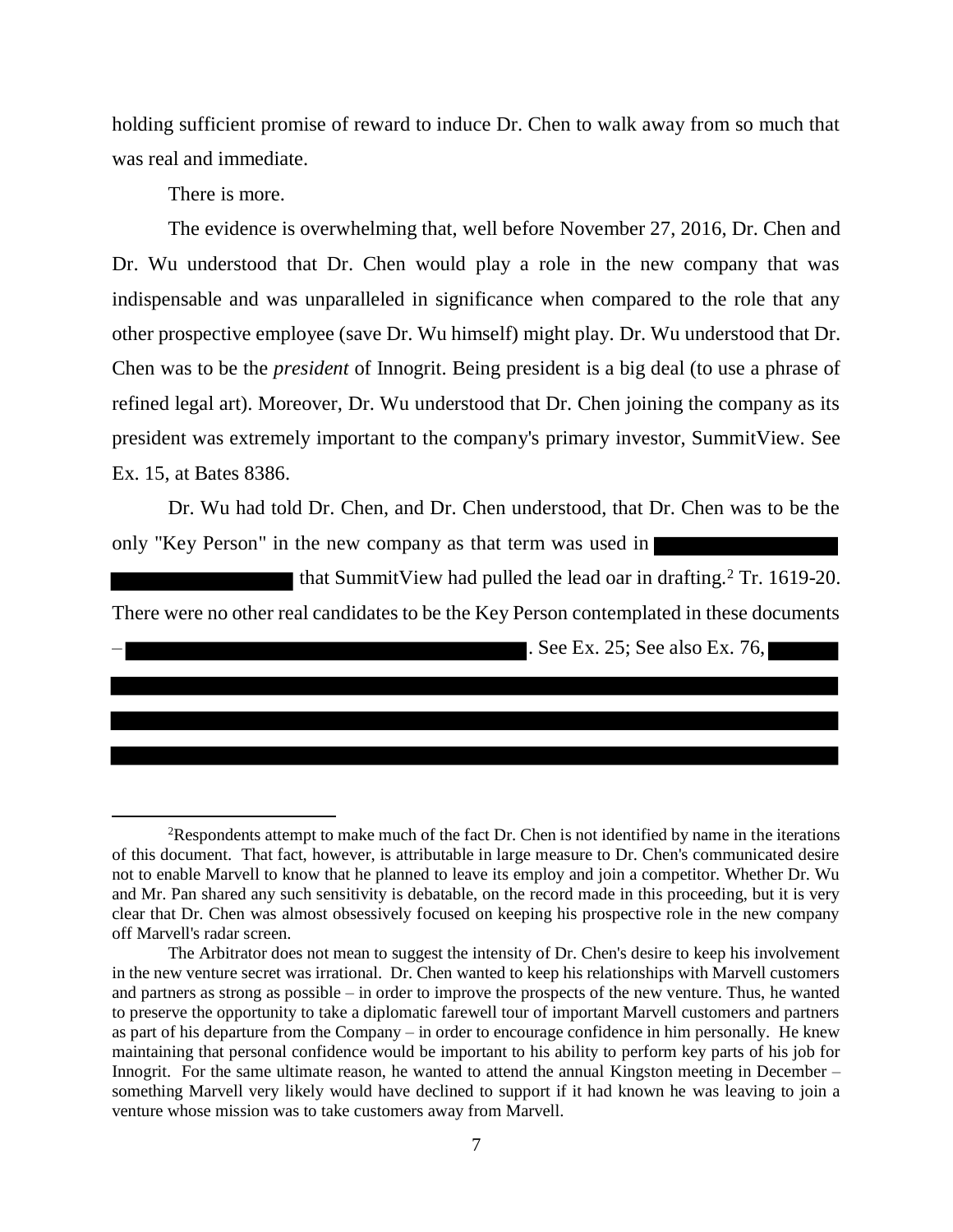**Ex. 29.** 

 $\overline{a}$ 

#### $\blacksquare$  Ex. 10.

Moreover, Dr. Wu understood that the Key Person, Dr. Chen, would have the same obligations and the same *rights* as the "Founder" when Dr. Chen subscribed to the Founder's commitments. Dr. Wu knew that the obligations of the Founder and the Key Person were onerous – but he also knew that Dr. Chen was ready to make those commitments, to take on those obligations.

Dr. Wu also knew that none of the other 'founding' members of the Innogrit team were going to be asked to make commitments or assume risks of the character that were required for the Founder and the Key Person. These were qualitatively different circumstances that would come into play only for the CEO and the President of the company. They were in a league by themselves – a league of two, not quite equals, but with similar responsibilities and status.

And this is how settled as the start through the finish,<sup>3</sup> portrayed Dr. Wu and Dr. Chen. They were set apart from all others. They came first. And they were presented on parallel physical planes – connected to one another and spatially separated from everyone else. See, e.g., Ex. 76.

Moreover, Dr. Chen had in fact played a more significant role than any other early employee in designing the fledgling company and getting it off the economic ground. He was the only future Innogrit employee other than Dr. Wu who met or interacted with the representatives of key investors (Mr. Pan and Stanley Wu). He was the only one who contributed to the business plan or who helped negotiate

He was a key player from the outset  $-$  a player of significance short only of Dr. Wu, and not miles short, at that.

Given these circumstances, it was eminently reasonable for Dr. Chen to expect a significant equity share – much more than other employees and at least somewhere in the same zone as Dr. Wu's. As significantly, for present analytical purposes, Dr. Wu could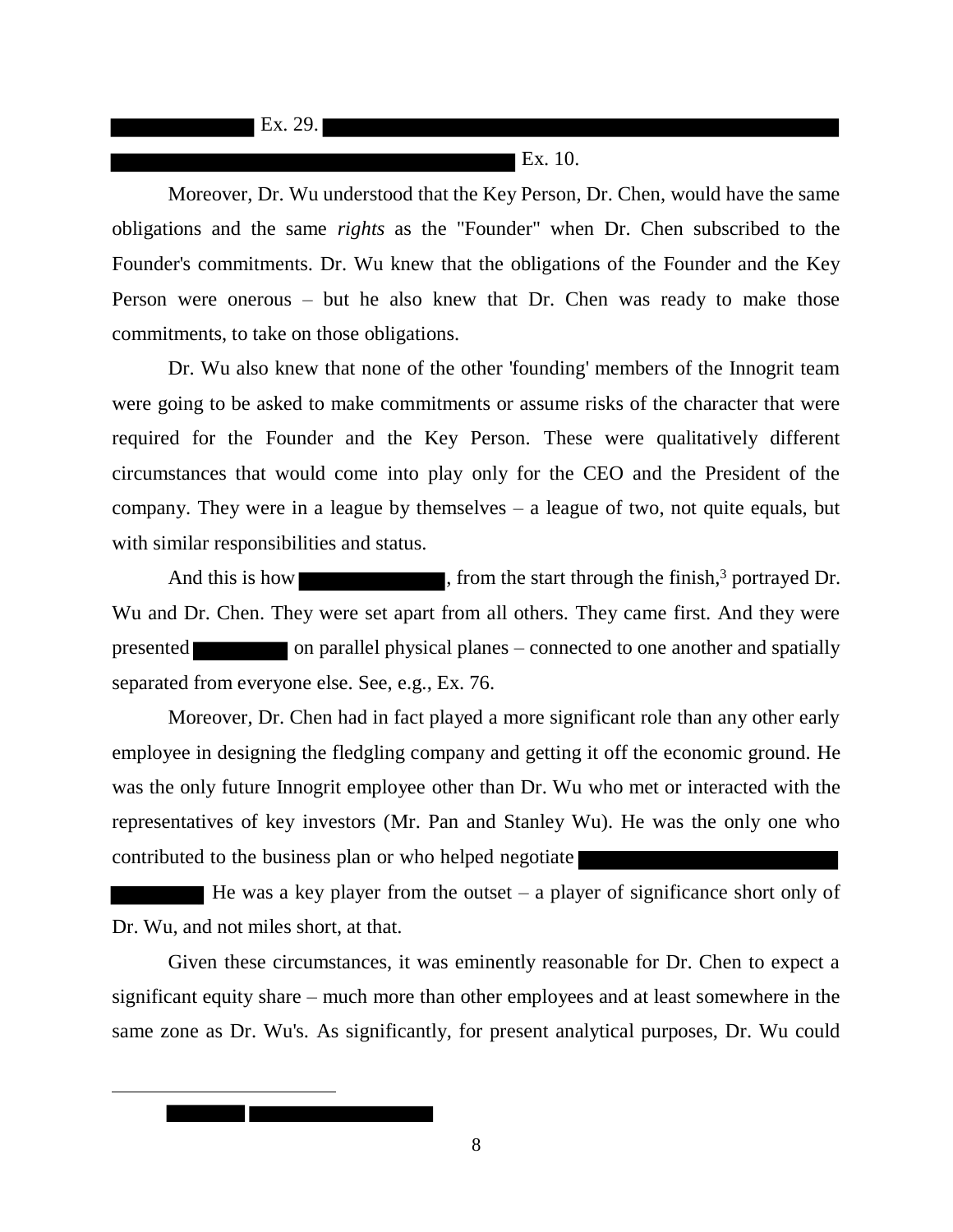reasonably only have had the same sense. Eight percent was not even arguably in the same zone as 32%.

For all the reasons set forth above, the Arbitrator hereby finds that, as an objective legal matter, at the end of their conversation on November 27, 2016, Dr. Wu's and Dr. Chen's minds met at the 20%-35% place.

Dr. Chen's conduct immediately after November 27, 2016, is consistent with his conclusion that the two men had reached agreement that he would receive the 20% equity allotment he had insisted was his bottom line. One day after the conversation he believed ended with a mutual commitment at the 20% level, Dr. Chen turned down Marvell's offer to raise his salary and promote him – thus severing his ties to the industry leader and forsaking a handsome opportunity. Tr. 228. He also began planning a farewell tour of the businesses that had been his principal customers at Marvell – taking care that they felt they were being left in good hands and keeping relationships intact for the future. Tr. 228; 232- 34.

Dr. Chen's last day at Marvell was December 16, 2026. Tr. 235. And knowing he was leaving Marvell before the end of the year, he knew he would be required to return the \$75,000 retention bonus he had received early in 2016.

By this combination of actions, Dr. Chen demonstrated, graphically and irrefutably, that he was committed to Innogrit. To contend, as Dr. Wu persisted in doing, that Dr. Chen remained uncommitted, is unpersuasive in the extreme.

Nonetheless, Respondents advance the view that a failure of Dr. Chen's and Dr. Wu's minds to meet about the allocation of equity is evidenced by the fact that Dr. Chen did not press Dr. Wu to prepare the document that would formalize his status as the Key Person by

Ex. 25, at Bates 0491. Dr. Chen not pressing for this kind of formalization, however, is consistent with his understanding that the equity terms had been fixed, his long-standing respect for and trust in Dr. Wu, and his persistent anxiety about Marvell discovering he and Dr. Wu had been plotting for months to form a competing company. Dr. Chen had told Marvell he was leaving in order to join a venture capital firm. So, formalizing his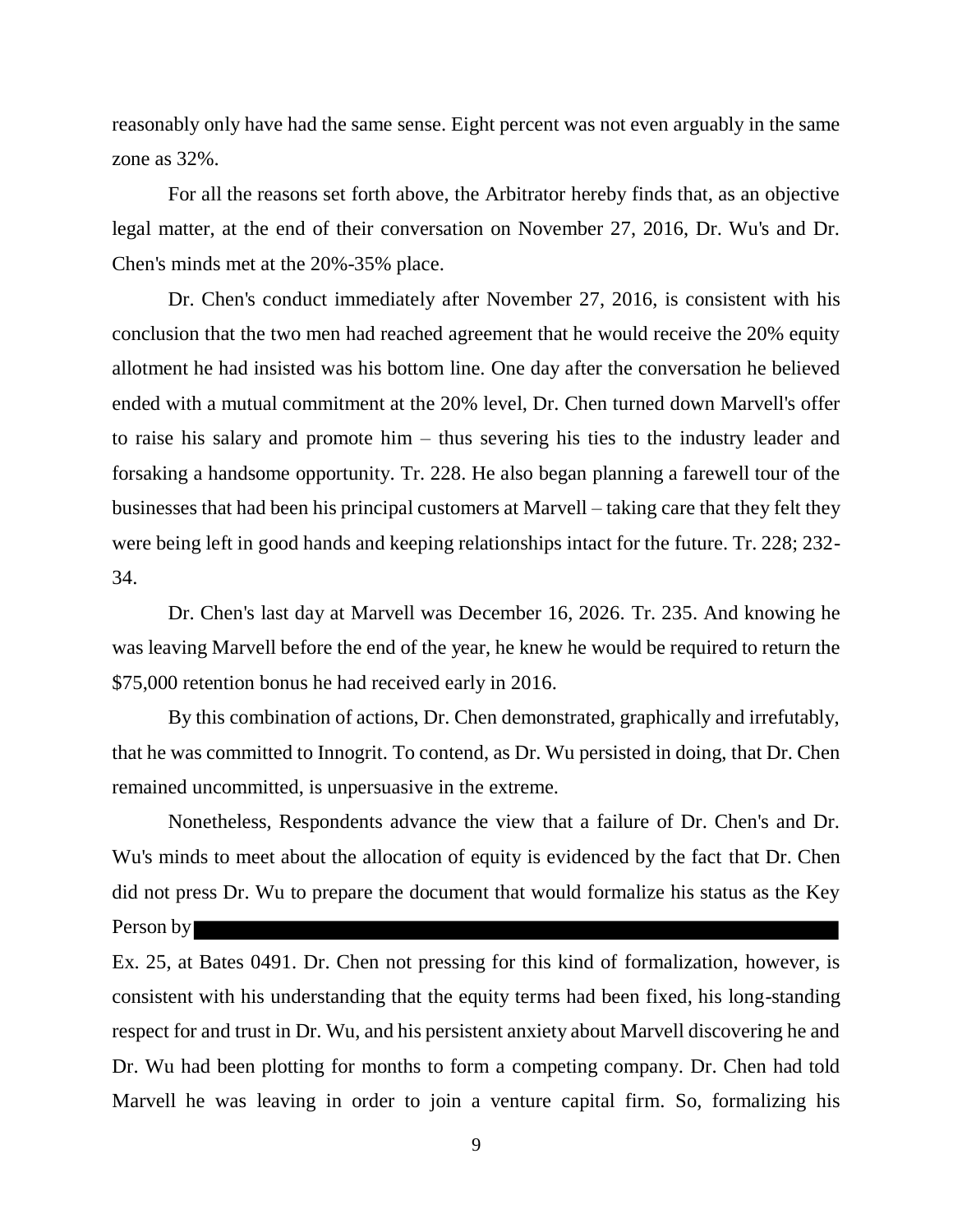relationship with Innogrit before the end of 2016 was not consistent with the story line he was trying to spin out.

The fact that Dr. Wu did not meet his responsibility to draft the contract that would formalize Dr. Chen's commitment to, and key role in, Innogrit by might be evidence that he did not believe he and Dr. Chen had reached an agreement about the allocation of equity – but it also might be evidence that he did not want to give Dr. Chen an opportunity to memorialize an agreement Dr. Wu hoped to escape.

The question here is not whether Dr. Wu hoped to push Dr. Chen to accept appreciably less than 20% equity, but whether, viewed objectively and in full context, the dynamic between these two men on November 27, 2016 yielded an enforceable agreement, i.e., an objective conclusion that their minds must be deemed to have met at the 20% figure. As stated, the law's answer to that question is yes.

# **What Happened Between February 21 and March 10, 2017?**

After having not discussed Dr. Chen's equity since November 27, 2016, this subject resurfaced during a luncheon conversation between Dr. Wu and Dr. Chen on February 21, 2017. As Dr. Wu was speaking about how much equity was being offered to new hires, Dr. Chen realized the model that was informing Dr. Wu's part of the conversation did not include the 35%-20% allocations Dr. Chen thought Dr. Wu had accepted the previous November. Tr. 252-255. When Dr. Chen asked about the equity shares for Dr. Wu and himself, Dr. Wu responded by saying "yours is 8 percent, it is." Tr. 253.

Dr. Chen was shocked. To use his word, he was "devastated" by this revelation. Tr. 254. He put his head down, shook it, quickly finished his food without engaging in additional conversation, then left the restaurant. *Id.*

When the two men met again on February 27, 2016, Dr. Chen felt he was pleading with Dr. Wu to honor the agreement Dr. Chen thought they had reached at the end of the previous November. Dr. Chen reiterated his view that the company was their dual brainchild and that he had put his blood and sweat into the enterprise just like Dr. Wu had. He said an 8% equity share was not fair. Dr. Wu, according to Dr. Chen's unrebutted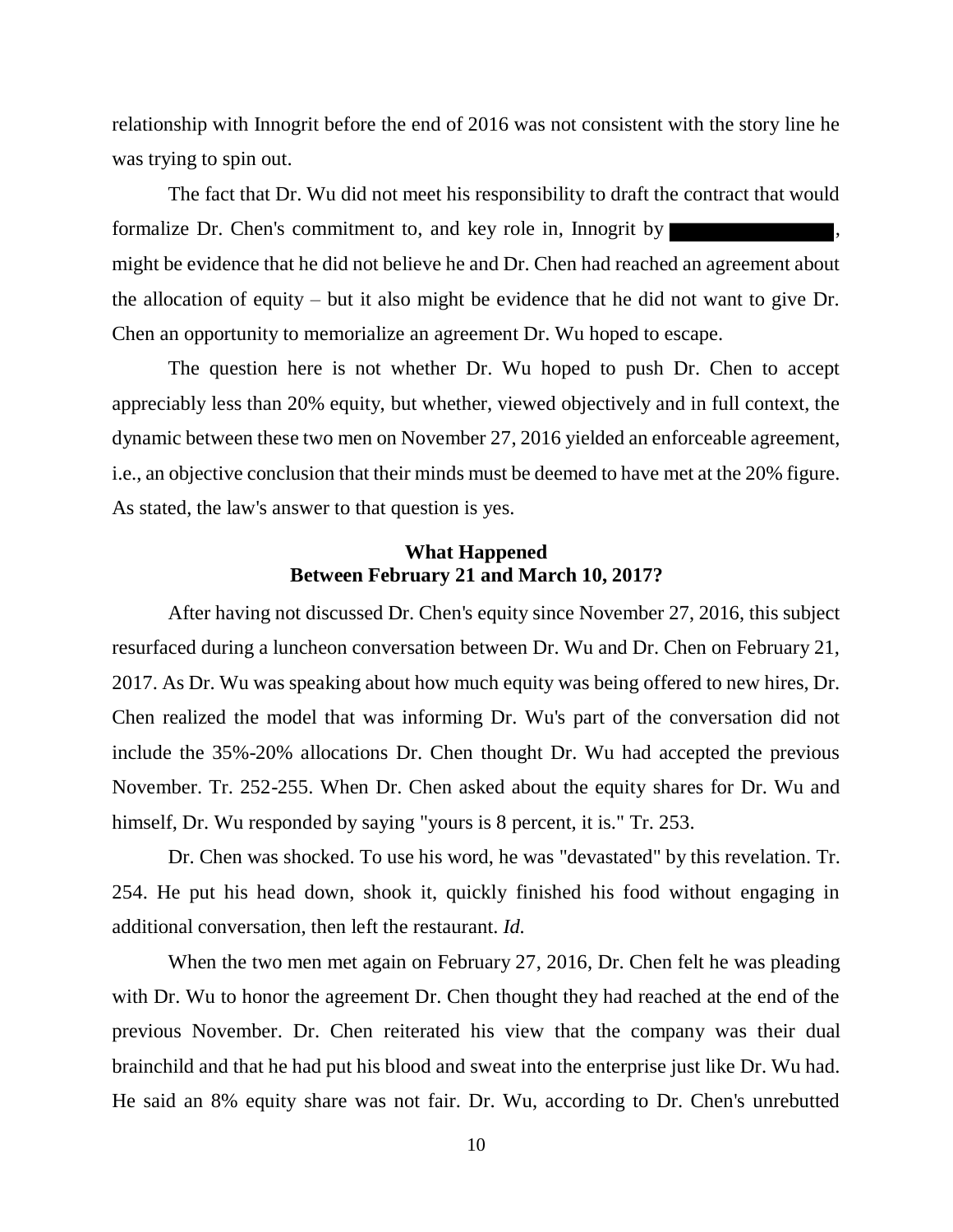testimony, said nothing substantive in response. He declined, in passivity, to engage on this topic. Tr. 255-56

The next time the two men spoke about Dr. Chen's equity was on March 1, 2017. Dr. Chen pled his case again, emphasizing the sacrifices he had made by leaving Marvell and by taking an unpaid position with a venture capital fund for two months (in order to keep the whole plan for the joint enterprise below Marvell's radar). Again, Dr. Wu did not respond substantively – but moved the conversation to another subject. Tr. 257.

Later that day, Dr. Chen called Mr. Pan of SummitView to plead his case. Tr. 257- 58. Mr. Pan appeared to be sympathetic and agreed to speak by phone with Dr. Wu. There is no evidence, however, that he pressed Dr. Wu to raise his offer – just as there is no evidence Dr. Wu ever told Mr. Pan about the conversation he had had with Dr. Chen the previous November.

On March 2, 2017, Dr. Wu sent an email to Dr. Chen.

|                              | He attached an offer letter, pointing out |
|------------------------------|-------------------------------------------|
| that, in addition to salary, |                                           |
|                              |                                           |
|                              |                                           |
|                              |                                           |

*Id.*

observer." Tr. 260.

Dr. Chen did not respond in writing to this email.

The next exchange between Dr. Wu and Dr. Chen about the latter's equity interest occurred on March 6, 2027. Dr. Chen again declared that an 8% equity share was fundamentally unfair. He also said he could not assume the obligations of a founder (as those obligations had been spelled out  $\blacksquare$ if his share of the employee equity pool was so small. Dr. Wu responded by saying "fine." But added that if Dr. Chen would not make the commitments of a founder, he would not be permitted to retain his seat on the board. Instead, he would be deemed only a "board

Toward the end of this conversation, Dr. Wu indicated that he would increase Dr.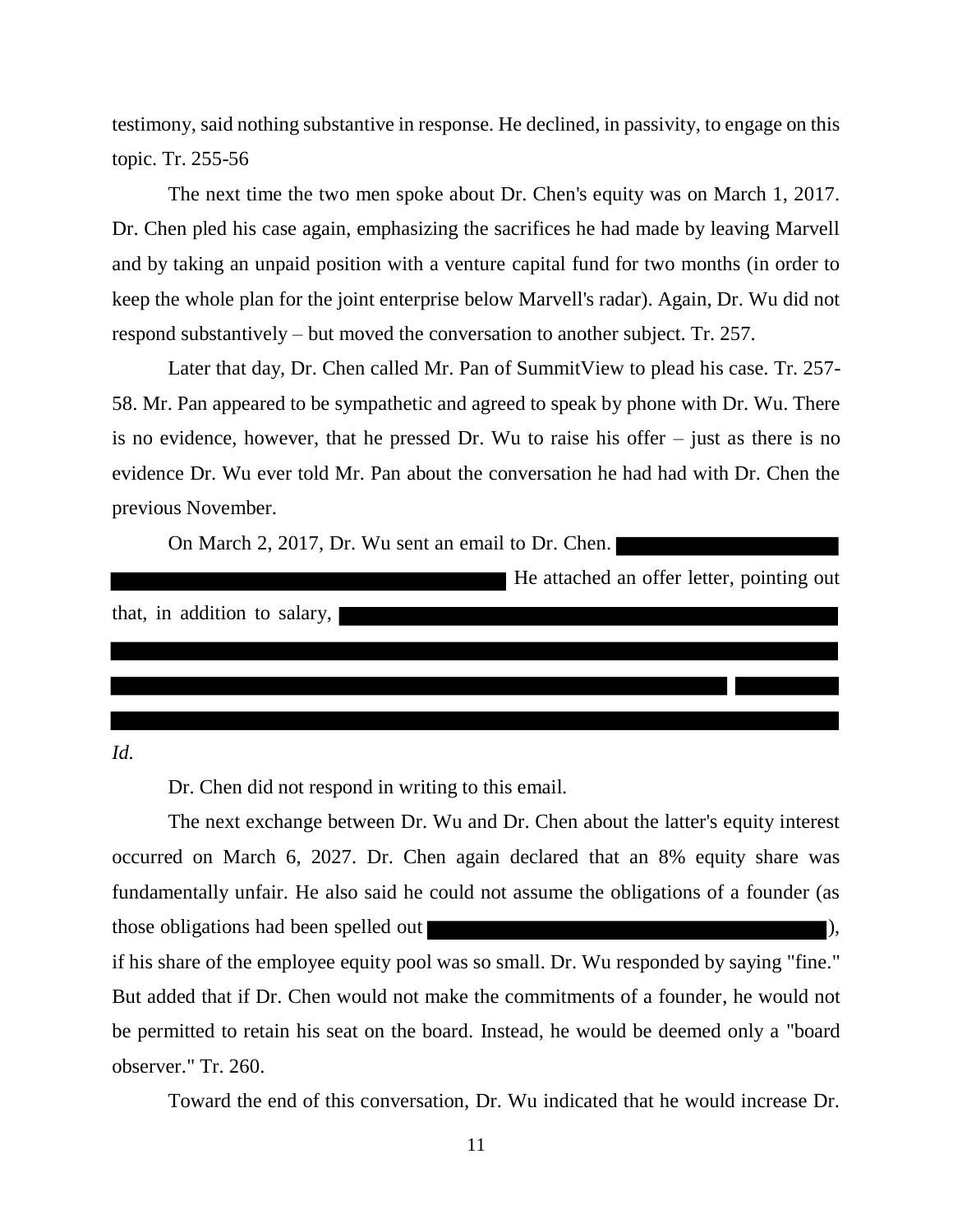Chen's equity to 10%, but would go no higher. Dr. Chen construed this declaration as a "take it or leave it" proposition. Without making a commitment, Dr. Chen left the meeting. After discussing the situation at length with his wife, he decided to sign the employment contract and the Tr. 259-264. See also Tr. 1352-58; Exs. 339, 343.

Before he signed states of the signed states of the signed states of the signed states of the signed states of the signed states of the signed states of the signed states of the signed states of the signed states of the si considerable concern to Dr. Wu about several of its terms, the most significant being (1) how and by whom the value of shares would be determined in the context of the Company exercising its right of first refusal, and (2) whether vesting of shares would be accelerated if Dr. Chen was terminated without cause. Tr. 267-73; Tr. 1360-61.

Responding to these concerns, Dr. Wu told Dr. Chen the fair market value of vested shares would be determined by "a third party." Tr. 1360. Dr. Wu also said he was negotiating, or would negotiate, with SummitView for the purpose of trying to change the provision about vesting shares on an accelerated basis if Dr. Chen was terminated without cause. Tr. 270-71 and 1360-61.

Dr. Wu may have given Dr. Chen the impression he hoped SummitView would execute a document within a couple of weeks that would override or replace the terms about which Dr. Chen was so concerned, but the evidence does not support a finding that Dr. Wu represented that he had already secured SummitView's commitments on these issues – or that he was in a position to promise how SummitView would respond when he negotiated for these purposes. Instead, the record supports a finding that both Dr. Wu and Dr. Chen understood these matters were controlled by SummitView – and that Dr. Wu did not make representations that SummitView already had made, or was obligated to make, the kinds of changes Dr. Chen sought. See Tr. 1360-61; 270-272; 1715-1718.

In a WeChat message on March 10, 2017, before he signed the Founder's Restricted Share Purchase Agreement, Dr. Chen asked Dr. Wu directly "Will those terms be modified?" Dr. Wu promptly responded, "Those terms will be negotiated over separately." To this statement, Dr. Chen responded by asking: "Is it true that I just sign this [the Agreement] first and later sign a new one after those few terms are finalized." Dr Wu wrote

12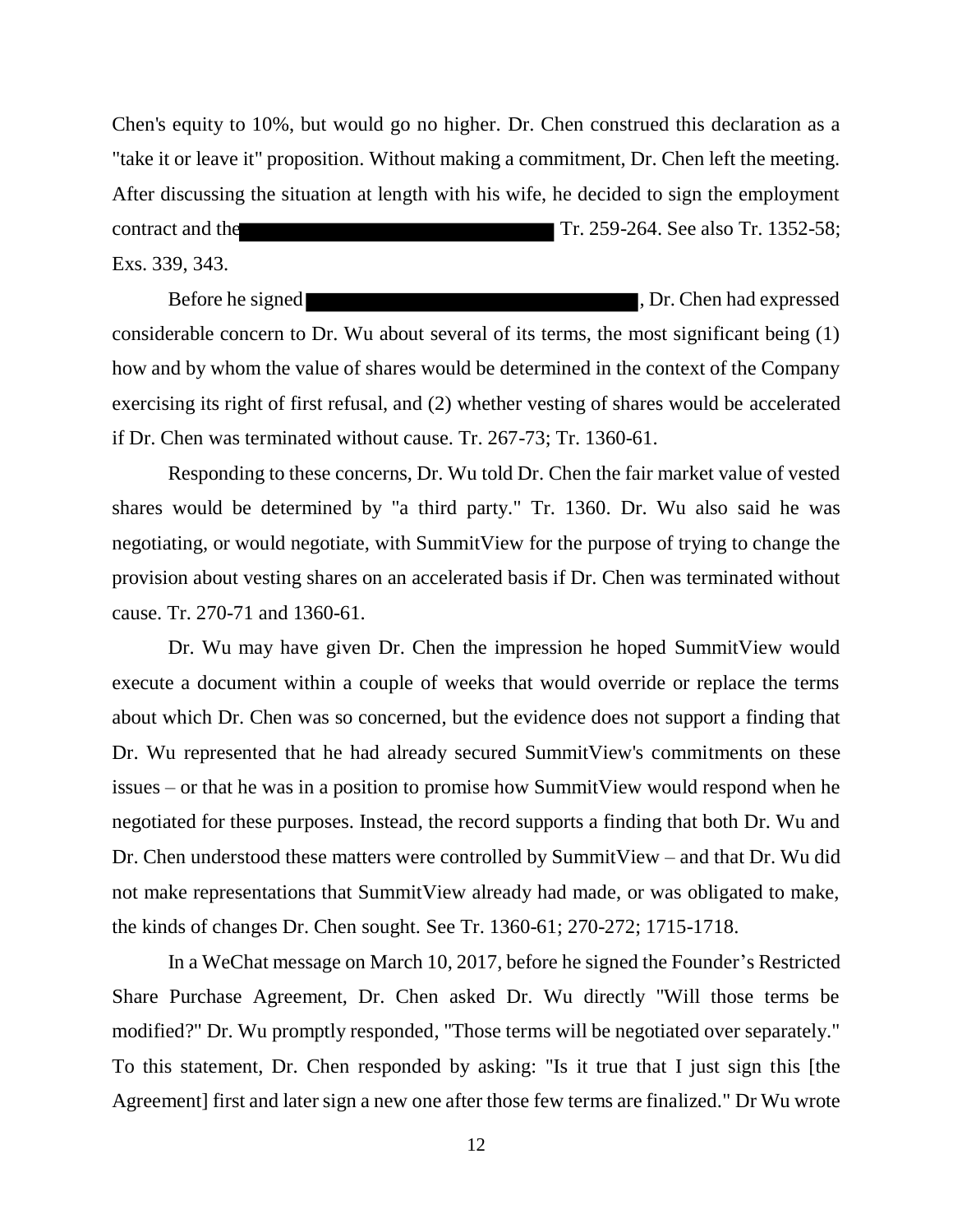back saying "That is correct. I don't think the negotiation over the executive terms will finish in two weeks." After Dr. Chen indicated he "Understood," Dr. Wu wrote: "[Mr. Pan] said he will respond to me next week. There will have to be quite a few times of going back-and-forth afterwards." To the final substantive message on this subject from Dr. Wu, Dr. Chen replied: "Okay. As long as the new *executive agreement* can *over ride* this stock share agreement, I will sign it first." Ex. 1, Bates DC0008721-22 (emphasis in original).

While it is not clear that Dr. Wu actively tried to persuade Summit View to reverse its position against accelerating vesting when an employee was fired without cause,<sup>4</sup> it is clear no such change was ever made in the Founder's Share Purchase Agreement that Dr. Chen signed on March 10, 2017.

More to the disputed point, the Arbitrator finds that Dr. Wu's communications on this subject, given the parties' understanding of SummitView's power, cannot be construed as making an enforceable promise about accelerating the vesting of founder's shares – or as making a false representation about what the outcome of negotiations with SummitView would be. Nor has Dr. Chen's evidence proven that it would have been reasonable for him to infer either that Dr. Wu had the authority to accelerate the vesting of unvested shares or that SummitView would in fact agree to any such acceleration. Mr. Pan testified unequivocally, and persuasively, that he never would have agreed to such a change. Tr. 854-859. Moreover, after Dr. Chen began working at Innogrit, he never meaningfully followed up to press for any change in the vesting schedule. He essentially let the matter drop.

In sum, the Arbitrator concludes (1) Dr. Wu's statements, viewed holistically, were too equivocal to constitute an express promise, and (2) it would have been unreasonable for Dr. Chen to rely on Dr. Wu being positioned to secure such a significant concession from SummitView.

<sup>4</sup>When asked during the Hearing, neither Mr. Pan nor Stanley Wu remembered being asked by Dr. Wu even to consider changing the provision that would enable the Company to repurchase unvested shares at par value. See, e.g., Tr. at 859.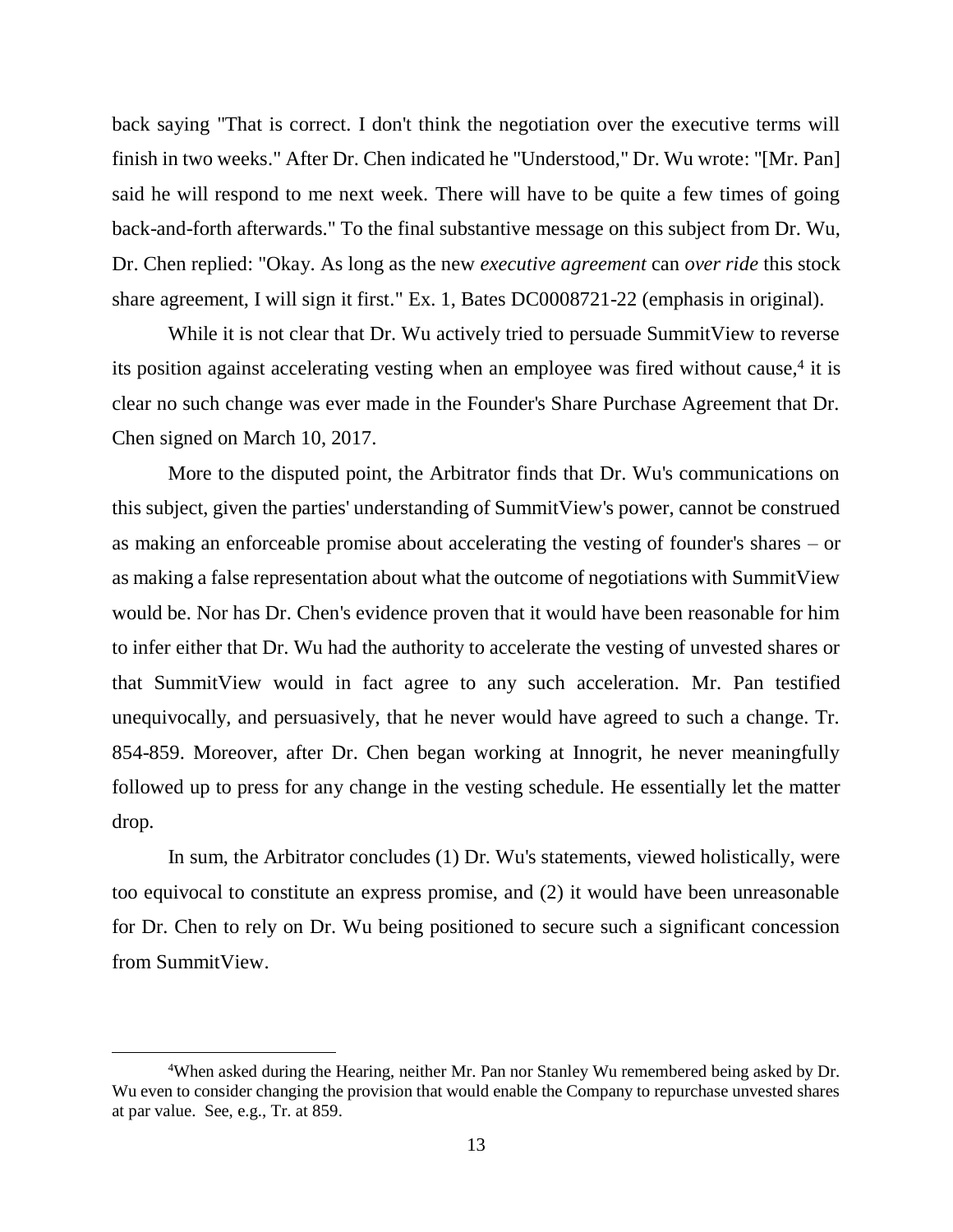## **What Are the Legal Implications of What Happened Between February 21 and March 10, 2017?**

# **Dr. Wu's Conduct Constituted a Breach of the November 27, 2016 Contract**

Before turning to Dr. Chen's contentions that his signatures on the employment agreement and on the Founder's Restricted Share Purchase Agreement were procured by fraud and duress, it is important to articulate a more fundamental finding. Through his conduct between February 21 and March 10, 2017, Dr. Wu breached the contract that he and Dr. Chen had entered on November 27, 2016. Instead of honoring his enforceable promise to deliver 20% of the equity in the employee pool to Dr. Chen when Dr. Chen formally joined Innogrit, Dr. Wu proceeded as if no such contract had been entered and pressed Dr. Chen, successfully, to accept only 10% of that equity.

Because this conduct constituted a material breach of the November 27, 2016 contract, it cannot serve as the basis for the formation of a new contract on terms that were decidedly less favorable to Dr. Chen. Dr. Wu has not contended that the March 10, 2017contract was a novation of the earlier agreement – nor would any such contention, if made, have any evidentiary support. Under the law, the terms of the November 27, 2016 contract remained intact through the entire period of Dr. Chen's employment – and Dr. Wu's conduct between late February and early March 2017 constituted a severe breach of those terms.

This being the case, the March 10, 2017 employment contract is unenforceable. So is the Founder's Restricted Share Purchase Agreement to the extent that it purported to memorialize or that it allegedly evidences an equity interest of Dr. Chen's that was less than 20% of the employee equity pool. Ex. 343.

# **Were Dr. Chen's Signatures on the Employment Contract and the Founder's Restricted Share Purchase Agreement Procured by Economic Duress?**

This is a challenging question, but the Arbitrator finds that Dr. Chen has met his burden of proving that his signatures on the employment contract and on the Founder's Restricted Share Purchase Agreement of March 10, 2017, were procured by economic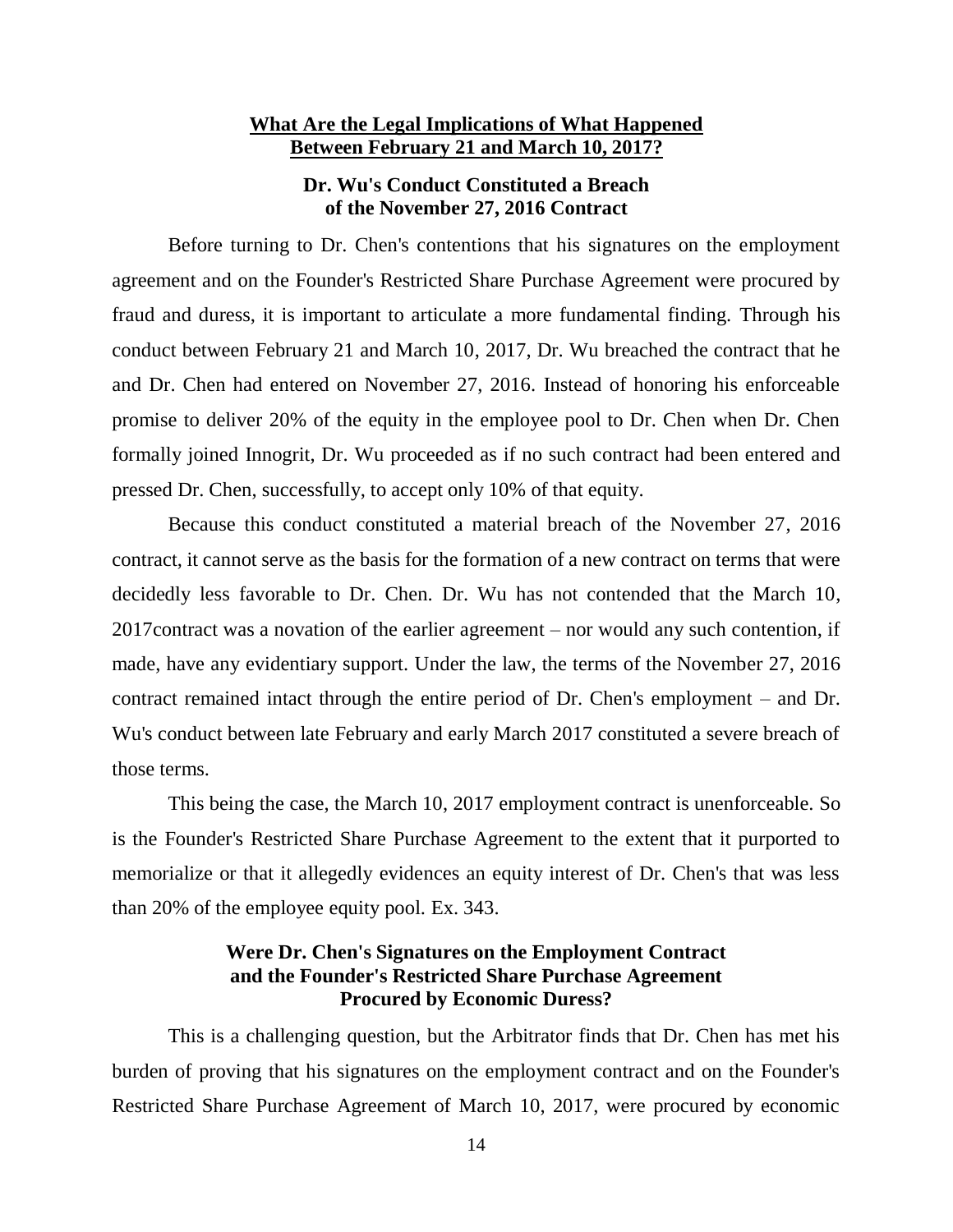duress.

To prove economic duress, a party must show, by a preponderance of the evidence, that the other party "has done a wrongful act which is sufficiently coercive to cause a reasonably prudent person, faced with no reasonable alternative, to agree to an unfavorable contract." *CrossTalk Productions, Inc. v. Jacobson*, 65 Cal.App.4th 631, 644 (1998). The *CrossTalk* court elaborated this test in the following words: "Whether the party asserting economic duress had a reasonable alternative is determined by examining *whether a reasonably prudent person would follow the alternative course*, or whether a reasonably prudent person might submit." *Id*. (emphasis added)

The key qualifier in these pronouncements is "reasonable." The test is not absolute. A party invoking this doctrine need not prove he or she had literally no alternative but to submit. Everyone always has some alternative. Going on welfare is an alternative. The law says the alternative must be "reasonable" and must so appear to a "reasonably prudent person." And whether an alternative would so appear depends, always, on all the relevant circumstances.

Before assessing these reasonableness considerations, we must address the first element of the test: did Dr. Chen prove that Dr. Wu engaged in wrongful conduct that was coercive to some substantial degree? As Respondents note in their closing brief, "Wrongful acts may include 'the assertion of a claim known to be false, a bad faith threat to breach a contract or a threat to withhold a payment.'" Respondents' Response to Claimant's Opening Post-Hearing Brief, at 47, citing *Chan v. Lund*, 188 Cal.App.4th 1159, 1174 (2010).

Under the Arbitrator's findings of fact, above, Dr. Wu committed a wrongful act when he knowingly breached the contract he had entered with Dr. Chen on November 27, 2016. Given all the circumstances described earlier, the Arbitrator finds the breach by Dr. Wu was in bad faith. Surely Dr. Wu knew what Dr. Chen reasonably thought the terms of their agreement were – and just as surely, Dr. Wu did nothing to alert Dr. Chen that he felt no agreement was in place and that he would continue to press for the rejected 8% equity figure.

Instead, Dr. Wu stood by as Dr. Chen forsook a generous alternative business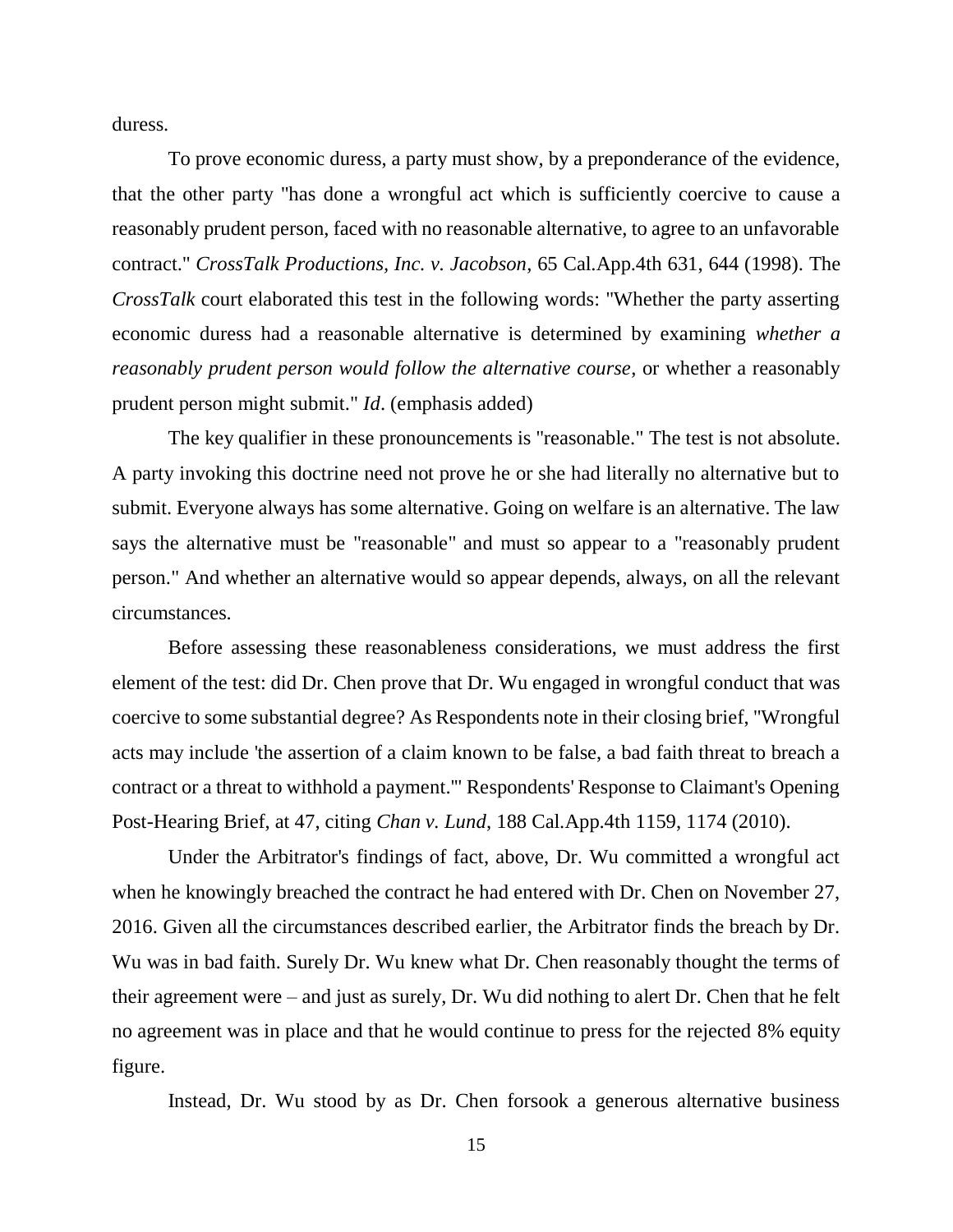opportunity (with Marvell), continued to devote time and energy to building Innogrit, and worked for two months without compensation at a friendly venture capital fund in order to dispel Marvell's suspicions or alert Marvell to the likely emergence of a serious competitor. Dr. Wu certainly should have known, and very likely did know, that Dr. Chen was proceeding on the good faith premise that Dr. Wu had made a commitment to him at the 20% level. But Dr. Wu did nothing to cause Dr. Chen to question their agreement. Instead, he bided his time, waiting for a moment of truth that he knew would not come until Dr. Chen had burned his bridges and was even more deeply tied, emotionally and financially, to Innogrit.

Before examining the circumstance into which Dr. Wu's breach pushed Dr. Chen, it is important to emphasize the primary policy that informs the economic duress doctrine. "The underlying concern of the economic duress doctrine is the enforcement in the marketplace of certain minimal standards of business ethics . . . . They include equitable notions of fairness and propriety which preclude the wrongful exploitation of business exigencies to obtain disproportionate exchanges of value." *Rich & Whillock, Inc. v. Ashton Development, Inc.*, 157 Cal.App.3d 1154, 1159 (1984), as quoted with approval in *CrossTalk Productions, Inc. v. Jacobson, supra.*

The Arbitrator finds that Dr. Wu's conduct strikes at the heart of the policy objective of the economic duress doctrine. It represented the "wrongful exploitation of business exigencies" in order to obtain a disproportionate exchange of value from Dr. Chen.

Was it reasonable for Dr. Chen to feel he had no *reasonable* alternative but to submit to what he perceived as Dr. Wu's last, "take it or leave it," offer? The short answer is yes.

As Respondents point out, Dr. Chen was well educated, well-connected, rich in relevant experience, and sophisticated. It is because of these attributes that SummitView and Dr. Wu determined he would be the "Key Person" in the fledgling enterprise and were so intent on bringing him into the Innogrit fold as its president. It is also because he could bring all these qualifications to a job search that Dr. Chen could have walked away from the Innogrit opportunity and found another (if not fully comparable) position. But that fact does not defeat Dr. Chen's claim.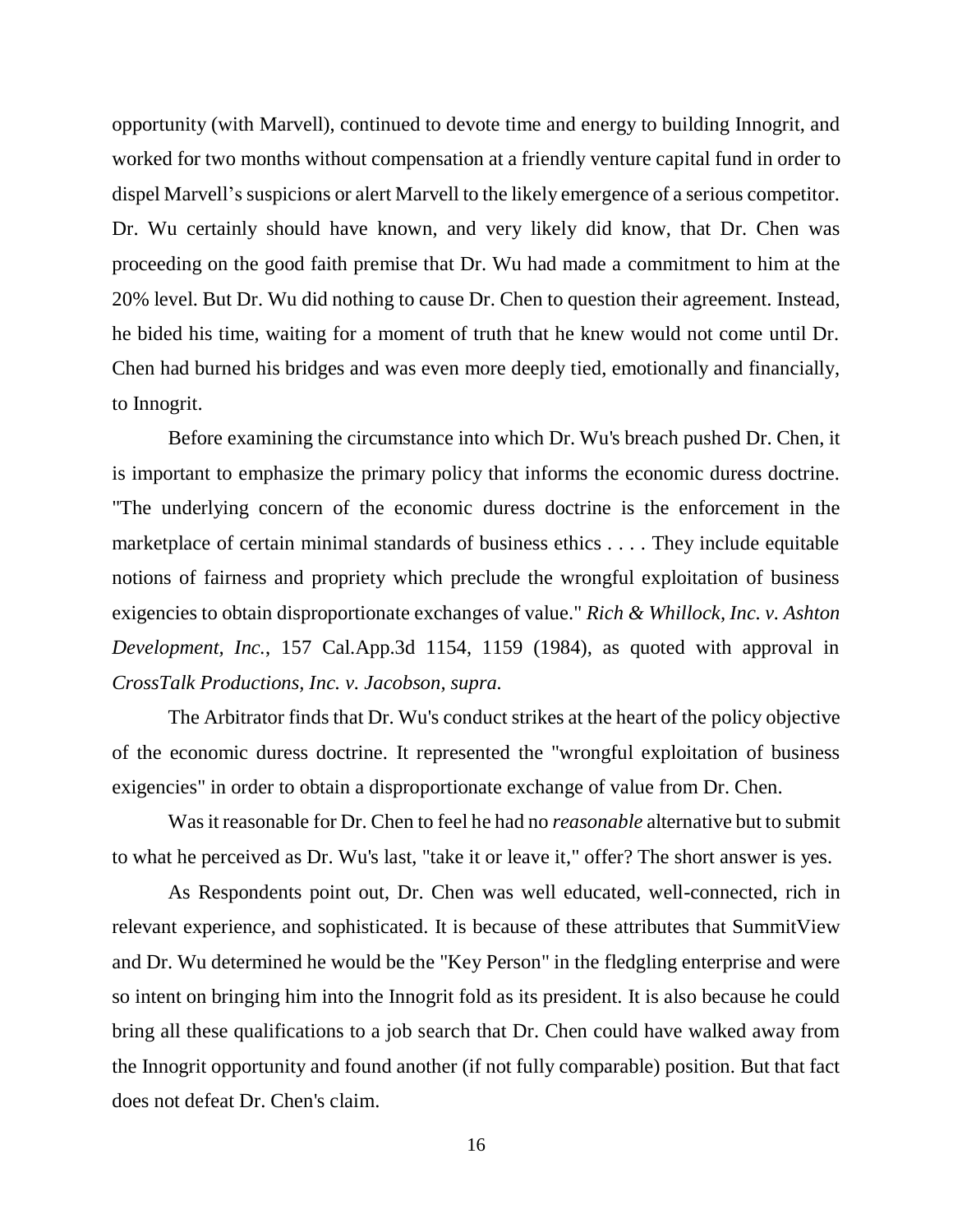Instead, we are required under the law to take into account all of the relevant circumstances when we decide whether a reasonably prudent person in Dr. Chen's situation would "follow the alternative course, or whether a reasonably prudent person might submit." *CrossTalk, supra*.

To address this question in the manner the law requires, we must compare Dr. Chen's alternatives. On the one hand, he could accept the dispiriting final offer made by Dr. Wu, play out the dream of starting a new company that had occupied so much of his emotional space for at least a year and a half, capitalize on the considerable investment of time and energy that he had devoted, *gratis*, to help lay the foundation for the new company's success, and hope, not unreasonably, that this major new step not only would yield significant financial rewards over time, but, as important, would become the defining and shining centerpiece of his professional life.

It would have appeared to a reasonable person in Dr. Chen's position that it was only by accepting the 10% figure that he would retain a reasonably decent chance of securing these objectives. It also bears noting here that Dr. Chen understood Dr. Wu to be promising to increase Dr. Chen's equity if Innogrit got successfully off the ground. Tr. 261.

What about the alternatives? Realistically, he could not return to Marvell. And Marvell was the biggest player in the only space he knew well in the industry. He might have secured a position in a company that competed with Marvell, or that otherwise participated in the solid-state arena, but serious questions would be asked about why he had left Marvell in the first place – and his answers (filtered by skeptical listeners) might have closed, at least partially, doors that otherwise might have remained open. Bottom line: his future in the solid-state controller space was uncertain – but likely would have involved taking at least a few resumé-steps backwards.

Dr. Chen also could have left the solid-state space and turned to full time to work in a venture capital or hedge fund – as he did a year after he separated from Innogrit. But that path offered none of the promise of fulfilling his emotional and professional goals that accompanied the position of president of Innogrit – and, in March of 2017, Dr. Chen could not be sure, rationally, how successful (financially) he might be in that very different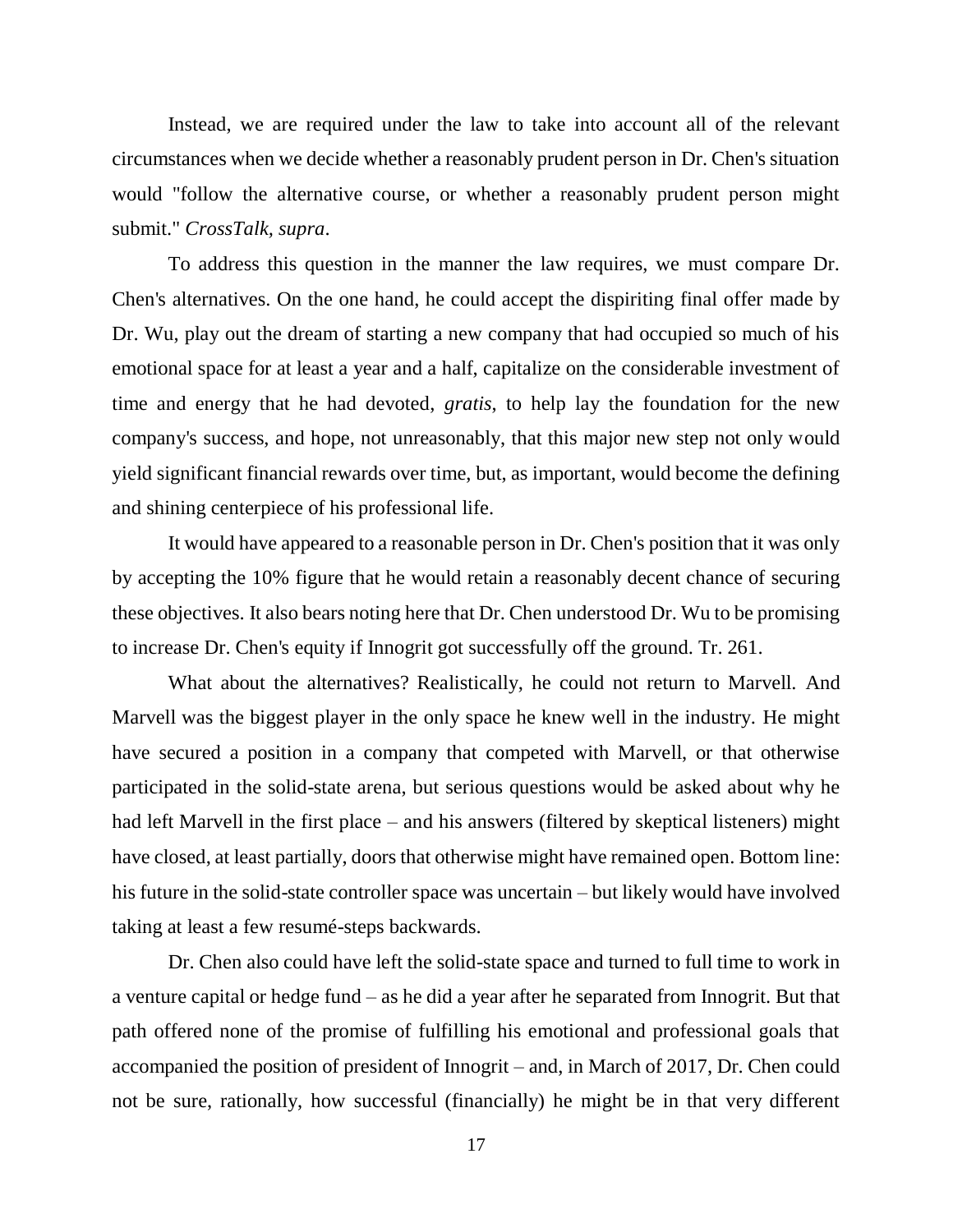calling.

 $\overline{a}$ 

The applicable law (really equity) also requires us to take into account the residual, but real, emotional shock Dr. Chen was in when he learned in late February that he was not going to receive 20% equity and would have to fight to get anything more than the faceshredding 8% he had been allocated by Dr. Wu in November 2016. As Dr. Chen testified, he was "devastated" when Dr. Wu backtracked to the 8% figure. Tr. 254. It was desperation that drove Dr. Chen to call Mr. Pan to plead for help securing a fairer division of equity between the two men who would be the primary players in the Innogrit drama. Tr. 258.

The devastation and desperation Dr. Chen felt in these moments likely had roots that went well beyond surprise. The sources of these feeling must have included a severe assault on the trust and confidence he had felt in Dr. Wu. For years he had considered Dr. Wu a trusted and close friend, an older brother and mentor. That trust and friendship is powerfully evidenced by the dense history of positive and intimate WeChat messages the two men shared over the eight months before Dr. Wu disclosed, perhaps inadvertently, that he was not agreeing to an equity allocation to Dr. Wu that came anywhere near 20%. So, the 'devastation' was not just to a financial expectation, but also to Dr. Chen's confidence in the man who, more than any other, would affect the fate of the new company and his fate in it. This experience also must have challenged Dr. Chen's confidence in his own judgment about other people – a confidence that was crucial to his success on the business side of any venture.

Given all of these considerations and circumstances, the Arbitrator concludes that a reasonably prudent person in Dr. Chen's situation would not have decided to follow some unclear alternative course, but would have decided to "submit."

This finding means Dr. Chen has proved that his agreement to become the president of Innogrit, and to sign the Founder's Restricted Share Purchase Agreement, were procured by economic duress. With this finding, Dr. Chen is free to rescind the two contracts he signed on March 10, 2017. 5

<sup>5</sup>As discussed in an earlier section of the text, Dr. Chen did not prove that his signature on the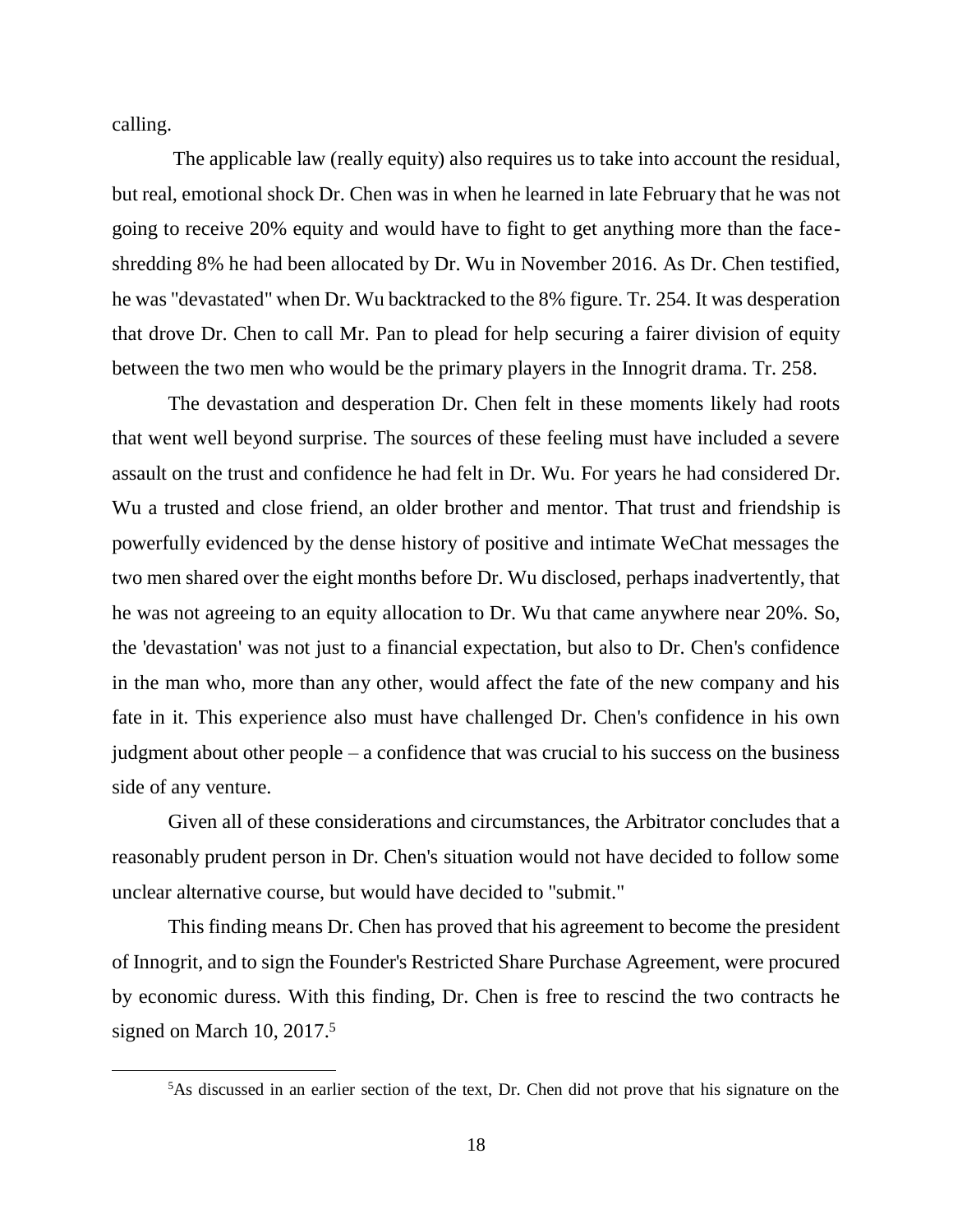### **Was Dr. Chen Fired or Did He Resign?<sup>6</sup>**

This, too, is not an easy issue to resolve.

The Arbitrator makes the following findings of fact *en route* to resolving this issue. In December 2017 Dr. Wu conducted a performance review of Dr. Chen. At this point, Dr. Chen had been with the new company for about nine months. Even though other employees had been with the company for up to five months longer, it appears that Dr. Chen was the first to receive a performance review. See Tr. at 1727.

**.** See EX. 123. Dr.

Dr.

.

Wu opined that, during his first six months with the company, Dr. Chen had not performed

Wu proceeded to criticize Dr. Chen for

#### He also criticized Dr. Chen for

 $\overline{a}$ 

There are several aspects of this review process that are relevant to the issues addressed in this section. All these aspects of the process lend some indirect support to an inference that Dr. Wu already was laying the groundwork to downgrade Dr. Chen's role in the Company – or perhaps even to press him to leave.

.

The first curious aspect of the process has already been noted: this performance review was the first any employee had received. Tr. 1727. It came as a surprise – and it

Founder's Restricted Share Agreement was procured by fraud. As noted in the text, Dr. Wu did not clearly promise to secure a commitment from SummitView to change the terms of this contract – and Dr. Chen failed to prove it would have been reasonable for him to rely on the representations Dr. Wu did make (which were to negotiate with SummitView) as a guarantee that the terms of this contract would be overridden by a new instrument that would have permitted acceleration of vesting if a founder was terminated without cause.

Moreover, a rescission of the Founder's Restrictive Share Purchase Agreement does not result in the creation of an acceleration entitlement. The rescission merely erases the terms of this particular contract; it does not interject new terms into the relationship between Dr. Chen and Innogrit.

<sup>&</sup>lt;sup>6</sup>Whether Dr. Chen was fired and whether he was fired wrongfully or in retaliation for engaging in protected activity are separate questions. It does not necessarily follow from a finding that Dr. Chen was fired that he was fired wrongfully.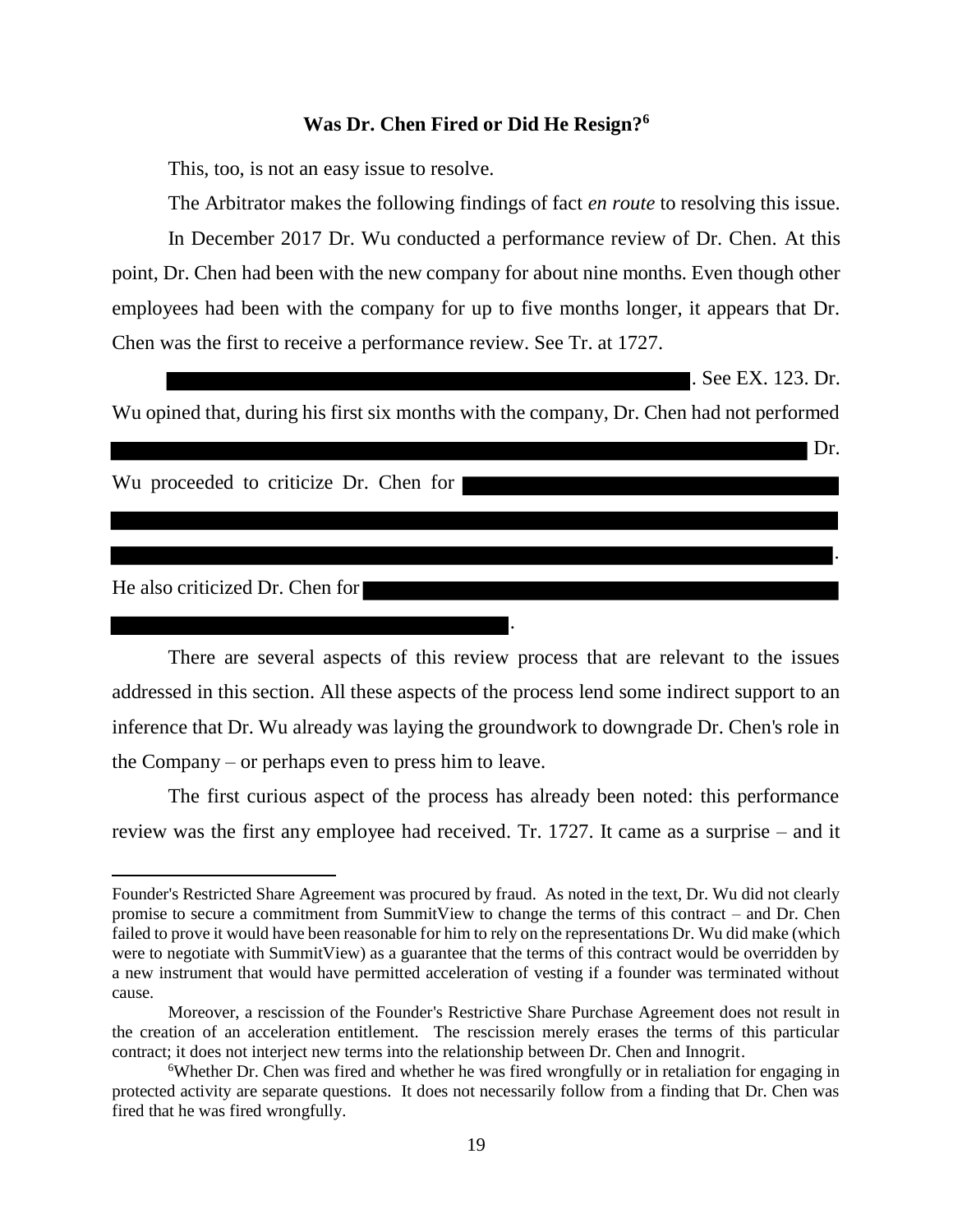was conducted after Dr. Chen had been on the job for well less than a year, a job with a brand-new company that had no product to sell. And it came without a hint in advance that it might be negative. More specifically, Dr Wu had not given Dr. Chen any negative feedback or constructive criticism before he issued this review. In short, he had given Dr. Chen no reason to worry that he felt Dr. Chen's performance was falling short.

It also is noteworthy that Dr. Wu had no experience assessing performances on the business side of any company; his expertise and experience had been developed entirely on the technical side at Marvell. For all these reasons, it is not at all clear that the negative assessments were fairly made. It is not clear that it was reasonable to purport to pass judgment so soon on performance that was to occur at such a high level – especially in such an embryonic environment.

Moreover, while it is difficult to judge the substantive accuracy of the criticisms in this review, it is not at all difficult to see the absence of any tone of mutual respect Dr. Chen might well have reasonably expected from Dr. Wu, especially given the high quality of their collaborative working relationship at Marvell.

In particular,

made Dr. Chen feel that, through this review process, he had, in effect, been demoted. Tr. 291. This feeling had to have been reinforced by the way Dr. Wu communicated the central thrust of his assessment. In several places, Dr. Wu accused Dr. Chen of

Most threateningly, Dr. Wu declared:

## Ex. 123.

Perhaps not surprisingly, Dr. Chen disagreed with almost all the substance of the views Dr. Wu expressed in the written review. More troubling, he felt the assessments were not simply inaccurate, but so unfair that they signaled more fundamental problems. Sensing deep rifts in the relationship he thought had brought the two men together in this venture, Dr. Chen told Dr. Wu "there is no performance issue here. There is a trust issue." Tr. 289. More ominously, this experience made Dr. Chen feel that Dr. Wu was untrustworthy and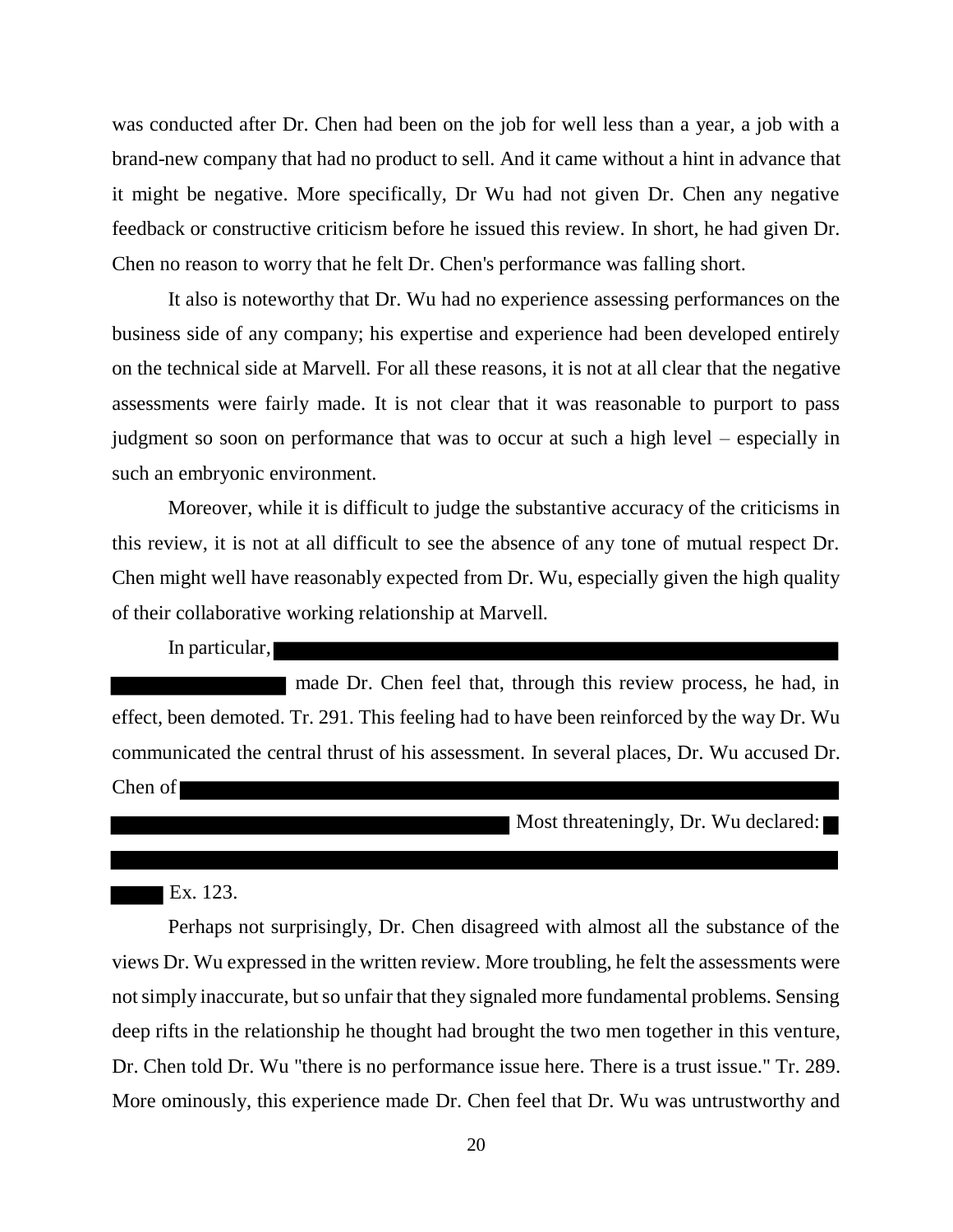that he was using the review process "as a tool to squeeze me out." Tr. 289.

It was only two months after delivering the set of distressing assessments of Dr. Chen's performance that Dr. Wu actively took the steps the performance review foreshadowed.

In late February 2018 Dr. Wu asked Dr. Chen to interview a possible candidate for a position on the business side of the Company. Tr. 1424. Dr. Chen enthusiastically agreed to do so, assuming that if the Company hired a person with relevant marketing and sales experience it would improve the ability of his side of the Company to achieve its goals. Tr. 357-358; 1984. So, in the last days of February, Dr. Chen interviewed Keita Kitahama, who was then the vice president of sales at CNEX Labs, another startup in the same space as Innogrit that had been selling its design services independently of product sales. Tr. 1366-67. Dr. Wu led Dr. Chen to believe that if Mr. Kitahama was hired, he would be responsible for marketing and sales in the United States and Japan and would report directly to Dr. Chen. Tr. 1984.

Shortly after completing this interview and sending a 'thumbs up' message about him to Dr. Wu, Dr. Chen left on a lengthy and long-scheduled business trip. Promptly after Dr. Chen left, Dr. Wu hired Mr. Kitahama – and invited him to start work not shortly after Dr. Chen returned, but while he was gone.

What Dr. Wu had not told Dr. Chen, however, was that Mr. Dr. Wu intended Mr. Kitahama to replace Dr. Wu as head of worldwide sales and that, going forward, Dr. Chen would be reporting not to Dr. Wu, but to Mr. Kitahama.

By March 1, 2018, when Dr. Chen was still on his business trip, Mr. Kitahama began work in this new position. Simultaneously, and without any advance warning or hint, Dr. Wu demoted Dr. Chen from President of the Company to Vice President for sales in China. Tr 1424-25. The Arbitrator is aware of no evidence that SummitView was informed in advance that these significant changes were underway or that Dr. Wu sought approval to make the changes from the Innogrit board –

See Ex. 29, Bates no. 20594, and Ex. 33. Bates no. 2402. Stated more directly, Dr. Wu imposed these changes not only entirely on his own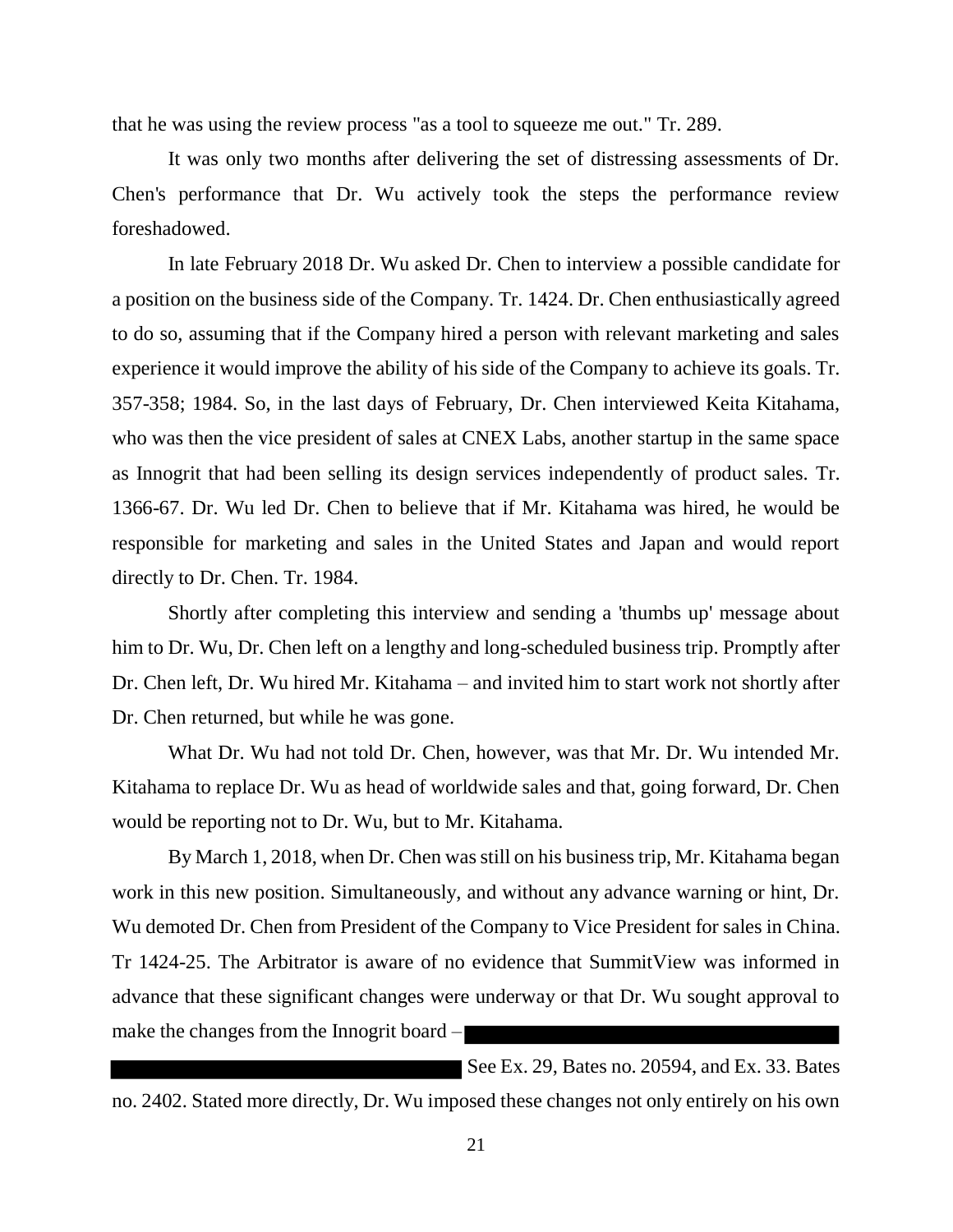initiative and unilaterally, but also without warning to Dr. Chen and without the knowledge of or permission from the firm's lead investor.<sup>7</sup>

It wasn't until he returned from his business trip and reported back to work, about March 8, 2018, that Dr. Chen learned any of this. Dr. Wu had not told him that he (Dr. Chen) had been asked to interview someone to replace him. Dr. Wu had not told him that he was to be stripped of his status as president and moved down the organization chart to become a vice president for regional sales and marketing. In fact, Dr. Wu had not even indirectly intimated that any change in Dr. Chen's position or responsibilities was even under consideration, was even a possibility.

When Dr. Chen finally was informed, after the fact, about these dramatic changes in his job, he went into an emotional tailspin that took him a week to partially escape. Ex. 196. He was not merely deeply "insulted," "upset," and "angry." He felt betrayed and disoriented. Tr. 307; see also Tr. 357-58; see also Exs. 196 and 199. He had to struggle for days to regain his ability to consider his radically changed circumstances with a modicum of rationality. Ex. 196.

By March 15, 2018 he finally felt ready to address the scrambled situation directly with Dr. Wu.

Several translations of this critical conversation have been made, but there is consensus among them about significant matters. Dr. Chen told Dr. Wu that he thought the appropriate and most constructive resolution of the situation was to have Mr. Kitahama assume primary responsibility for sales and marketing in the U.S. and Japan and, in that capacity, to report to Dr. Chen. He quickly added, however, that he understood Dr. Wu felt the decision to put Mr. Kitahama at the top of the organization chart on the business side

| <sup>7</sup> On April 3, 2018, Dr. Wu finally informed the Board |                                          |
|------------------------------------------------------------------|------------------------------------------|
|                                                                  | There is no indication Dr.               |
| Wu informed the Board at this time that                          |                                          |
|                                                                  | $Ex. 92$ ; Tr. 1440-43. According to the |
| minutes of its meeting on April 3, 2018, the Board was "         | $\mathbb{L}^{\prime\prime}$ Ex. 92.      |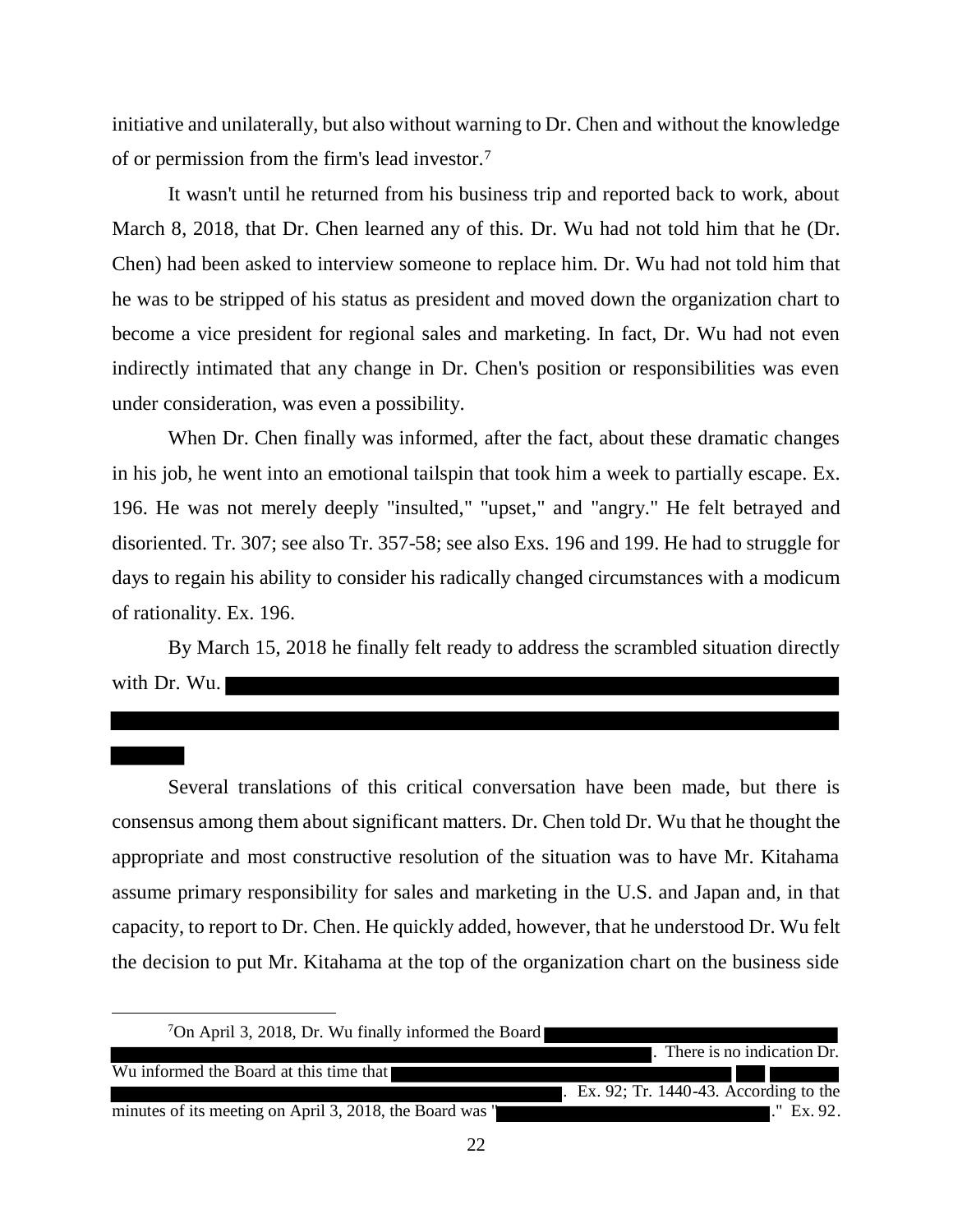had already been made and would be extremely difficult to reverse.

This is the first juncture at which Dr. Wu could have interrupted and indicated that he was at least somewhat open to reconsidering, but he didn't.

So, Dr. Chen proceeded. He said he and Mr. Kitahama had

This is the second juncture at which Dr. Wu could have taken some step to move the conversation and the underlying situation into more positive territory. But he didn't. Instead, he simply said "

So, Dr. Chen responded by saying this " "

It was at this juncture that Dr. Wu finally said something substantive – sort of. He said, " " Ex. 196, emphasis

added. Notably, Dr. Wu only admitted that having Dr. Chen leave was not

– he did not say what his matured intention had become or what his current intention was. Perhaps even more notably, Dr. Wu encouraged Dr. Chen to proceed along the path Dr. Chen had clearly foreshadowed: toward saying it was he, Dr. Chen, who would have to leave.

So, Dr. Chen continued – saying it was clear to him that if Dr. Wu had to choose between Dr. Chen or Mr. Kitahama, "

The entirety of Dr. Wu's response was  $"$   $"$  – a sphinx like affirmation of the accuracy of Dr. Chen's assessment of Dr. Wu's sentiments.

Not surprisingly, Dr. Chen clearly interpreted Dr. Wu's " " " response as an agreement that if he, Dr. Wu, had to choose between Dr. Chen and Mr. Kitahama, he would choose the latter. Dr. Chen said "

# " *Id.*

At this juncture, Dr. Wu finally offered some substantive thoughts. He started by saying " Then he proceeded to try to justify his decision to place Mr. Kitahama in the higher position by claiming that Mr. Kitahama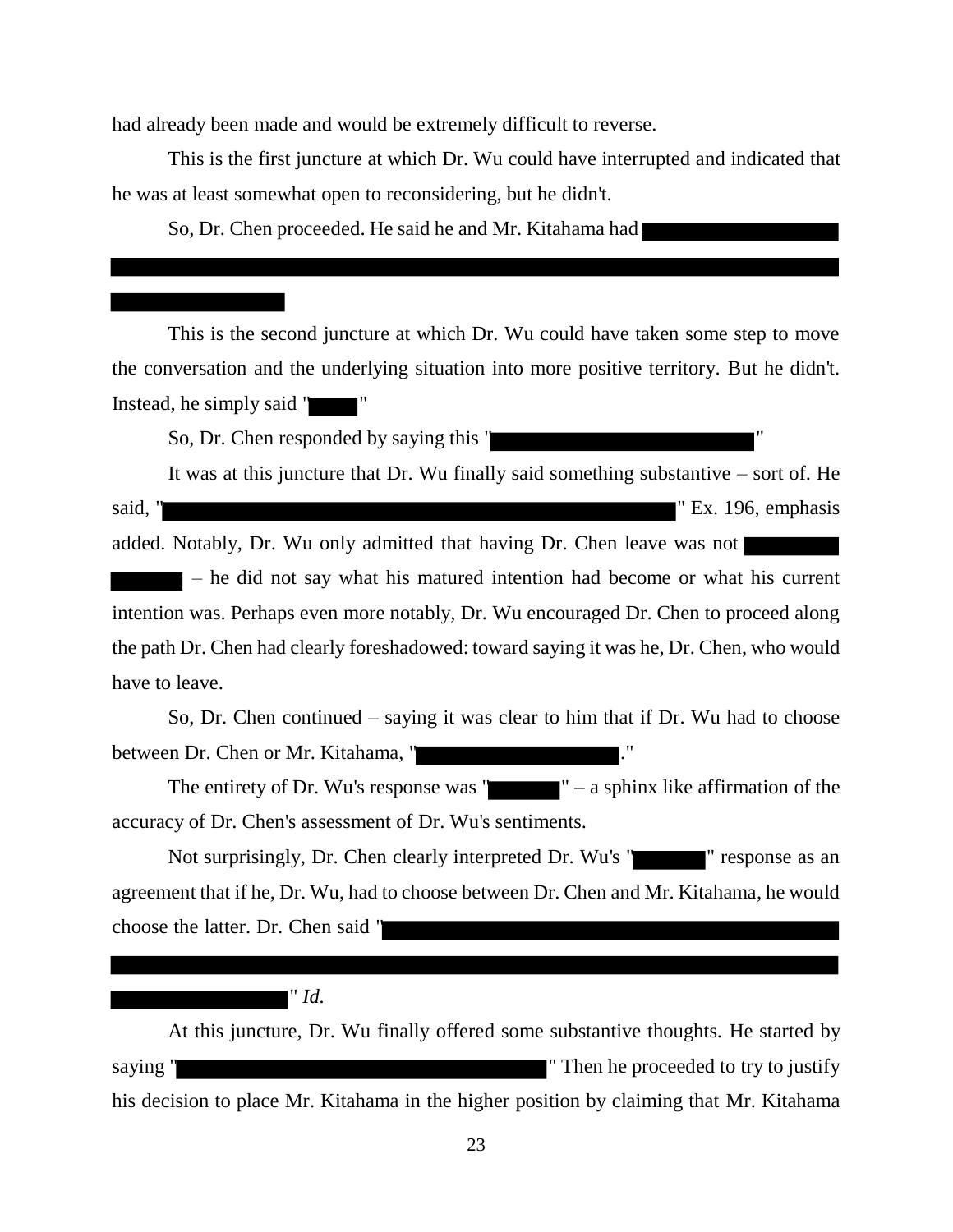had more sales or marketing experience and by arguing, at some length, that Dr. Chen had handled a recent conversation with a potential client or partner in a way that Dr. Wu disapproved. Dr. Wu also described how Dr. Chen could handle the Chinese market without taking Mr. Kitahama, who is Japanese, with him. But he concluded this segment of the conversation by saying "

## ." *Id.*

Thereafter, Dr. Chen moved the conversation to subjects even more difficult for him. He talked first about how much face he would lose with potential customers and potential clients when they learned he had been demoted and that Innogrit's leaders no longer had confidence that he could fulfill the role of president of the company. He also talked about the questions he would have to encounter if he re-entered the job market – where he feared he would be considered a failure. He knew his resumé would show that for a year he had been the president of the Company but then " glaring fact would make his " explained, left him in an embarrassing and " ." *Id.*

So, he suggested that he and the Company come to terms on a transition plan. He said he was placing three conditions on making an amicable departure: (1)

| and $(3)$ |                       |
|-----------|-----------------------|
|           | Ex. 196. Tr. 314-318. |

Dr. Wu responded by saying it would not be a problem to keep Dr. Chen employed with the Company for several months – but he actively encouraged Dr. Chen to reconsider his other two conditions, strongly implying that Dr. Chen should not assume the Company would agree to those conditions. Dr. Wu also reiterated his view that Dr. Chen's demotion and reduced scope of responsibilities " ... *Id.* Clearly Dr. Wu had either missed the main emotional and professional point – or had chosen to bury it and wait it out, perhaps hoping Dr. Chen would revise his conditions quite substantially and leave peacefully.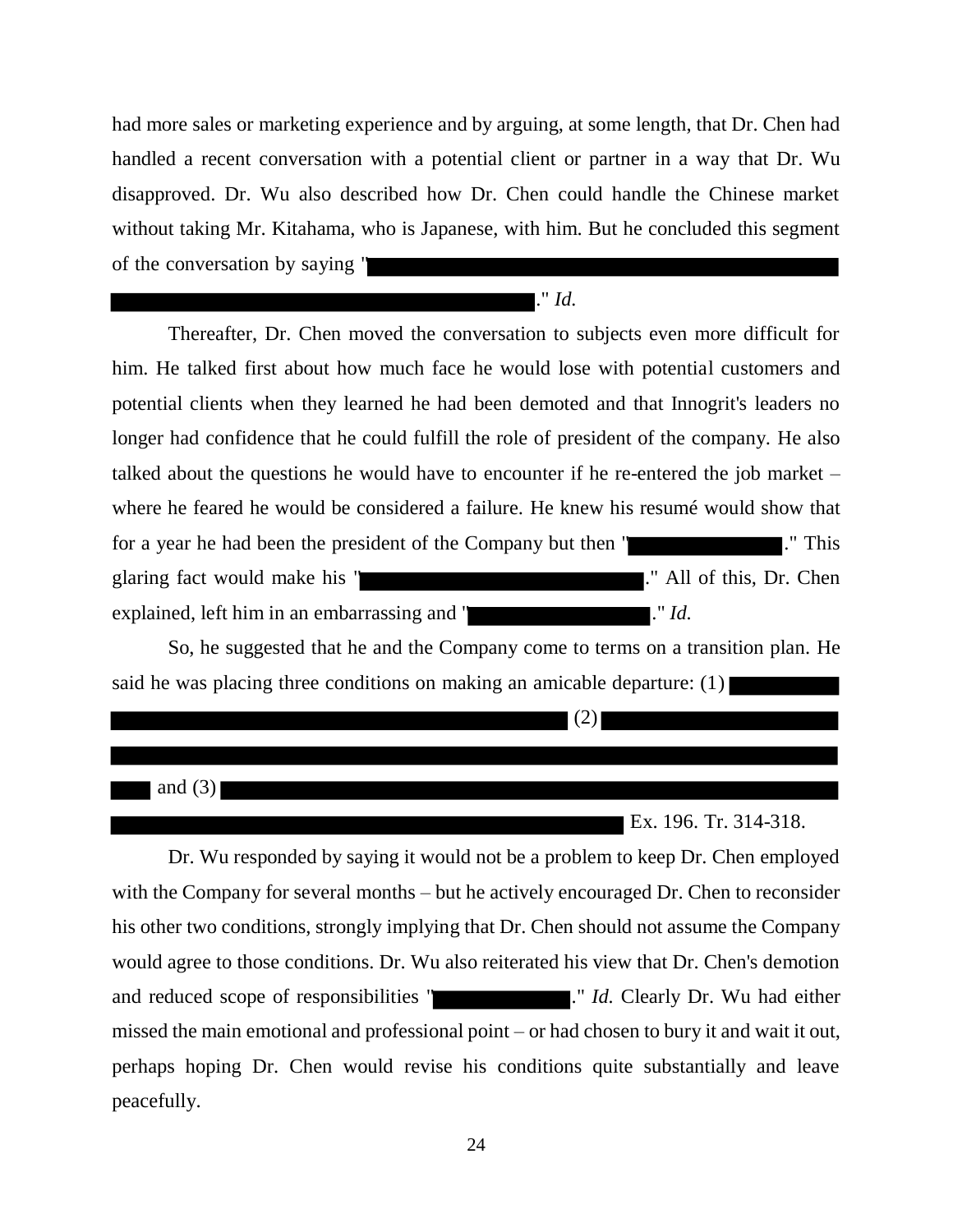That didn't happen.

 $\overline{a}$ 

Instead, Dr. Chen essentially stuck to his guns, never abandoning the three conditions he had laid out during the meeting on March 15, 2018. His only major concession over the next five weeks was to suggest the Company could pay for his unvested shares over time, perhaps over a two-year period – instead of all at once when he and Innogrit parted ways.

On March 26 and March 27, 2018 Dr. Chen and Dr. Wu directly exchanged emails that laid out their positions, exposing the size of the gap between their positions. Dr. Chen repeated his three conditions:



As neither man was about to agree to the terms set forth by the other, they turned negotiations over to their lawyers.

On April 11, 2018, Dr. Chen's counsel at the time, Elizabeth Thompson, wrote to David Healy, Respondents' counsel, outlining her client's case and proposing terms of settlement, i.e., terms on which Dr. Chen would agree to separate amicably from Innogrit. Ex. 199. These terms included, among several others,

. 8

<sup>8</sup>On April 13, 2018, two days after receiving Ms. Thompson's first demand letter, Dr. Wu emailed Dr. Chen, saying that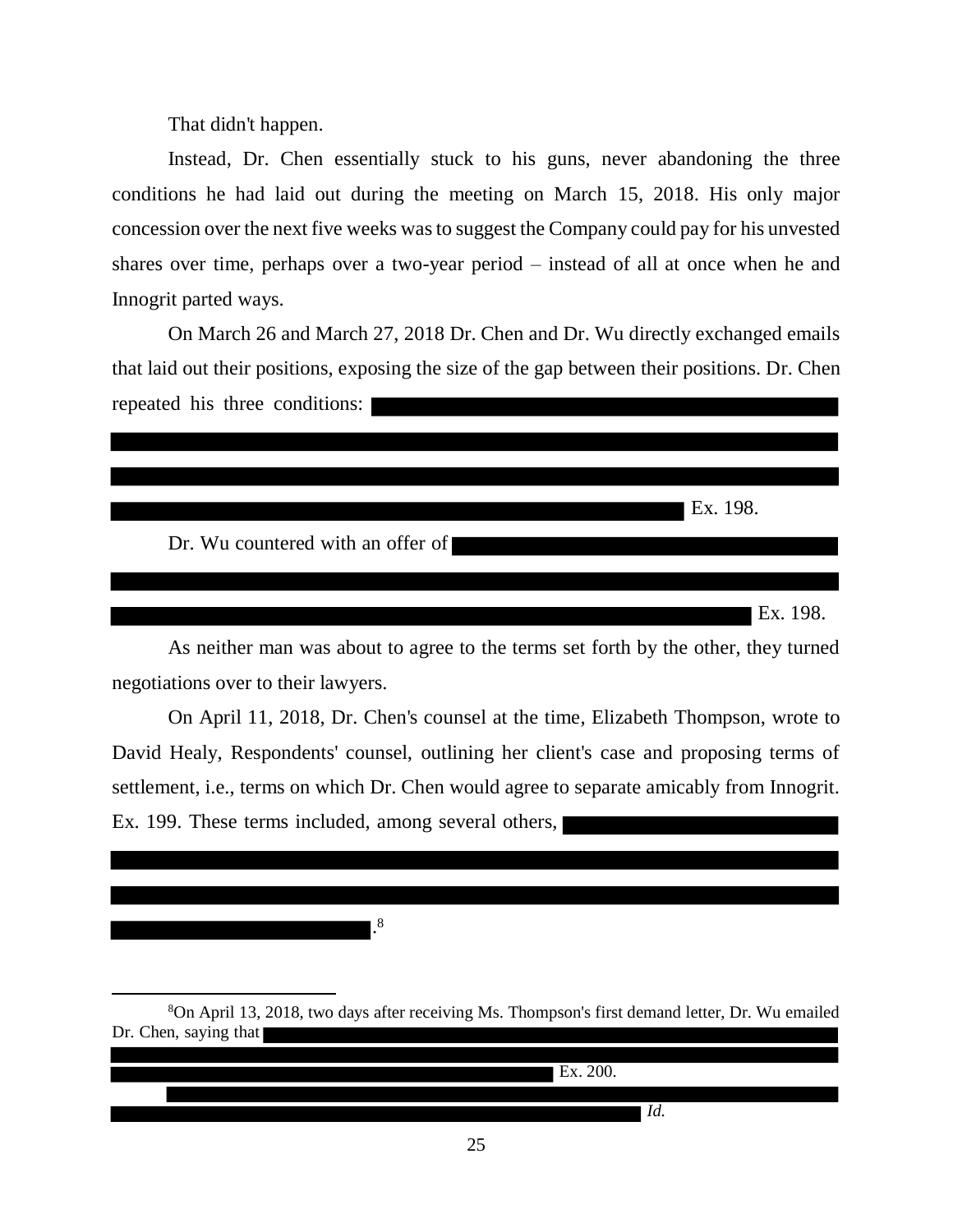It is safe to say that this proposal was viewed as a non-starter by Innogrit. See Ex. 212. In response, on April 16, 2018, counsel for Innogrit communicated its proposed terms of settlement. They included a

. The fifth business day after April 16 was either April 23 or 24, 2018 depending on whether one begins counting the day the offer is made or the day after.

In response to the rejection of her proposal of April 11, 2018, Dr. Chen's counsel wrote to Innogrit's counsel again on April 19, 2018. She asserted that "

|                                      | and had been | ." She also flatly |  |
|--------------------------------------|--------------|--------------------|--|
| rejected what she characterized as " |              |                    |  |

Ms. Thompson's letter included some modest adjustments in Dr. Chen's demand – but the core requirement She also indicated she would be traveling over the next several days and would not be back in her office until Monday, April 23, 2018 – so she asked for the "professional courtesy" of accommodating her schedule. Apparently, she assumed negotiations would continue even after Innogrit's offer expired (by its own terms) at the close of business on April 23 or 24, 2018.

Ms. Thompson's assumption proved misplaced.

During the morning of April 23, 2018, before Innogrit's most recent settlement offer expired, Dr. Wu summoned Dr. Chen to meet with him in an empty room within Innogrit's offices. Upon arrival in the room, Dr. Chen saw that Dr. Wu was accompanied by Tao Kuang, who was the Vice President in Charge of Finance and who was primarily responsible for human resources. Dr. Wu presented to Dr. Chen, and asked him to sign on the spot, a formally prepared letter that would purport to confirm the terms on which Dr. Chen was resigning, effective this same date. Ex. 126; Ex. 389.

None of the terms of settlement that Innogrit's counsel had proposed the preceding Monday were included in this document – making the Arbitrator suspect it was not prepared by counsel, but by Dr. Wu and Mr. Kuang on their own initiative. The "terms of your resignation" included no severance payment, no additional stock, no accelerated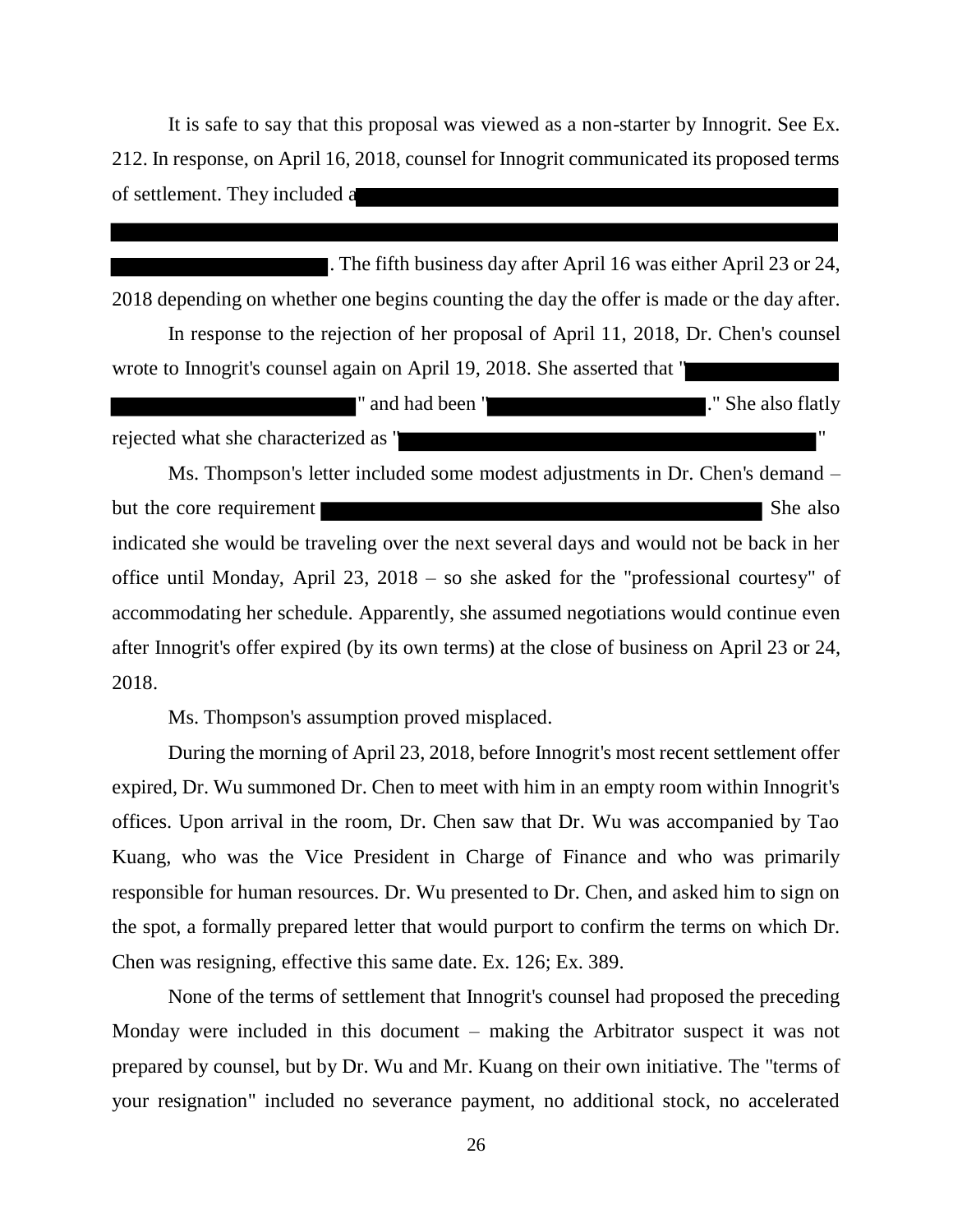vesting, no additional period of transition employment, and no agreed statement to be sent to customers, partners, and employees. It would have been a bare bones resignation that called only for payment of salary earned through April 23, 2018.

Dr. Chen refused to sign the resignation letter Dr. Wu presented. When he asked to call his lawyer, Dr. Wu at first refused, but then reconsidered and permitted Dr. Chen to make the call.

After speaking to his lawyer (by phone, in private), Dr. Chen hand wrote a statement saying that he would not sign the resignation letter. Ex. 126, Bates no. 0411. His lawyer then sent him a typed statement which he signed, then printed and copied in the office. In the typed statement, Dr. Chen repeated his refusal to sign the letter he had been presented "this morning for the first time" and declared unequivocally that he had "not resigned from InnoGrit" and that he was being fired "against [his] will." Ex. 124; Ex. 390. He also wrote that he disagreed with the statements in the proffered resignation letter about what Innogrit owed him and about what his "equity rights" were. *Id.*

Some of the details about what happened next are disputed, but there is no dispute about the big pieces. Dr. Wu asked Dr Chen to leave immediately. And he and Mr. Kuang stood by while, in front of many other employees, Dr. Chen went to his desk and packed his personal property into boxes as Dr. Wu and Mr. Kuang watched to make sure Dr. Chen did not take any of the Company's property. Then, in full view of other employees, Dr. Wu and Mr. Kuang escorted Dr. Chen out of the office and to his car. Dr. Wu and Mr. Kuang carried the boxes of Dr. Chen's personal belongings as they walked him, each on one side, out of the premises. See Tr. 329 -33; 1404-05; 1455-57

It was in this decidedly unceremonious manner that Dr. Chen was separated from Innogrit. To a person like Dr. Chen who cared so much about saving face, it would hardly be surprising to learn that the manner in which he was separated from the Company so publicly, with such visible manifestations of the Company's distrust, was a source of deep embarrassment and humiliation. It was, after all, only a month earlier that he had been president of the Company.

With respect to the issue of resignation or termination, what is the legal upshot of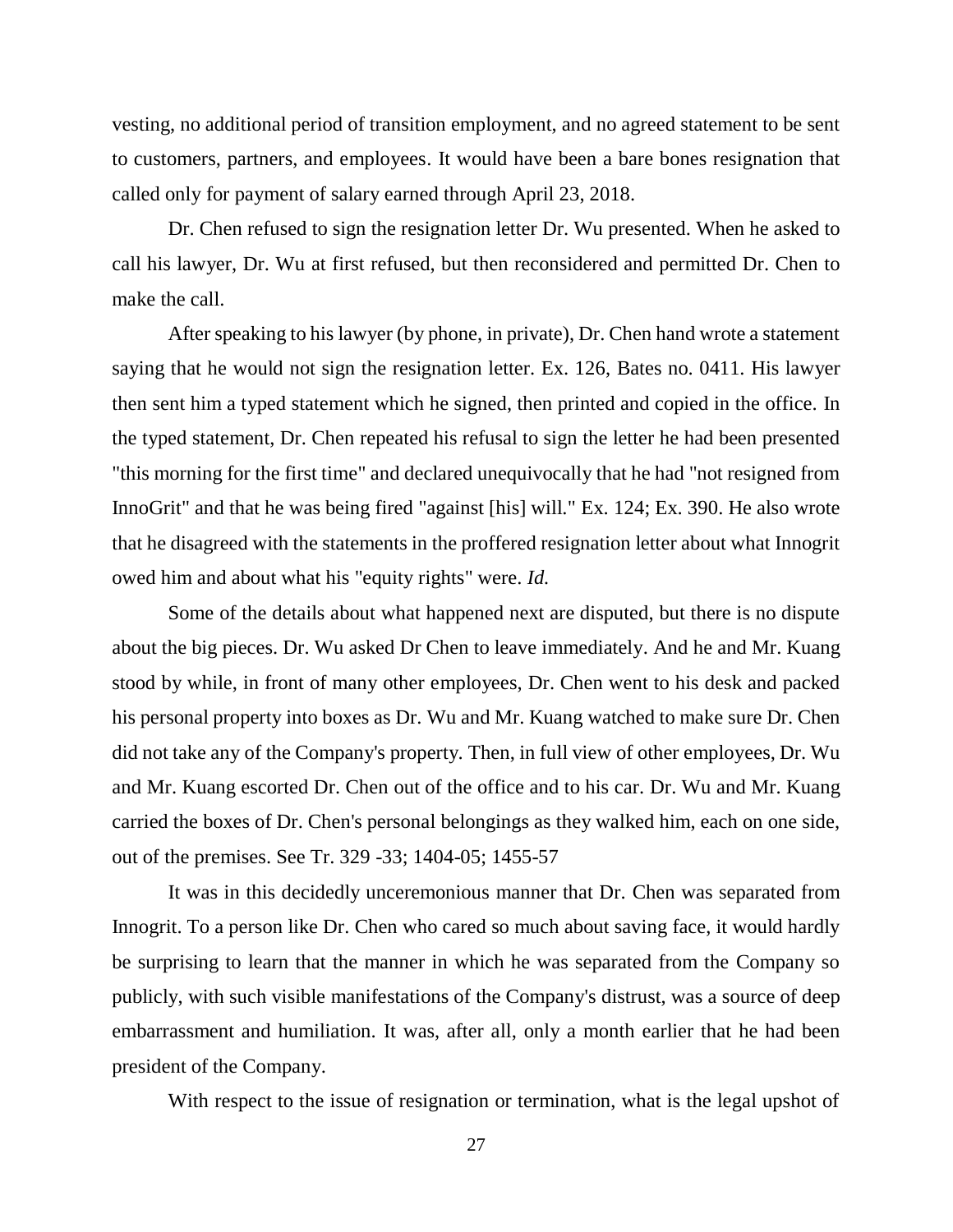all this?

The Arbitrator finds, on the facts outlined above and the record made, that what Dr. Chen did on March 15, 2018, was to offer to resign if three quite specific conditions were met. He did not resign that day – or any day thereafter. Over the ensuing few weeks, he modified the conditions he had imposed on March 15 to some degree — but they remained intact at their core. Dr. Wu refused to meet two of the three conditions, even as modified, on which Dr. Chen hinged his offer to resign. Because the core conditions he set never were met, Dr. Chen never resigned. Instead, after Dr. Wu became impatient with what he perceived as Dr. Chen's unreasonable demands, Dr. Wu fired Dr. Chen on April 23, 2018. Stated differently, the Arbitrator finds that Dr. Chen was terminated from his job involuntarily, against his will.

Dr. Chen testified that if Dr. Wu failed to agree to terms of separation that Dr. Chen felt were appropriate, he would simply have remained on the job at Innogrit – presumably indefinitely. While it is difficult to imagine such a scenario playing out over time, what mattered at this juncture was who flinched first and decisively. Dr. Wu could have called Dr. Chen's bluff by declining to meet Dr. Chen's terms but continuing to employ him. If Dr. Chen could not stand to work in a less prestigious position or really could not abide working with Mr. Kitahama, he might well have resigned. But Dr. Wu's decision on April 23, 2018, deprived Dr. Wu of the opportunity he otherwise would have had to test Dr. Chen's resolve. Instead of waiting to see how things might play out, he pulled the plug – firing Dr. Chen precipitously.

### **Was the Termination "Wrongful"?**

Dr. Chen contends he was fired in retaliation for complaining to Innogrit that Dr. Wu's conduct constituted civil fraud – thereby violating California law. Dr. Chen alleges he registered these complaints through two letters his lawyer sent to Innogrit's lawyers,

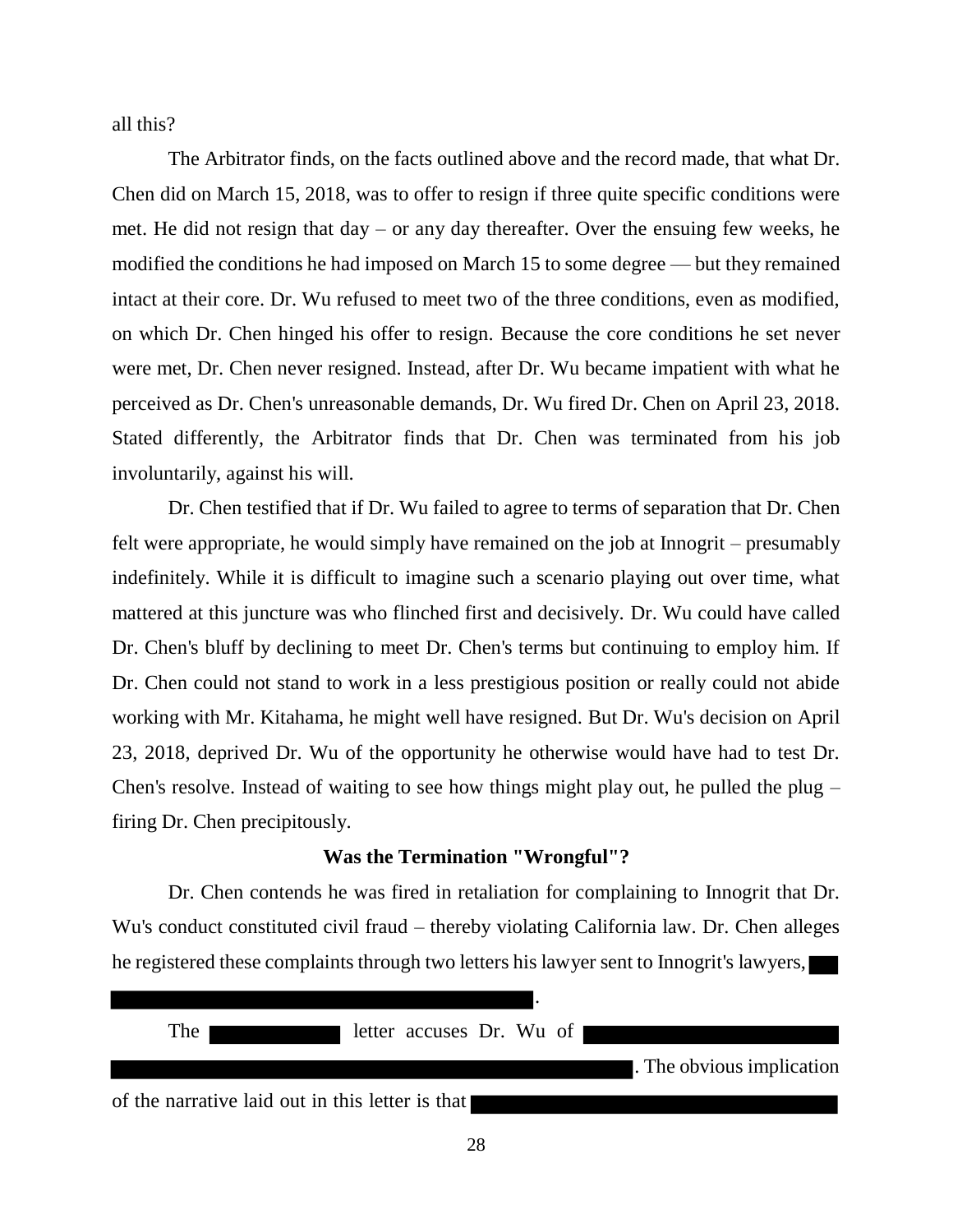| The I                 | letter contains more explicit assertions of wrongdoing by Dr. |
|-----------------------|---------------------------------------------------------------|
| Wu. It accuses him of |                                                               |

### $\blacksquare$  Ex. 197.

. Ex. 195.

These are accusations of civil wrongs and it was reasonable for Dr. Chen to believe these letters, written on his behalf and based on information he provided, disclosed wrongful activity. It also is significant that these letters were delivered to counsel for Innogrit itself, not to counsel for Dr. Wu in a personal capacity. Thus, it was reasonable for Dr. Chen to believe these allegations of wrongdoing would reach the Board of Directors that at least nominally controlled Innogrit, a body that under the law had the authority and ability to investigate the allegations and to take remedial actions.

Dr. Chen's evidence also shows that Dr. Wu took adverse employment action against Dr. Chen within three working days of receipt of the letter. In fact, as found above, Dr. Wu fired Dr. Chen before the time had expired for Dr. Chen to respond to the most recent settlement proposal Innogrit had made.

Based on these facts, the Arbitrator concludes that Dr. Chen made a *prima facie* showing that he was terminated in retaliation for accusing Dr. Wu of committing actionable civil wrongs. That showing shifts the burden of going forward to Respondents, who must "provide a legitimate, nonretaliatory explanation for [their] acts." *Roadrunner Intermodal Services, LLC v. T.G.S. Transportation, Inc.*, 2019 EL 39446895 (E.D. Cal. Aug. 21, 2019).

Respondents have come forward with such an explanation. In fact, they have identified two non-retaliatory reasons for terminating Dr. Chen. The first is their alleged considerable dissatisfaction with his performance as president of the Company. The second is that his presence in the offices of the Company was a source of substantial distraction and tension in the ranks – as other employees knew he had been demoted and that negotiations to determine whether he would leave Innogrit were actively underway.

Because Respondents have met their burden of going forward, the burden of proof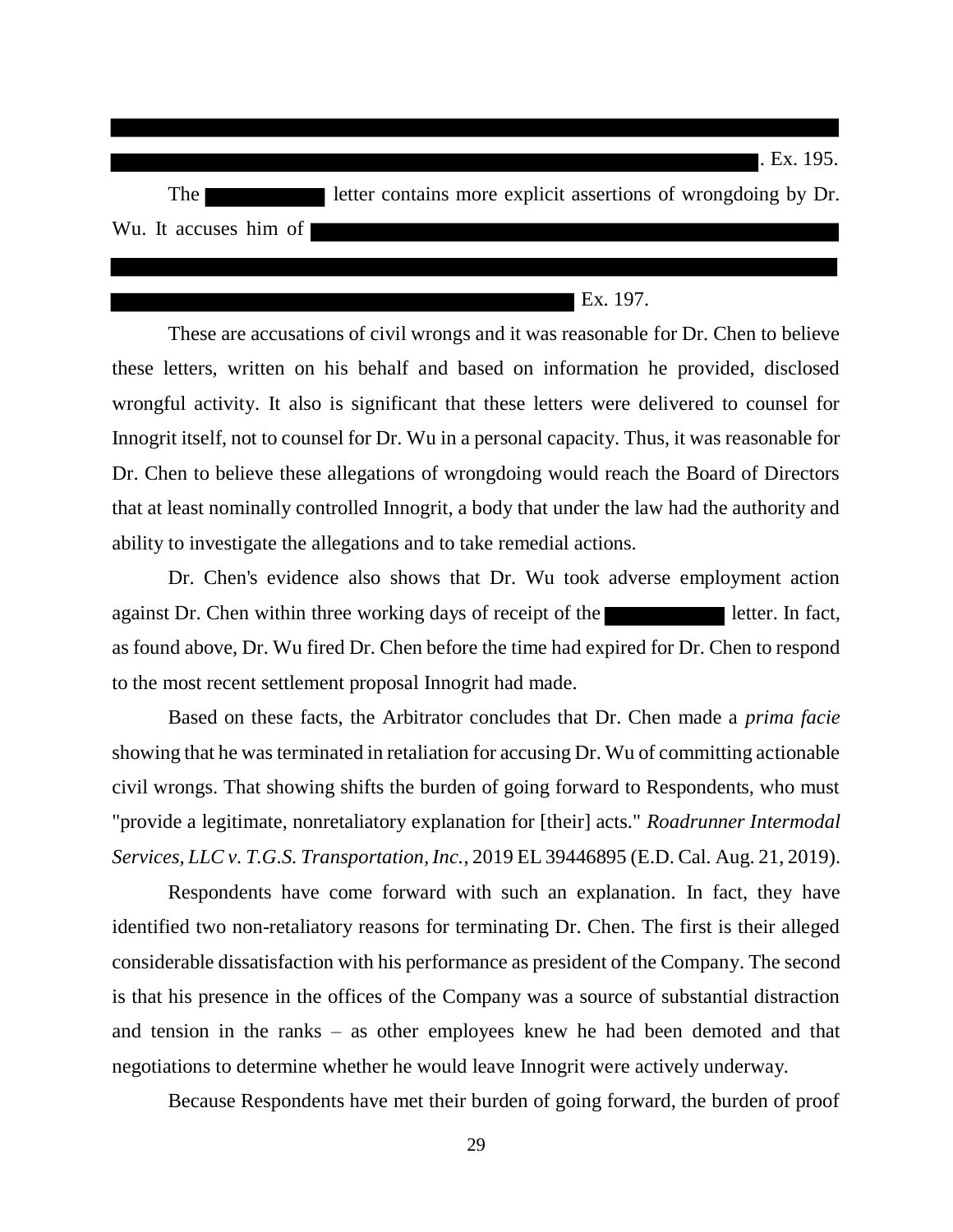resurfaces in Claimant's court. He must prove, by a preponderance of the evidence, that both the proffered reasons for the termination are unworthy of credence or that a retaliatory motive was in fact a substantial factor in motivating Dr. Wu/Innogrit to terminate him. *Id.*

This is so close a question that the Arbitrator cannot conclude that Dr. Chen has met his burden of proof on this claim. While the value and quality of Dr. Chen's performance during the year he served as president is the subject of conflicting evidence and hotly contested argument, the Arbitrator has not been persuaded that Dr. Wu was not in fact quite displeased with that performance. The question here is not whether that displeasure was justified, but whether, justified or not, fair or not, it was in some meaningful sense real. Actually, the question is whether Dr. Chen has proved by a preponderance of the evidence that the displeasure was not real, or that despite its reality, retaliation nonetheless was a substantial factor in the decision to terminate. This Dr. Chen has not done.

Dr. Wu clearly was unhappy with the demands Dr. Chen was making in the negotiations about separation. But it is at least as likely as not that he viewed the letters from Dr. Chen's lawyers not as threats to disclose unlawful activity, but as the kind of posturing that accompanies sensitive, high stakes negotiations like these. The letters came from a lawyer – and Dr. Wu could reasonably believe a lawyer would couch her client's complaints, and justify her client's negotiating position, in legal terms and with a little more legal 'umph' than an objective assessment might warrant. So, it would not have been unreasonable for Dr. Wu to view the letters as little more than negotiation posturing – not real threats to expose wrongdoing.

There also is evidence that Dr. Wu was a very demanding executive, with very high expectations and little patience, that he was not the kind of leader who would tolerate any softness in an employee's performance. The record could support findings that he was very ambitious and self-impressed, in a hurry to make it big. He wanted his startup to boom into the field. And it is arguable, on the evidence, that he actually felt Dr. Chen's performance was far short of booming.

For the reasons set forth in the preceding paragraphs, the Arbitrator has concluded Dr. Chen has failed to carry his burden of proving that the reasons for his termination were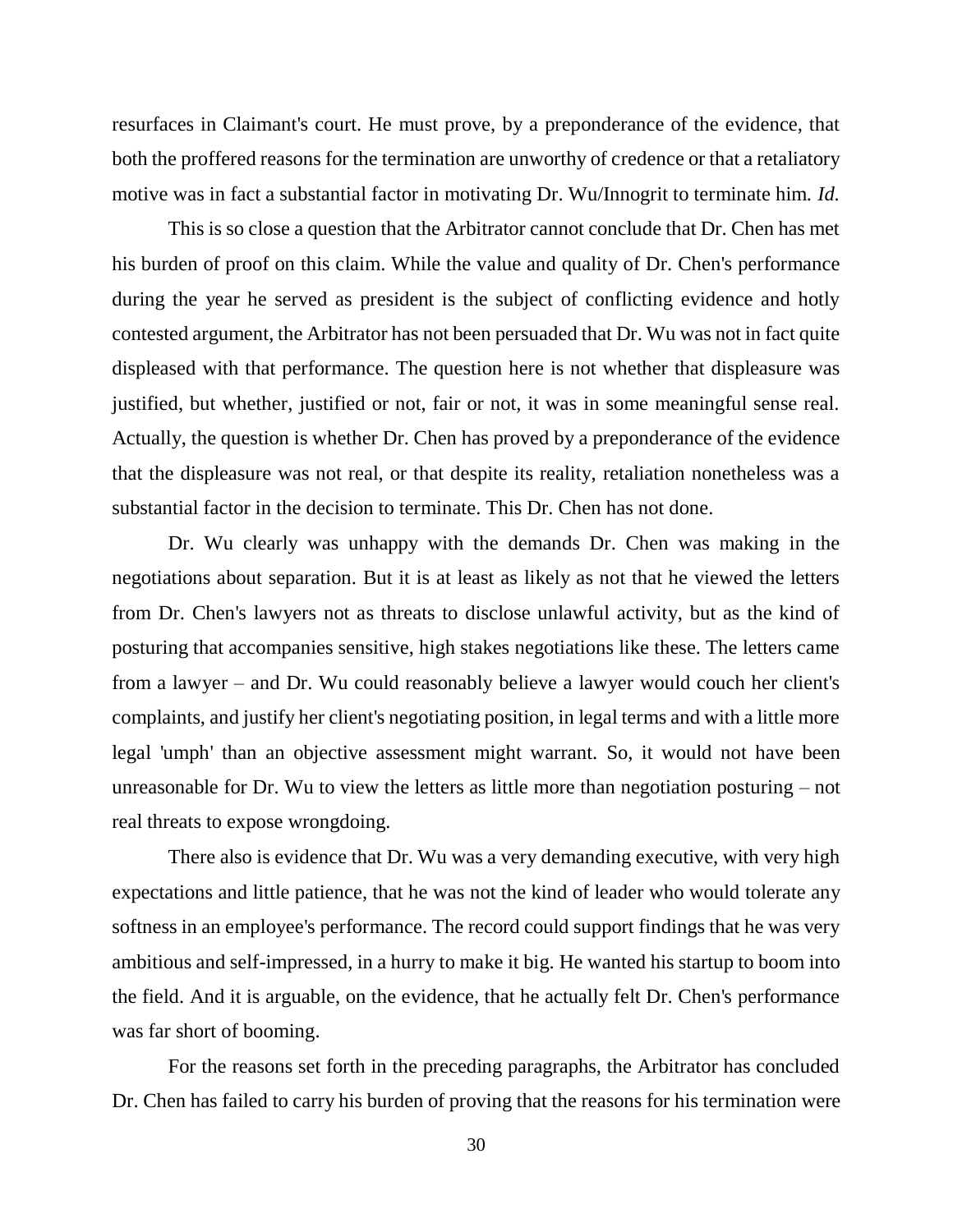pretextual, i.e., a self-conscious cover for firing him wrongfully in retaliation for complaining about Dr. Wu's allegedly unlawful conduct.

## **Does Dr. Chen Have a Basis for Relief Under a Theory of Unjust Enrichment?**

The short answer to this question is no.

Under well-established California law, relief under an unjust enrichment theory is available, in theory, only when the subject matter in issue is not addressed in a contract. See, e.g., *Melchoir v. New Line Productions, Inc.,* 106 Cal.App.4th 779 (2003)*; California Medical Association, Inc. v. Aetna U.S. Healthcare of California, Inc., et al.* 94 Cal.App.4th 151, 172 (2001); *Hedging Concepts, Inc. v. First Alliance Mortgage Co., 41 Cal.App.4th 1410, 1419-1420 (1996); Willman v. Gustafson*, 63 Cal.App.2d 830 (1944).

In the case at bar, the Arbitrator has concluded that Dr. Wu and Dr. Chen entered an enforceable contract on November 27, 2016, and that this covered Dr. Chen's prospective employment relationship with Innogrit and provided for the lion's share of the consideration he was to receive for his work for the Company. In addition, his compensation as president of the Company was the subject of a contract he signed (under duress) with Innogrit on March 10, 2017. While the second of these two contracts is voidable, it was the basis on which Dr. Chen was compensated and received benefits for more than a year.

Thus, two contracts spoke to his entitlements – with the result that there is no need for equity to intervene (by recognizing a claim for unjust enrichment) in order to right the fairness ship.

### **Are Respondents Liable to Dr. Chen on a Fraud Theory?**

Dr. Chen contends Dr. Wu intentionally engaged in three instances of actionable fraud – and that he, Dr. Chen, reasonably relied to his detriment on these intentional deceptions on each occasion.

Dr. Chen claims that the first of these alleged intentional deceptions occurred on November 27, 2016, when Dr. Wu, according to Dr. Chen, communicated, falsely, that he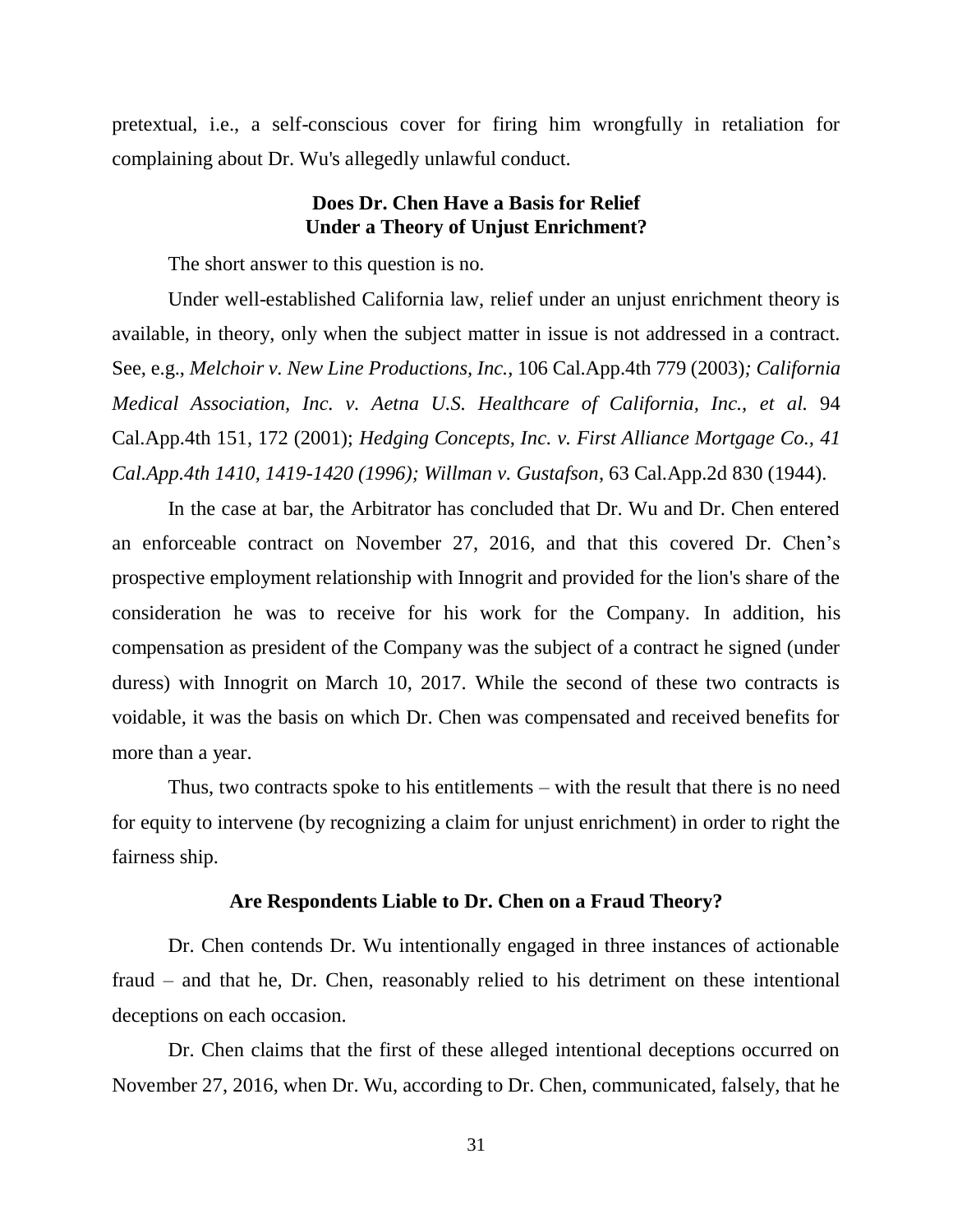agreed to grant Dr. Chen 20% of the employee equity pool.

As the Arbitrator already has found, Dr. Chen reasonably understood Dr. Wu to commit to the grant of  $20\%$  equity on November  $27<sup>th</sup>$ . The Arbitrator also has concluded that, in reasonable reliance on that understanding, Dr. Chen forsook the opportunity to remain at Marvell with an increase in compensation and a promotion.

The pivotal new and challenging question here is whether Dr. Chen has proved, by a preponderance of the evidence, that Dr. Wu intended to deceive Dr. Chen when he appeared to agree to the 20% figure. When all the evidentiary and analytical dust settles, the Arbitrator answers this question in the affirmative.

Dr. Wu had multiple opportunities to correct any misunderstanding reached by Dr. Chen about what Dr. Wu was promising or had promised on November 27, 2016, but he took advantage of none of these. Dr. Wu could have stated clearly at the end of the conversation on the November 27 that he was not then agreeing, and he would not in the future agree, to grant Dr. Chen 20% of the equity pool. Because it should have been clear to Dr. Wu that, at a bare minimum, there was a substantial likelihood Dr. Chen believed Dr. Wu had agreed to the 20% figure, Dr. Wu should have immediately and clearly made his intentions clear. But he didn't.

It also is pertinent that the Arbitrator has concluded Dr. Wu did not testify truthfully when he insisted he and Dr. Chen revisited the equity issue multiple times and kept negotiating fruitlessly about it during December and January 2017. Despite Dr. Wu's testimony, the Arbitrator has concluded that he did nothing between November 27, 2016 and February 21, 2017, to check on or correct Dr. Chen's understanding. It wasn't until late February 2017 that the issue of Dr. Chen's equity resurfaced, and when it did, Dr. Wu did not bring it up directly. Instead, it arose only indirectly when he was showing Dr. Chen information about grants of equity that were being given to, or that were being contemplated for, other employees.

Dr. Wu's studied passivity in these circumstances, when the most reasonable course would have been to be sure Dr. Chen understood that no agreement had been reached, is one element of the evidence that supports a finding of intentional deceit. As noted, this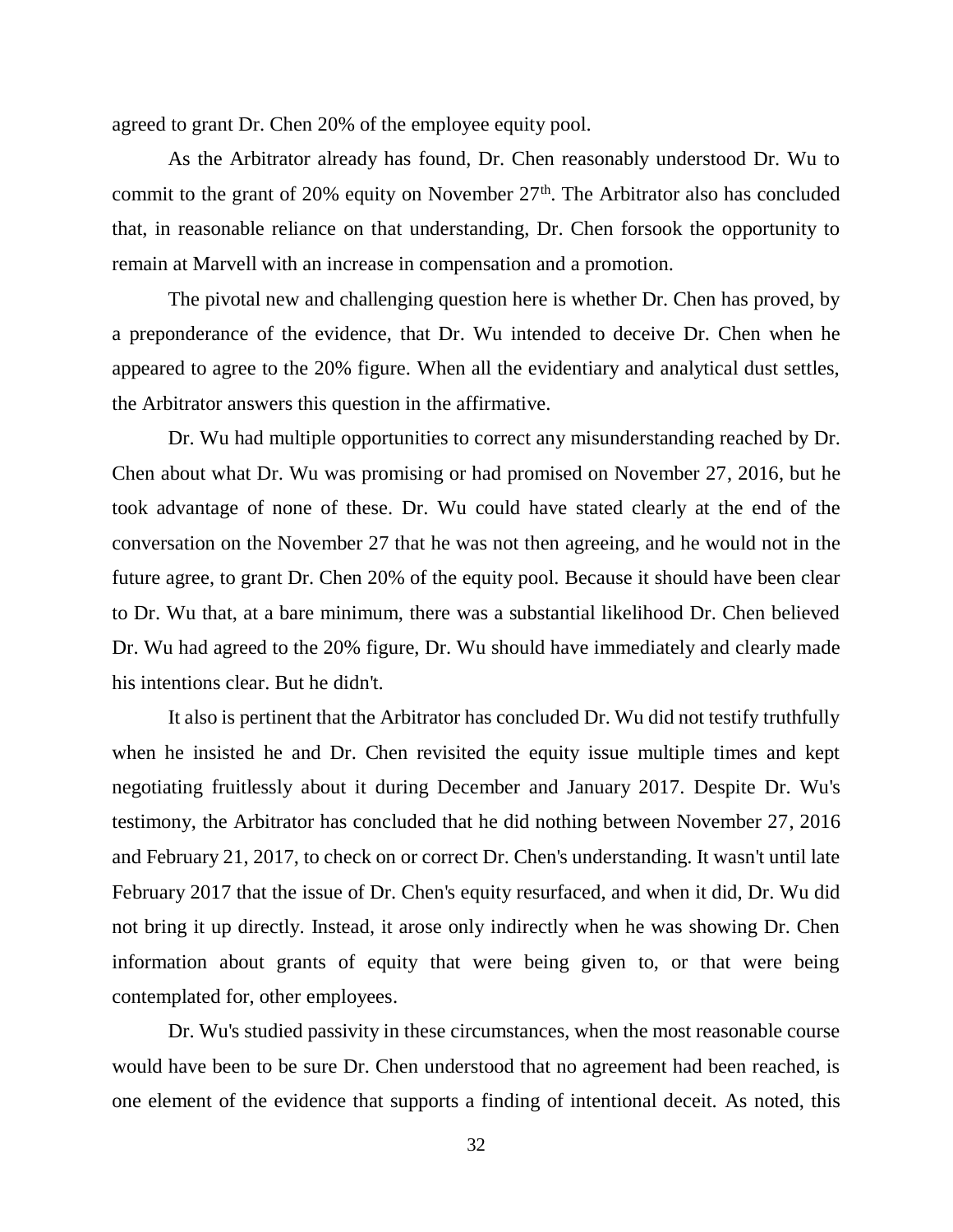element is reinforced by the finding that Dr. Wu did not testify truthfully during the Hearing about this critical issue.

Another element in the evidentiary record can be construed as pointing in the same direction. Stanley Wu of SummitView testified in deposition that Dr. Wu had told him that he (Dr. Wu) had initially offered Dr. Chen 12% of the employee equity pool, apparently on the condition Dr. Chen make the same Founder's commitments that Dr. Wu had made. This understanding by Stanley Wu is evidenced by

Ex. 156. But Dr. Wu testified during the Arbitration Hearing that Stanley Wu must have misunderstood him – because, according to Dr. Wu, he had at that time only offered Dr. Chen 8% and had told Stanley Wu the most he would be willing to offer Dr. Chen was 12%. Tr. 1697-1700.

Of course, Dr. Wu never told Dr. Chen he was willing to offer him a 12% equity stake if he would accept the Founder's obligations. Instead, allegedly in return for Dr. Chen giving up any claim to membership on the Board, Dr. Wu agreed to the 10% equity share even though Dr. Chen persisted in refusing to make the Founder's commitments.

Among the curiosities in the path of travel taken by Dr. Wu here is this: since protection through the Founder's commitments was so important to SummitView, why would Dr. Wu agree to a 10% equity figure without the Founder's obligations, but not even offer Dr. Chen the 12% share if he would take on those obligations? And how did Stanley Wu get the impression Dr. Wu's "Initial Offer" was for 12%?

These kinds of questions, coupled with the finding that Dr. Wu did not testify truthfully when he claimed he and Dr. Chen had continued to negotiate about the latter's equity share "multiple times in December, January, February,"<sup>9</sup> tend to support an inference that Dr. Wu intentionally engaged in a pattern of conduct between November 2016 and early March 2017 that was designed, by deception, to lead Dr. Chen into feeling trapped and essentially powerless to secure the 20% equity he reasonably understood he

<sup>&</sup>lt;sup>9</sup>Tr. 1681.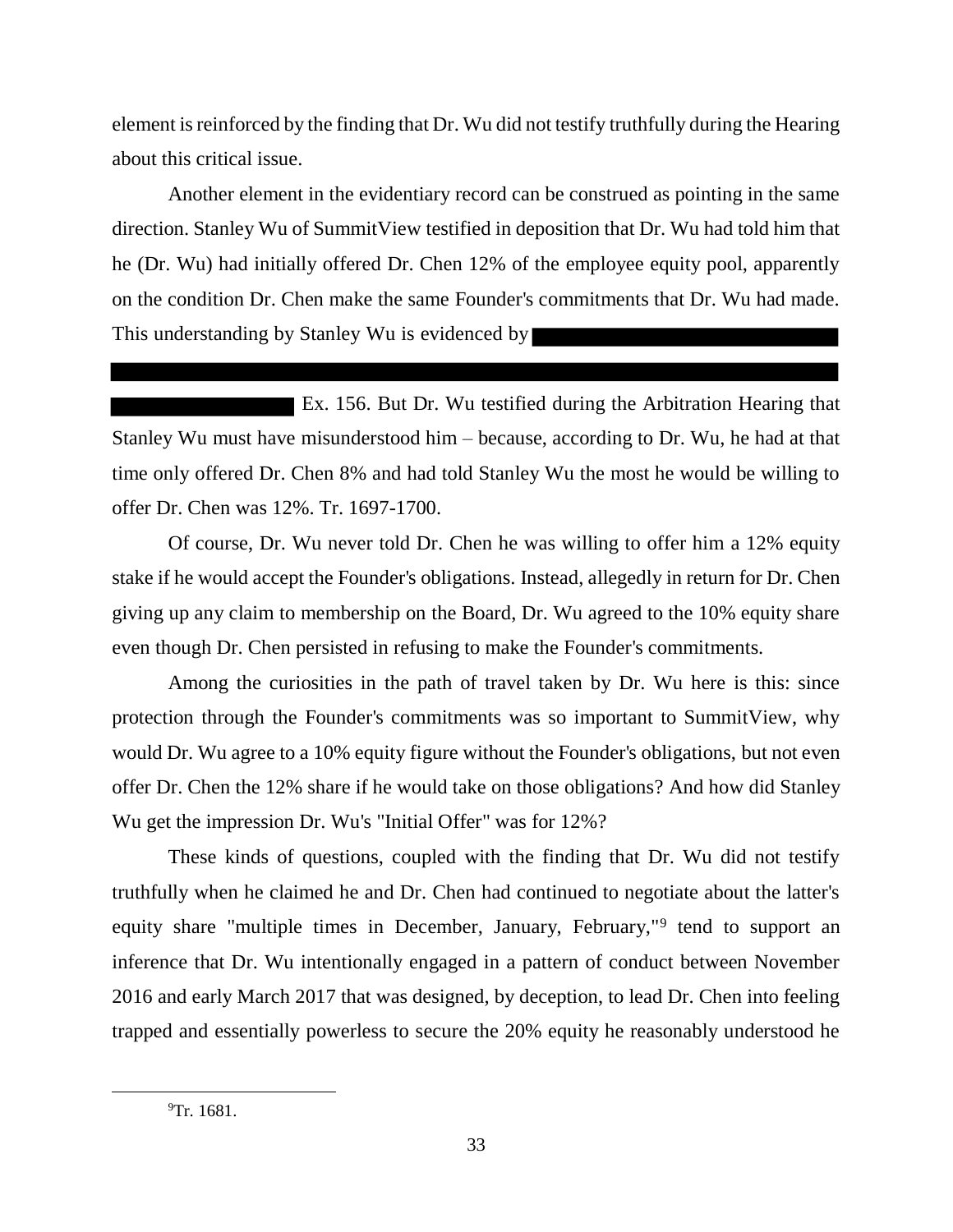had been promised.

The Arbitrator also notes that Dr. Wu has taken mutually exclusive positions about whether Dr. Chen was the "Key Person" for which such important provisions were made in the **One hand, Dr. Wu has** One hand, Dr. Wu has insisted Dr. Chen was only one of several real candidates for the Key Person role. The Arbitrator has found, however, that this version of the story is implausible – and that both Dr. Wu and, importantly, SummitView, always understood there was only one Key Person, and that person was Dr. Chen. In fact, Dr. Wu finally admitted, under cross-examination, he told Dr. Chen that he (Dr. Chen) was the Key Person. Tr. 1619-1621.

This evidence is significant not only because it raises serious questions about Dr. Wu's veracity, but also because being the "Key Person" understandably led Dr. Chen to assume he would be entitled to a very substantial portion of the employee equity  $pool - a$ portion somewhere in the vicinity of the portion allotted to Dr. Wu. The 'key' here is that Dr. Wu knew (1) Dr. Chen was the Key Person, (2) Dr. Chen knew he was the Key Person, and (3) Dr. Wu knew that, given all the circumstances, Dr. Chen expected an equity share much closer to Dr. Wu's than 8% or 10%. Knowing all this, Dr. Wu actively enabled Dr. Chen to proceed on the basis of a reasonably drawn understanding that he would be granted 20% of the employee equity pool.

The fact that all of this was so readily foreseeable supports an inference that Dr. Wu intentionally deceived Dr. Chen about his equity share. That deception began with the way their conversation ended on November 27, 2016, and continued at least through February 21, 2017.

It follows from the above findings that Dr. Wu intentionally deceived Dr. Chen about the equity he would be granted. Stated differently, Dr. Wu's deceitful (fraudulent) course of action led Dr. Chen into the corner in which he felt he had no reasonable option but to accept the 10% equity Dr. Wu seemed to present as a "take it or leave it" figure.

Dr. Chen also contends that his signature on the Founder's Restricted Share Purchase Agreement was procured by fraud. As findings of fact earlier made indicate, it was not reasonable for Dr. Chen to assume Dr. Wu would be able, through negotiations, to persuade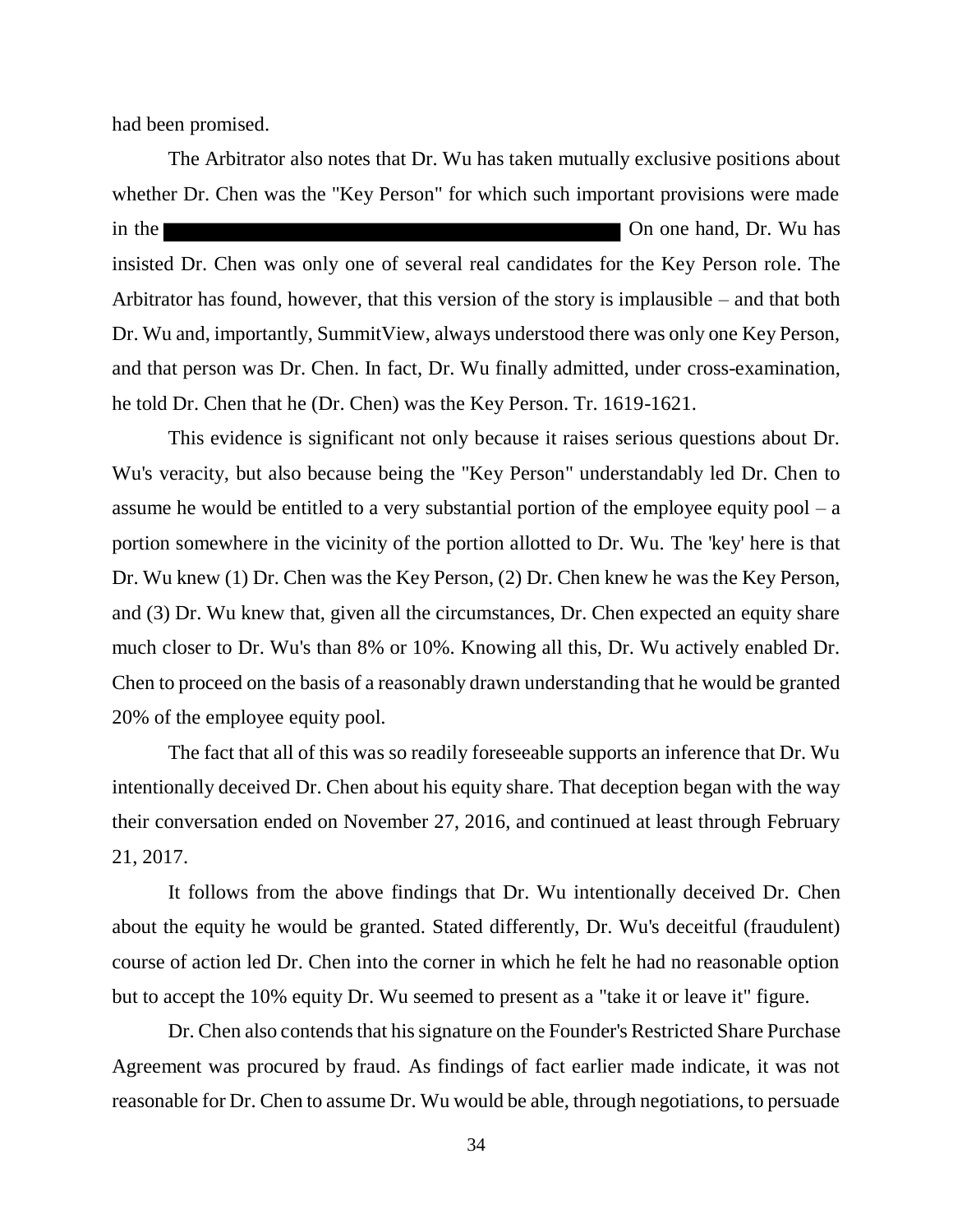SummitView to make the significant concessions Dr. Chen hoped would be made.

There is some evidence that Dr. Wu might never have raised this subject with Mr. Pan or Stanley Wu – so Dr. Wu might have deceived Dr. Chen about his intentions. See Tr. 640-642. But even if Dr. Chen proved that Dr. Wu intended to deceive him about the efforts Dr. Wu would make, Dr. Chen has not proved that he reasonably relied on any such deceitful conduct. Dr. Chen also has failed to prove he suffered injury because of any deceit in this arena by Dr. Wu. Mr. Pan made it clear he never would have agreed to the changes Dr. Chen sought even if they had been the subject of forceful advocacy by Dr. Wu. Tr. 858-59. Mr. Pan insisted, plausibly, that SummitView could not protect its investment in a company like Innogrit if it agreed to an acceleration of a founder's significant equity whenever a founder might be separated from a company without cause.

Dr. Chen's third and final claim sounding in fraud revolves around his contention that when he agreed to the 10% equity figure Dr. Wu falsely promised him, he would share some of his common shares with Dr. Chen if the Company did well. This claim suffers from several shortcomings. Perhaps the most significant of these is that, at best, Dr. Wu's alleged statement was a contingent promise that, by its own terms, could become a commitment only if events occurred in the future that were outside the promisor's control. In fact, at the time Dr. Chen was terminated, no one could know whether the Company was doing well – or would do well in the future. So, the condition Dr. Wu imposed on his promise, even if made as Dr. Chen alleges, never materialized. In other words, even if Dr. Wu made the promise as Dr. Chen alleges, a fact Dr. Wu vigorously contests, <sup>10</sup> that promise would not be actionable on the facts of this case.

## **Did Dr. Wu Actionably Interfere with Dr. Chen's Economic Relationship with Marvell?**

 $10$ Dr. Wu contends that when he alluded to the possibility Dr. Chen would get additional shares in the Company in the future, Dr. Wu was referring to the 'evergreen' program under which the Company could make grants of additional shares to employees to reward them for exemplary performance or to induce them to remain with the Company, e.g., instead of accepting more immediately lucrative offers from other entities.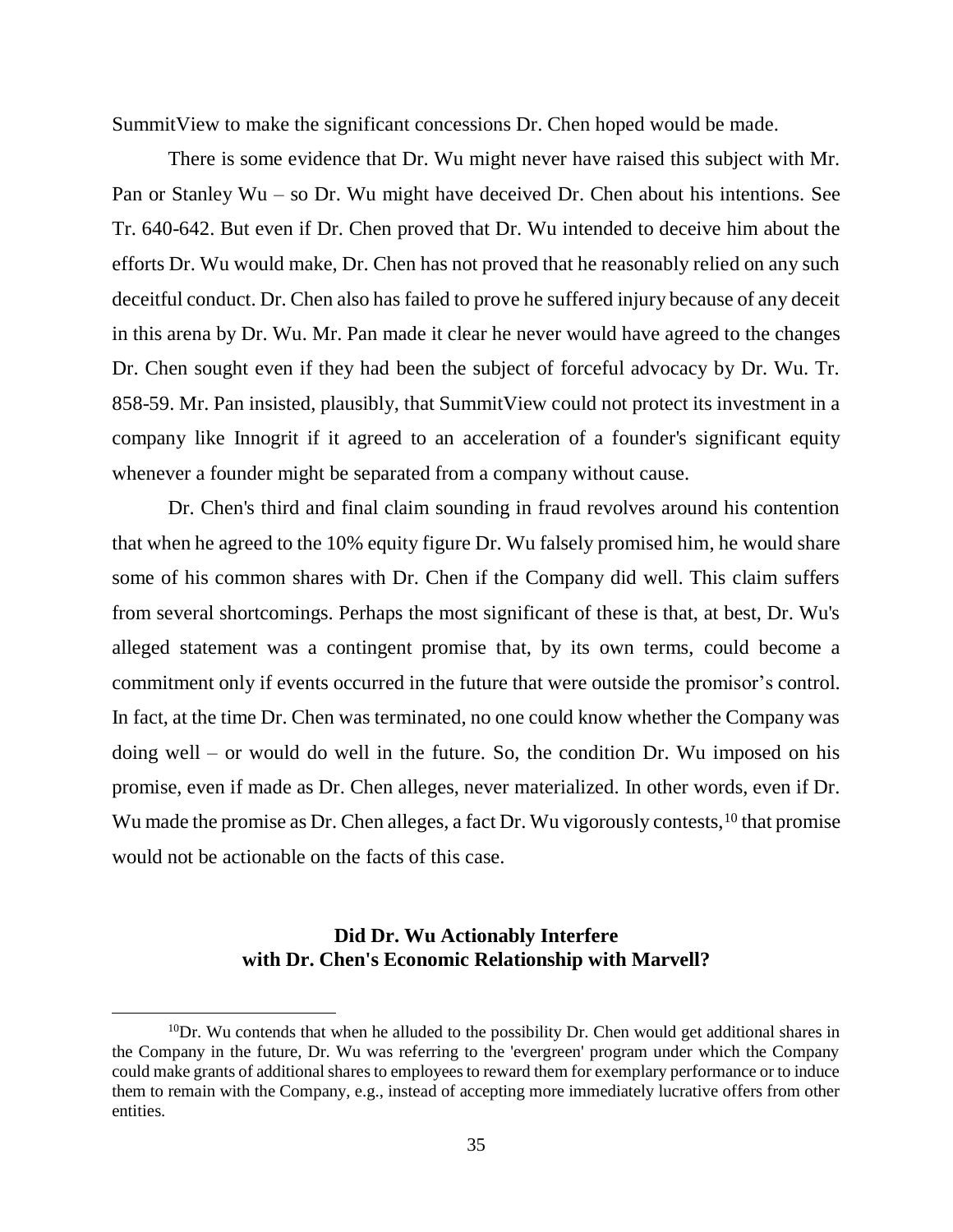Dr. Chen presses a cause of action for tortious interference with his economic relationship with Marvell.

"To prevail on a cause of action for intentional interference with prospective economic advantage in California, a plaintiff must plead and prove (1) an economic relationship between the plaintiff and some third party, with the probability of future economic benefit to the plaintiff; (2) the defendant's knowledge of the relationship; (3) the defendant's intentional acts designed to disrupt the relationship; (4) actual disruption of the relationship; and (5) economic harm to the plaintiff proximately caused by the defendant's acts." Footnote 6 in *Reeves v. Hanlon*, 33 Cal.4th 1140 (2004), citing *Youst v. Longo*, 43 Cal.3d 64 (1987).

The Arbitrator finds that Dr. Chen has proved all but the fifth and final element of this claim. Dr. Chen had an economic relationship with Marvell about which Dr. Wu well knew when Dr. Wu induced Dr. Chen to sever that relationship in favor of joining Innogrit. The Arbitrator finds that on November 26 and November 27, 2016, Dr. Wu encouraged Dr. Chen, both implicitly and explicitly, to sever his ties with Marvell so he could join Innogrit. See, e.g., Tr. 218-222. Moreover, Dr. Chen had told Dr. Wu that Marvell had offered him a promotion and a 40% increase in salary to try to induce Dr. Chen not to resign. *Id.*

Dr. Wu fraudulently induced Dr. Chen to abandon his relationship with Marvell, and the promised enhancements in that relationship, by leading Dr. Chen to believe that he would be granted a 20% share of the employee equity pool in Innogrit, even though Dr. Wu had no intention, then or ever, of granting Dr. Chen that much equity. Based on his reasonable understanding that he had been promised a 20% equity share, Dr. Chen left Marvell, giving up the promised promotion and 40% increase in salary.<sup>11</sup>

<sup>&</sup>lt;sup>11</sup>While Respondents attempt to make much of the fact that Dr. Chen did not call Matt Murphy as a witness or produce a document to confirm the fact that Marvell offered Dr. Chen a promotion and a 40% raise if he would remain with that company, Dr. Chen's testimony about these facts is unrebutted and competent. As such, that testimony is sufficient to support the findings of fact on this issue that are set forth in the text.

Of course, Respondents also could have called Mr. Murphy – had they believed he would contradict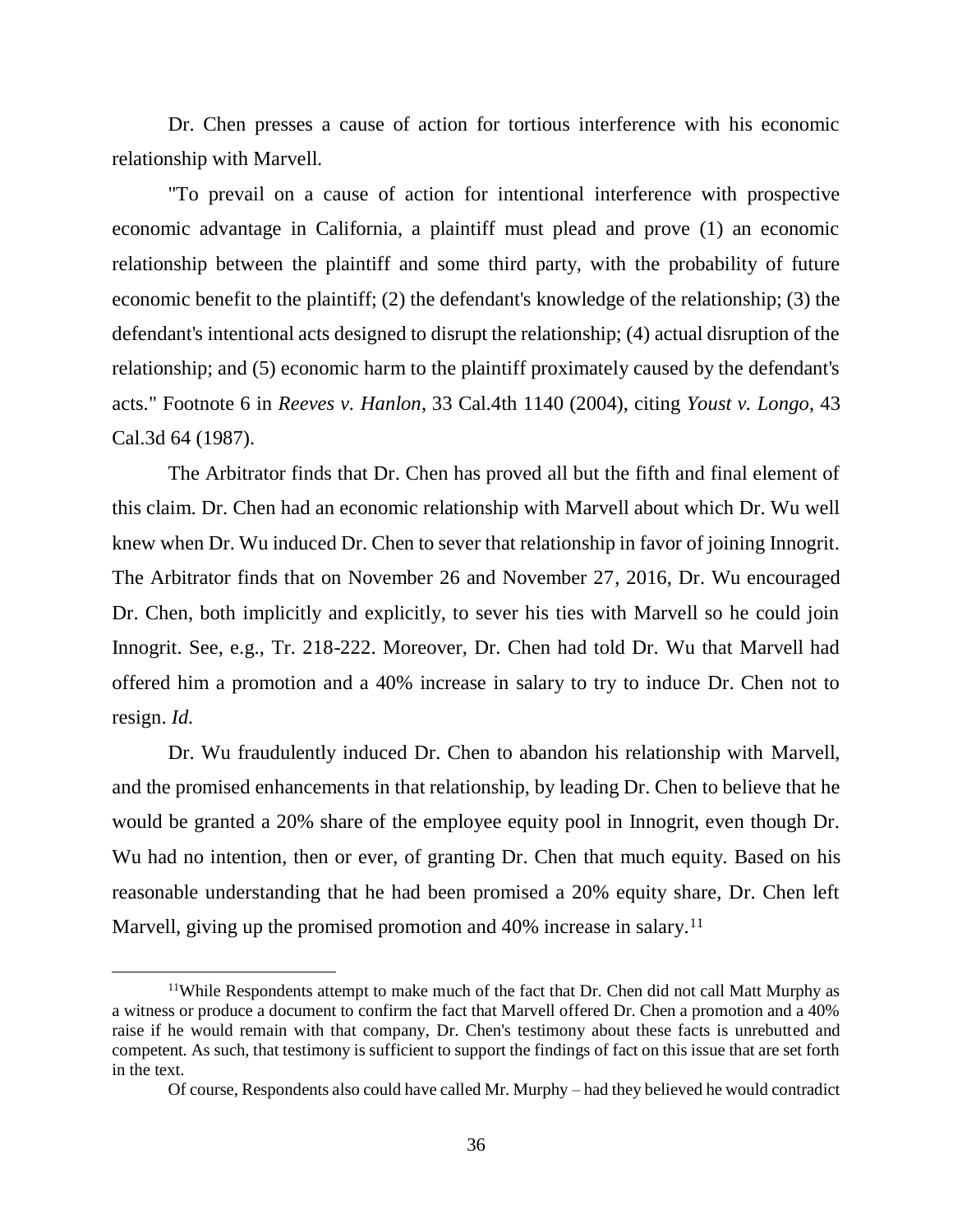To establish a right to recover under an intentional interference theory, however, a claimant also must prove the wrongful conduct by the defendant proximately caused the claimant to suffer economic harm. Causing emotional distress is not sufficient. In the last substantive section of this Interim Award the Arbitrator will explain why he has concluded that Dr. Chen has failed to prove this last essential element of this claim.

### **Did Dr. Wu Have a Fiduciary Duty to Dr. Chen?**

Dr. Chen alleges that Dr. Wu owed him a fiduciary duty, as a minority shareholder, because Dr. Wu exercised "control over the business affairs of the corporation." *Kahn v. Lynch Communications Systems, Inc.*, 638 A.2d 1110, 1113 Del. 1994. Dr. Wu owned more shares of Innogrit, by far, than any other individual, but he did not own a controlling percentage of the Company's equity. So, to show he had a fiduciary duty to minority shareholders, Dr. Chen must show that Dr. Wu exercised control over the business affairs of the corporation.

In addressing this question, the period on which we focus is October 2016, when Innogrit was incorporated in the United States, and April 2018, when Dr. Wu terminated Dr. Chen's employment.

The evidence is overwhelming that Dr. Wu exercised control over the business affairs of the Company (Innogrit, then Shanghai Innogrit) during this period. He was the CEO and Founder. He controlled upwards of four times the amount of stock as was controlled by the individual (Dr. Chen) with the next highest percentage of the equity pool set aside for employees. He negotiated, without control by SummitView, the amount of equity Dr. Chen would receive. Dr. Wu also controlled the amount of equity that would be granted to other founding members, as well as to employees hired later by the Company.

Dr. Wu was the only director of Innogrit when it was incorporated in Delaware.

or undermine Dr. Chen's testimony. It is noteworthy that Dr. Wu and Mr. Murphy spoke by telephone around the time Dr. Chen was deciding whether or not to leave Marvell – so Dr. Wu at least had an opportunity to try to determine what incentives, if any, Marvell was offering Dr. Chen. The fact that Dr. Wu clearly had this opportunity, but elected not to call Mr. Murphy, certainly does nothing to incline the Arbitrator to be moved by Respondents' challenges to Dr. Chen's testimony on this subject.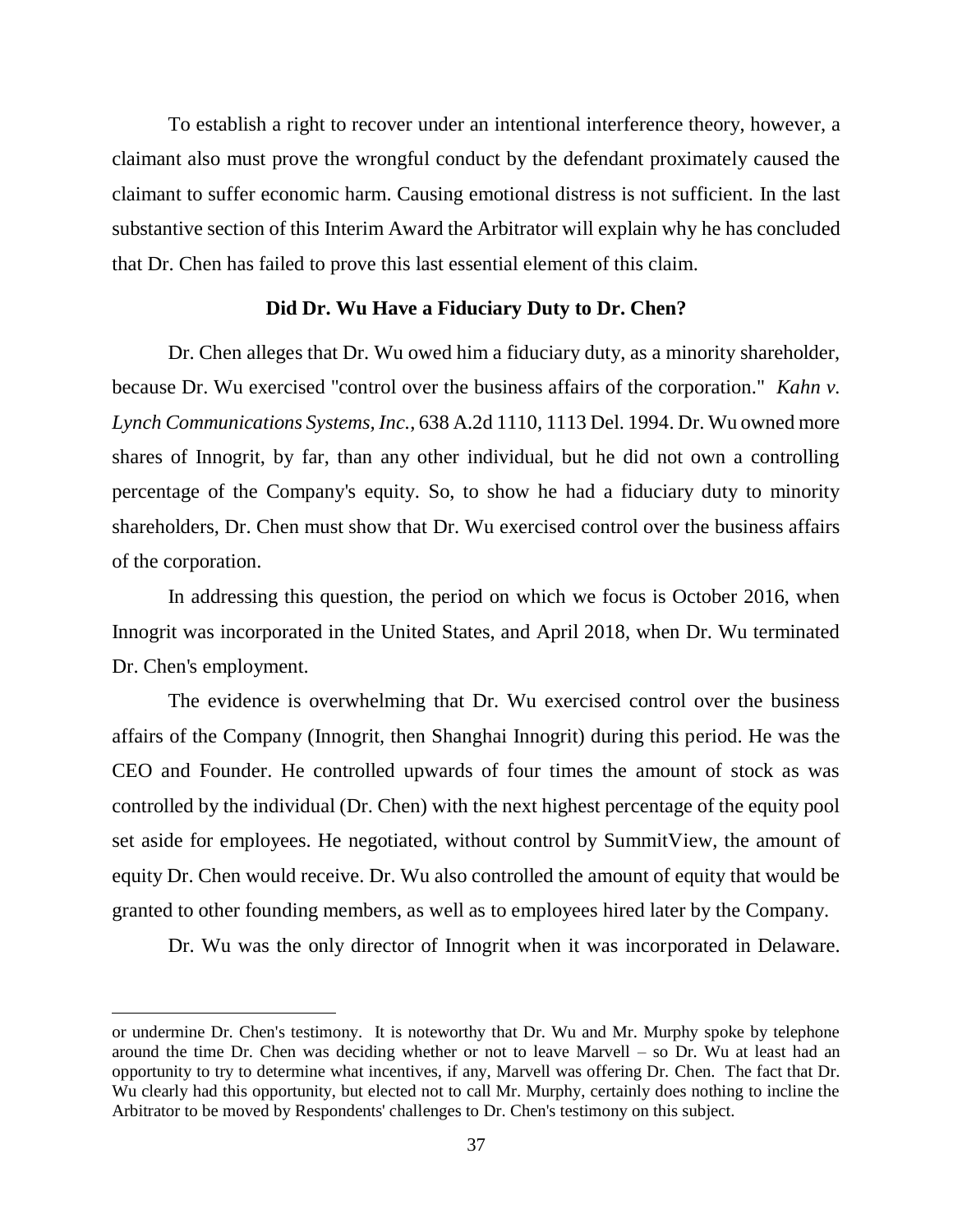When the joint venture that produced Innogrit Shanghai was consummated,

Tr. 1299-1300; see also Ex. 33 and Tr. 643-644. He was the Board's chairman and called its meetings – of which there were only two during a substantial portion of the period in issue here. In fact,

.

. Ex. 212. Dr. Wu was also one of only two members of the Board of SPV II, which, until late summer 2017, was the body that approved grants of equity from the employee equity pool. Tr. 1326-31.

With virtually no external constraints, Dr. Wu controlled the internal business affairs of the Company – and the range of matters that were deemed 'internal' by SummitView was very large. All the heads of the key units in the company reported directly and only to Dr. Wu. Dr. Wu hired, assessed the performances of, and could fire the key employees. He fixed their compensation, determined how they fared in performance reviews, and played the leading role (through his own power on the relevant SPV Board as its Chair, supplemented by the power of his appointee to that Board) in determining the size of their equity grants. He also either controlled or played the most influential role in controlling how much, if any, stock was granted to employees to reward exemplary performances or to retain people who might otherwise be tempted by other offers to leave (the "evergreen" program). While the Boards of the SPVs nominally made these determinations,<sup>12</sup> Dr. Wu, as chair of each board and with the power to appoint another member, remained, for all practical purposes, in control.

Evidence of the scope of Dr. Wu's powers, and his freedom to run the Company as he saw fit, surfaces most tellingly in what happened to Dr. Chen. Even though SummitView considered Dr. Chen's joining Innogrit essential to its success, Mr. Pan and Stanley Wu left the negotiations with Dr. Chen in Dr. Wu's hands and deferred to Dr. Wu's decision about the percentage of equity to offer Dr. Chen. Further evidence of SummitView's passivity is visible in the fact that it did nothing to assure that Dr. Wu honored the commitment he had

<sup>&</sup>lt;sup>12</sup>Tr. 577-579; 1327-1329.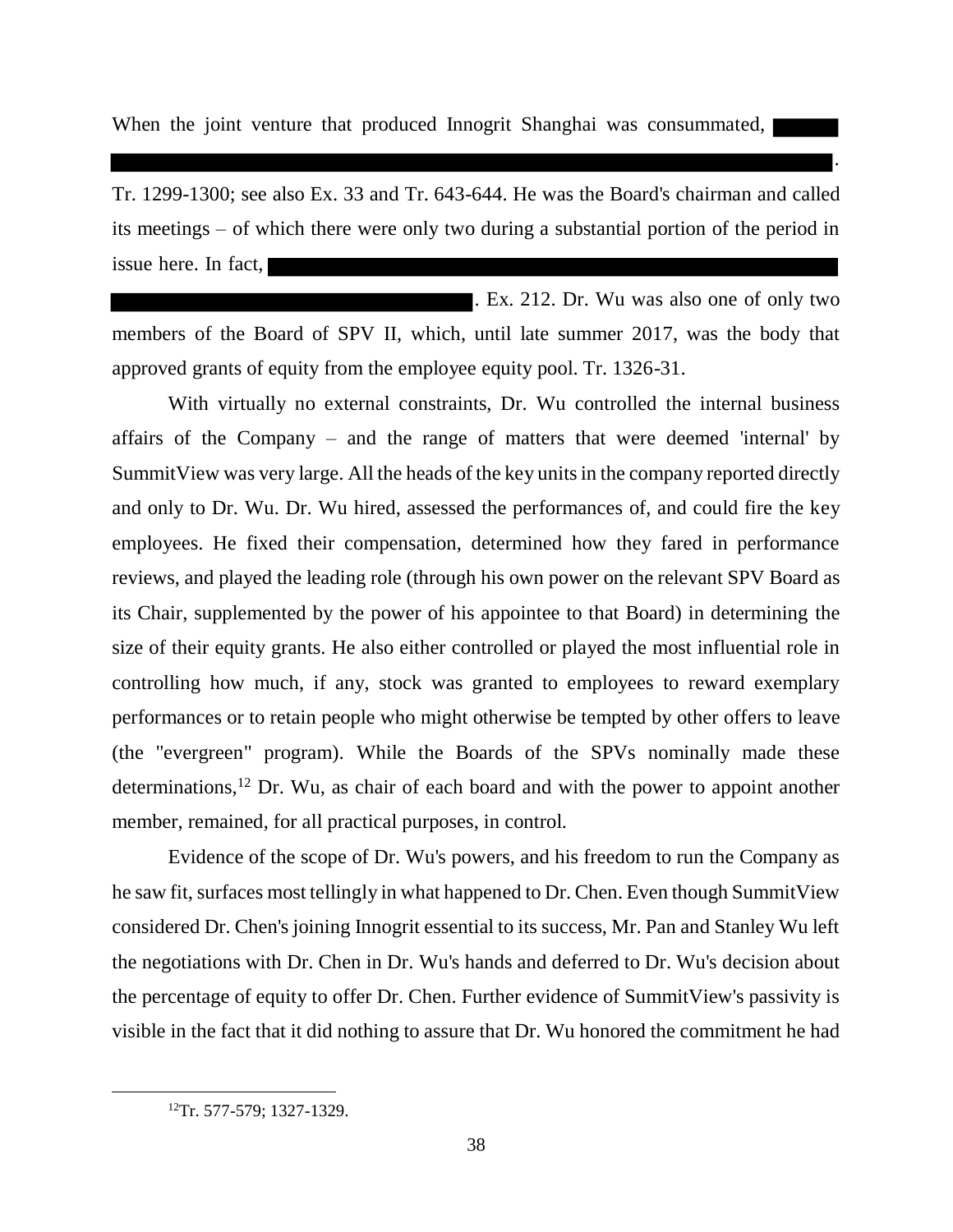$\overline{a}$ 

**Came and went, with no such contract** 

even in the works, yet SummitView did nothing.

When Dr. Wu decided to demote Dr. Chen from his position as *president* of the Company, Tr. 621; 1439-43; Ex. 92. Dr. Wu also did not secure permission from the Board to hire Dr. Chen's replacement, Keita Kitahama. And while Dr. Wu contends that Dr. Chen resigned on March 15, 2018, he did not inform the Board about this decision,

Ex. 92. It is not clear that the Board played any role in trying to negotiate terms on which Dr. Chen might separate amicably from the Company – or even that the Board approved the 'final' offer made to Dr. Chen. Nor is there any evidence the Board approved in advance Dr. Wu's decision to force Dr. Chen to leave the Company on April 23, 2018, before negotiations about terms of separation had even arguably come to a close. See Tr. 621.

Given the scope and depth of Dr. Wu's authority over the business of Innogrit, both his formal authority as CEO and Chairman of the Board, and his informal authority as he ran all aspects of the enterprise, the Arbitrator finds that Dr. Wu owed a fiduciary duty to minority shareholders, including Dr. Chen.

## **Did Dr. Wu Breach His Fiduciary Duty to Dr. Chen?**

Dr. Chen contends, broadly, that Dr. Wu breached his fiduciary duty to him by contriving his ouster from the Company. While this contention is by no means vapid, the Arbitrator finds Dr. Chen has failed to prove it. Dr. Chen has not shown that it is more likely than not that Dr. Wu schemed to oust him solely or primarily because Dr. Chen had been granted the second largest percentage of the employee equity pool,<sup>13</sup> or because Dr. Chen, nominally and on the organizational chart, was the second most powerful person at Innogrit. There is no reason to believe Dr. Wu ever felt that Dr. Chen posed a serious threat

<sup>&</sup>lt;sup>13</sup>At most, Dr. Chen owned one third or less of that pool than Dr. Wu owned – and Dr. Wu, not Dr. Chen, sat in the catbird seat with respect to decisions about additional grants of equity from that pool.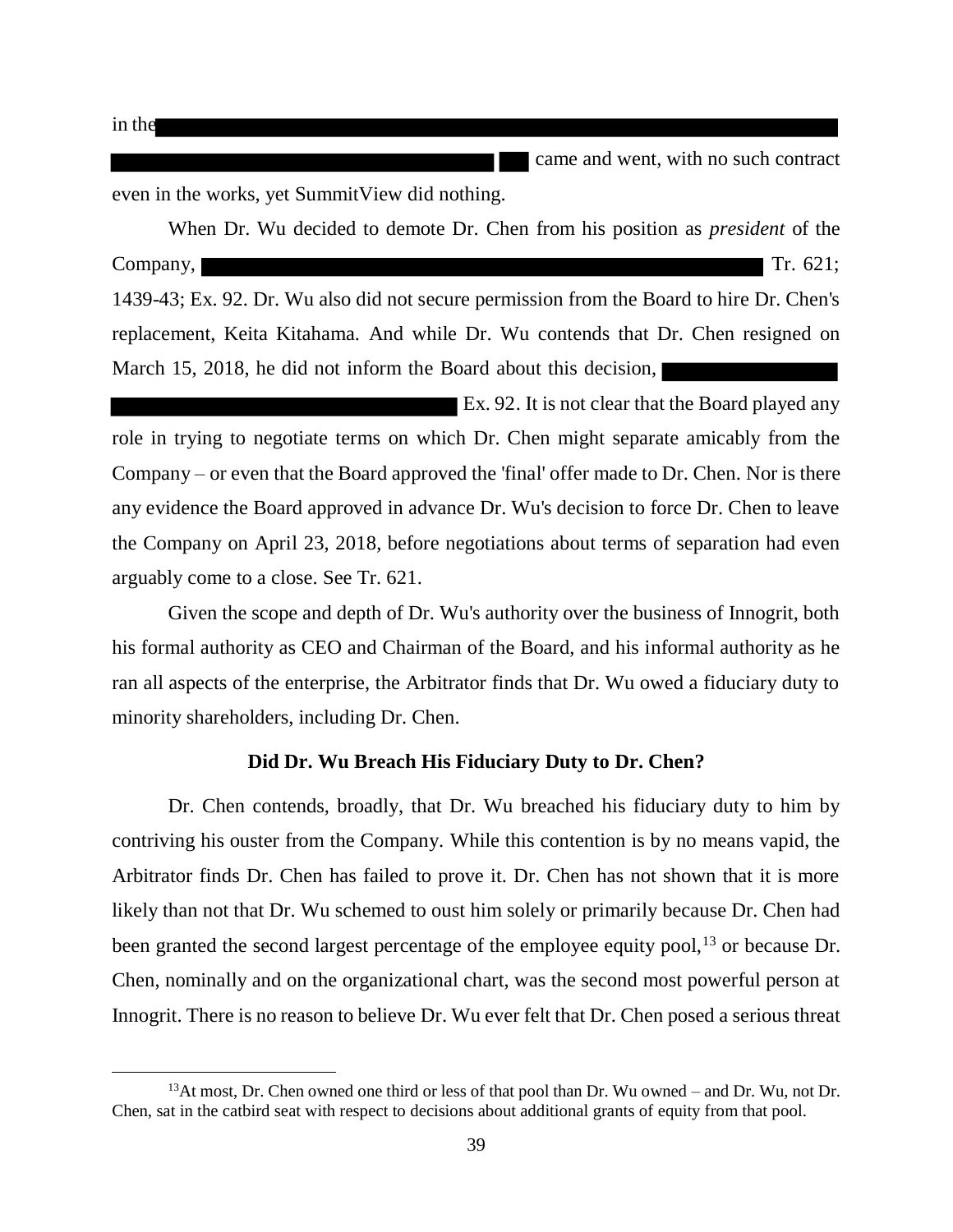to Dr. Wu's authority or role, just as there is no reason to infer Dr. Wu ever expected Dr. Chen to be in a position to challenge his command of the Company's direction and future.

Dr. Chen has proved Dr. Wu's conduct was consistently self-serving. But it appears there was a solid alignment in Dr. Wu's mind between serving his own best interests and serving the best interests of the Company – and, therefore, the best interests of the Company's shareholders.

Dr. Chen also contends, more specifically, that Dr. Wu breached his fiduciary duties by (1) offering Dr. Chen, during the separation negotiations, only an 'adulterated' or 'diluted' value of Dr. Chen's vested stock, and (2) dishonoring Dr. Chen's entitlement to have 50% of his equity in SPV I (as opposed to having all that equity in SPV II).

Dr. Wu admits that, during the separation negotiations, he took the position that the fair market value of Dr. Chen's vested stock (apparently consisting, in Dr. Wu's mind,

Ex. 182. Dr. Chen's expert witness, on the other hand, would place a substantially greater value on that stock. But even if Dr. Wu's valuation was way below an objective assessment of market, it was made only as part of a negotiation process and never became part of a consummated transaction. Nor is it clear that merely taking this position during the early stages of a negotiation would offend the spirit of the business judgment doctrine.<sup>14</sup> Given these circumstances and considerations, the Arbitrator cannot conclude that Dr. Chen has proved Dr. Wu violated his fiduciary duty by for Dr. Chen's vested shares.

For reasons that will be set forth below, the Arbitrator also has concluded that Dr. Wu was under no duty to offer to buy back Dr. Chen's unvested shares. Thus, for purposes of determining whether Dr. Wu breached his fiduciary duty to Dr. Chen by offering

for his equity, it would not be appropriate to assume that that equity consisted of all five million of Dr. Chen's vested and unvested shares.

 $<sup>14</sup>$ It is not clear to the Arbitrator that the more demanding "entire fairness" standard would apply in</sup> these circumstances. No self-dealing is involved, except under a theory of indirection that is too strained to meet a burden of proof. And there appears to have been at least some quasi-empirical basis for the – even though there were other potentially usable bases for figures that would have yielded

appreciably higher values.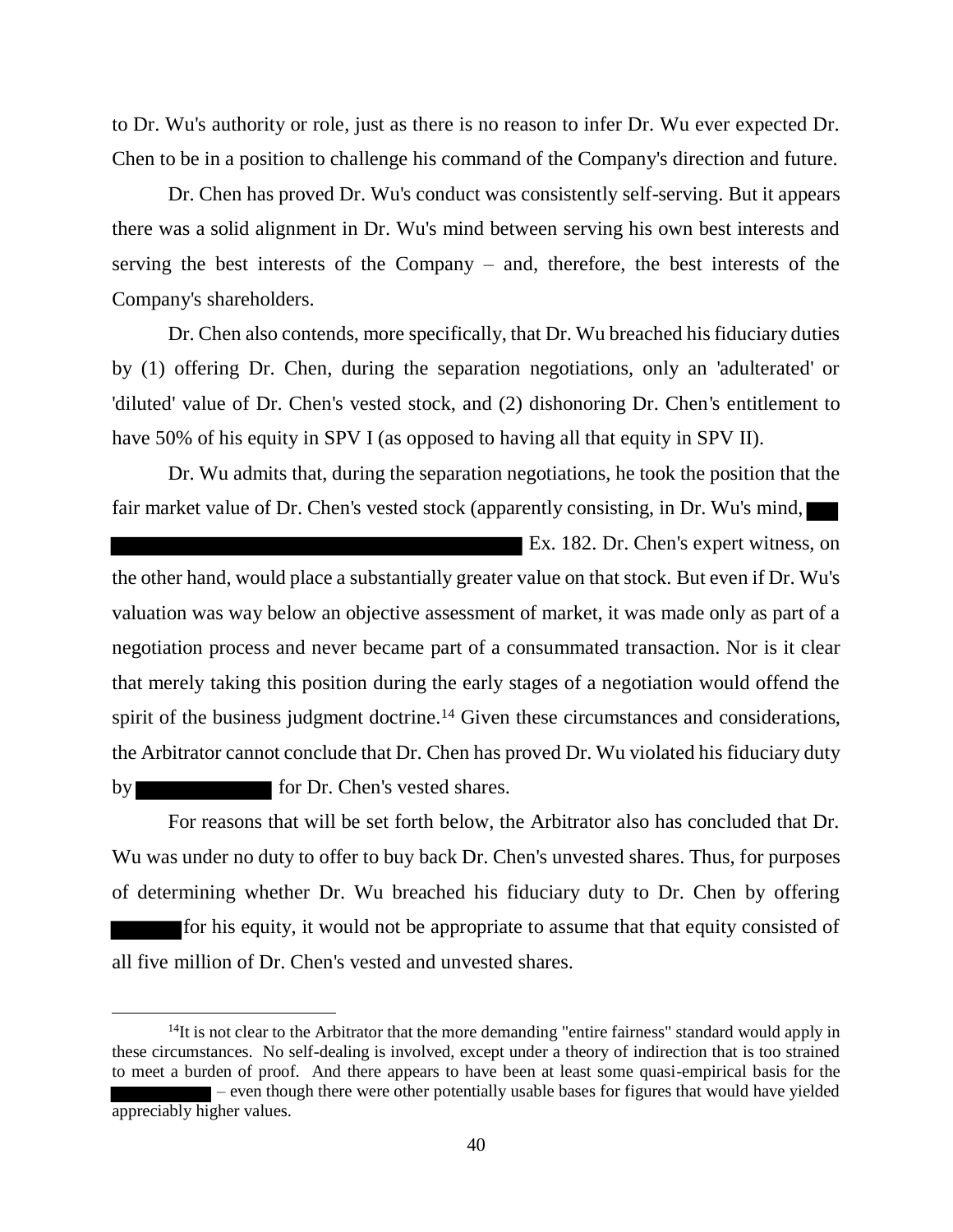What about the contention that Dr. Wu has dishonored Dr. Chen's entitlement to have 50% of his equity in SPV I (as opposed to having all of that equity in SPV II)? The Arbitrator finds, here, that Dr. Wu made a contractually enforceable commitment pursuant to which Dr. Chen was entitled to have

(as soon as it was created). Tr. 1324-28; 1358-59; 1732-

33; Ex. 343. See also Ex. 343,

 $\overline{a}$ 

Dr. Wu admitted he never issued Dr. Chen any shares in SPV I, even though he caused shares in that SPV to be issued to himself before Dr. Chen was separated from Innogrit. *Tr.* 1732-33. By not causing Dr. Chen's shares to be issued in  $SPV I$  – when that was clearly feasible – Dr. Wu breached his contractual promise to Dr.  $Chen<sup>15</sup>$ 

Was this breach of contract also a breach of Dr. Wu's fiduciary duty to Dr. Chen?

Although not free from doubt, the Arbitrator answers this question in the negative, meaning that the Arbitrator has concluded Dr. Chen has not carried his burden of proof on this issue. It is possible Dr. Wu simply hadn't gotten around to issuing Dr. Chen his shares in SPV I by March 15, 2018, at which juncture, Dr. Wu contends, he believed Dr. Chen began the process of resigning from Innogrit. While it is clear Dr. Wu made sure that he (Dr. Wu) was issued **promptly** after that entity was formed (in January or February 2018), it is not clear whether employees other than Dr. Chen also were

Ex. 202.

<sup>&</sup>lt;sup>15</sup>Respondents' attempt to escape their obligation to move half of Dr. Chen's shares into SPV I by pointing out that after Dr. Chen was terminated, he was offered an opportunity, through Respondents' counsel, to

Respondents purported to give Dr. Chen three business days to choose between the two options presented. If he failed to respond within that unilaterally fixed period, Respondents announced

Dr. Chen's counsel responded within the three-day period but indicated Dr. Chen needed additional information. She did not commit him to either alternative.

Respondents seem to contend that this unilaterally devised process somehow resulted in Dr. Chen being bound to have all his stock remain in SPV II. The Arbitrator rejects this contention. A self-serving procedure that one side purports to impose on another cannot create a contract or replace contractually enforceable commitments earlier made.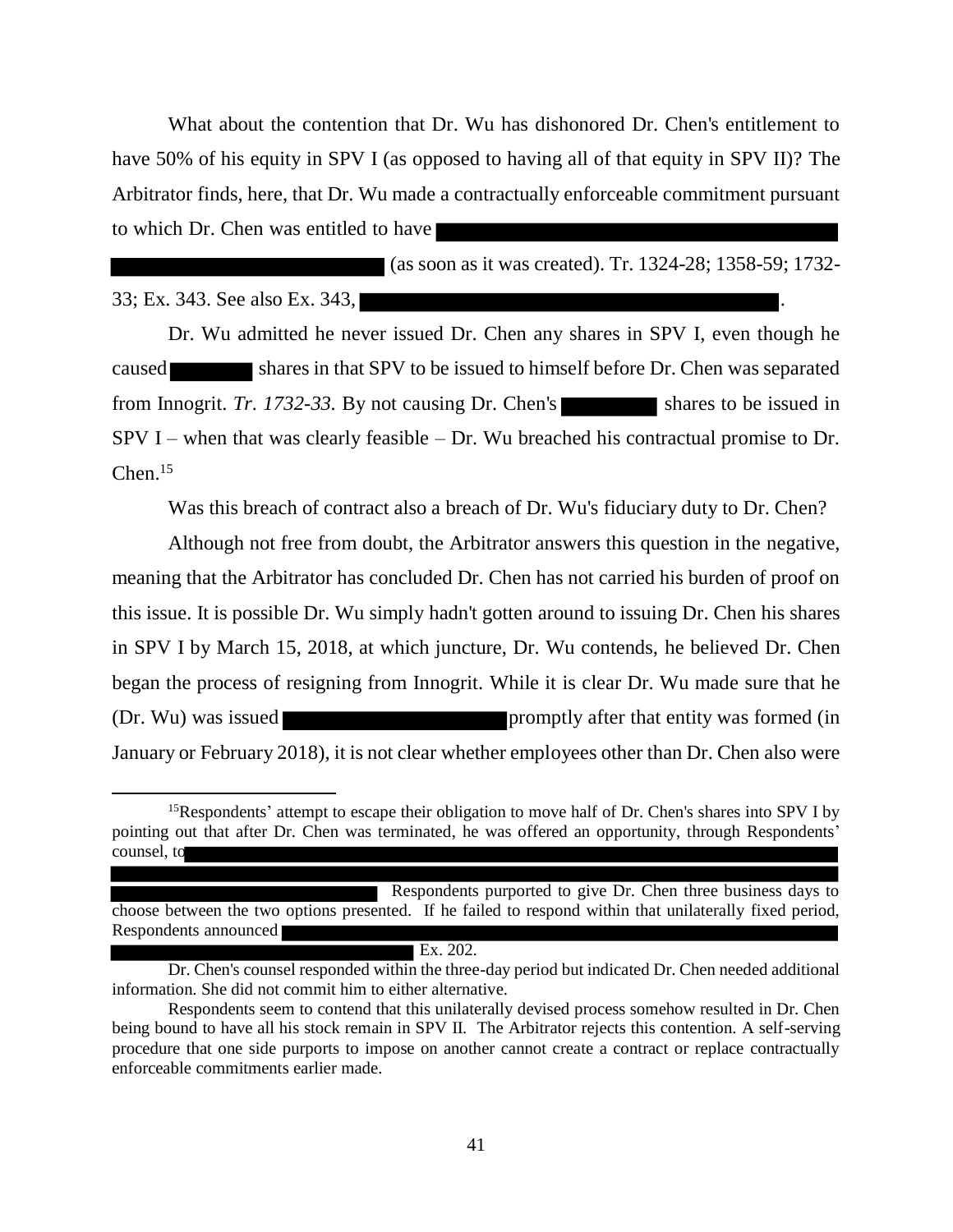entitled to have shares issued to them from SPV  $I$  – or that Dr. Wu expeditiously caused that to happen. In other words, while it is clear that Dr. Wu looked out for himself, it is not clear he intentionally attempted to frustrate Dr. Chen's specific (and legitimate) expectations in this arena.

The inference Dr. Wu might well not have intentionally attempted to deprive Dr. Chen of a right to have was reinforced by the fact that on , after Dr. Wu had terminated Dr. Chen, Respondents' counsel formally offered Dr. Chen

Ex. 202. Had Dr. Wu intended to deprive Dr. Chen completely of this opportunity, he presumably would not have permitted his counsel to make the offer.

Because Dr. Chen has not met his burden of proving that Dr. Wu breached his fiduciary duty in his dealings with Dr. Chen, there is no basis for granting Dr. Chen any of the remedies that would be available to him only on proof of a breach of this duty.

#### **Damages**

# **Breach of Contract**

Dr. Chen proved that he acquired a contractual entitlement to 20% of the employee equity pool – vesting over a period of four years. Dr. Chen failed to prove he had a contractual entitlement to accelerate the vesting of his equity.

Dr. Chen was employed at will. Ex. 337. Innogrit could terminate his employment at any juncture it chose – as long as in doing so it did not violate any California statute, public policy, or common law proscription. The Arbitrator has concluded Dr. Chen failed to prove that an unlawful motive (e.g., retaliation for engaging in statutorily protected activity) was a substantial factor in the decision to terminate him. Moreover, the evidence clearly shows that Innogrit imposed on every employee who received equity – including Dr. Wu. So, there is no basis for concluding the were somehow the product of an unlawful motive or discrimination. They were uniformly applied, and Dr. Chen is contractually bound by them.

42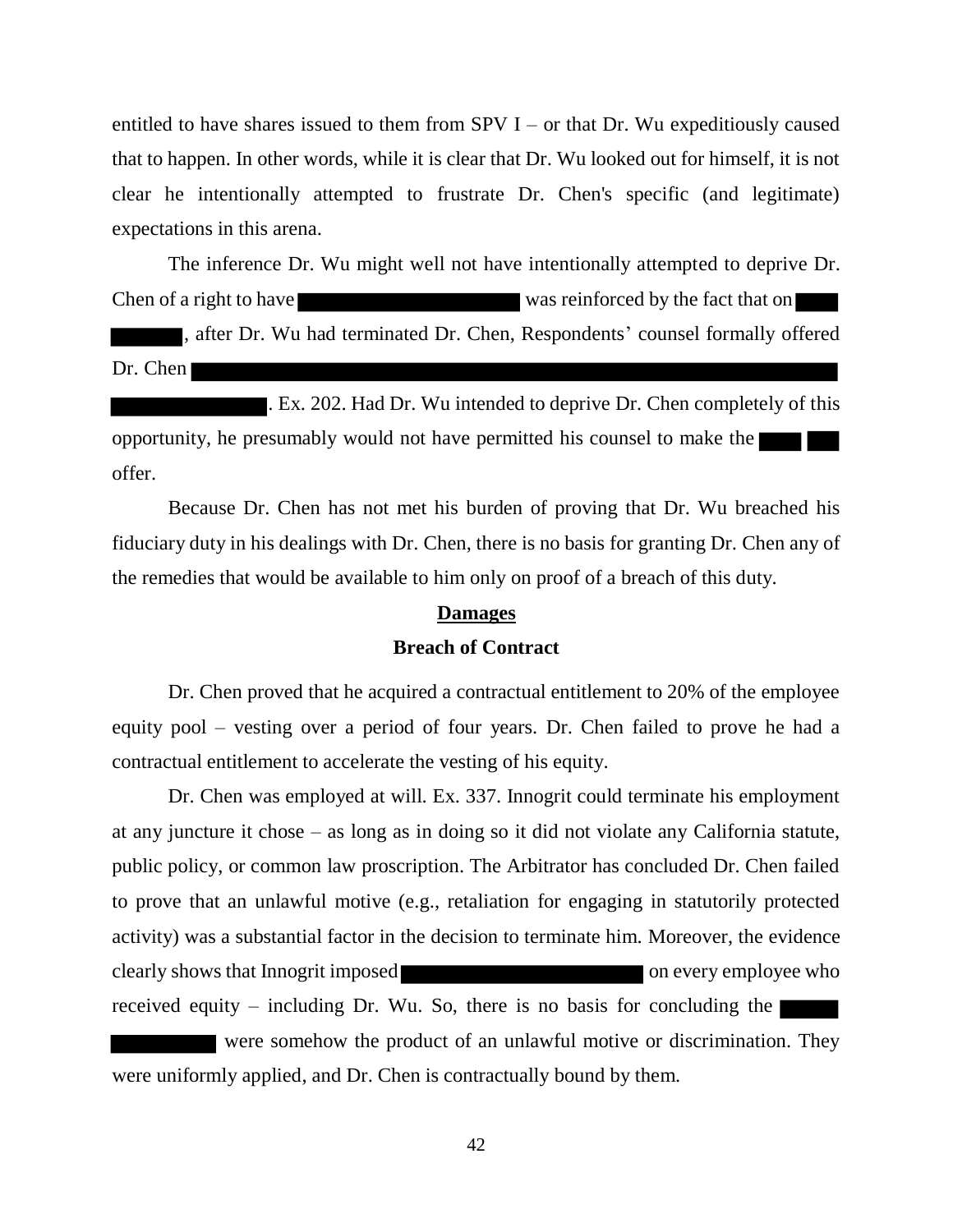# **.** Ex. 343

The employee equity pool consisted of shares of common stock. Because Dr. Chen was employed at Innogrit for only a little more than 13 months, only 20% of his shares vested, i.e., 20% of 20 million shares. Twenty percent of twenty million shares is four (4) million shares. Thus, Dr. Chen is entitled to an award that includes either four million shares of Innogrit common stock or the value thereof.

Dr. Chen may elect to have one-half of his vested shares (2,000,000) in each SPV or all of them in SPV II.

The date for valuing the shares in issue is *not* within 90 days of the termination of his employment because the contract that would otherwise fix the Company's right to repurchase shares within that period was procured by duress and may be rescinded. In May 2019, Dr. Chen was forced to initiate this arbitration to secure his entitlements because Respondents wrongly refused to recognize and honor them. Since that date, Respondents have continued to wrongfully deprive Dr. Chen of his entitlements. It has been foreseeable since April 23, 2018, that breaches of duties (in contract or tort) owed to Dr. Chen would expose Respondents to damages extending past any date fixed in an unlawfully secured contract. Equity will not reward Respondents for electing to follow a wrongful path.

Instead, after taking into account all the pertinent circumstances, including most significantly the intentional conduct by Dr. Wu that breached the contract and subjected Dr. Chen to duress, the Arbitrator hereby exercises his equitable discretion to fix September 15, 2020, as the date on which the value of Dr. Chen's shares shall be determined. While some six months earlier than issuance of this Award, the September date strikes an appropriate balance between the parties' positions and has been the subject of submitted evidence that enables the Arbitrator to fix a valuation on rational grounds.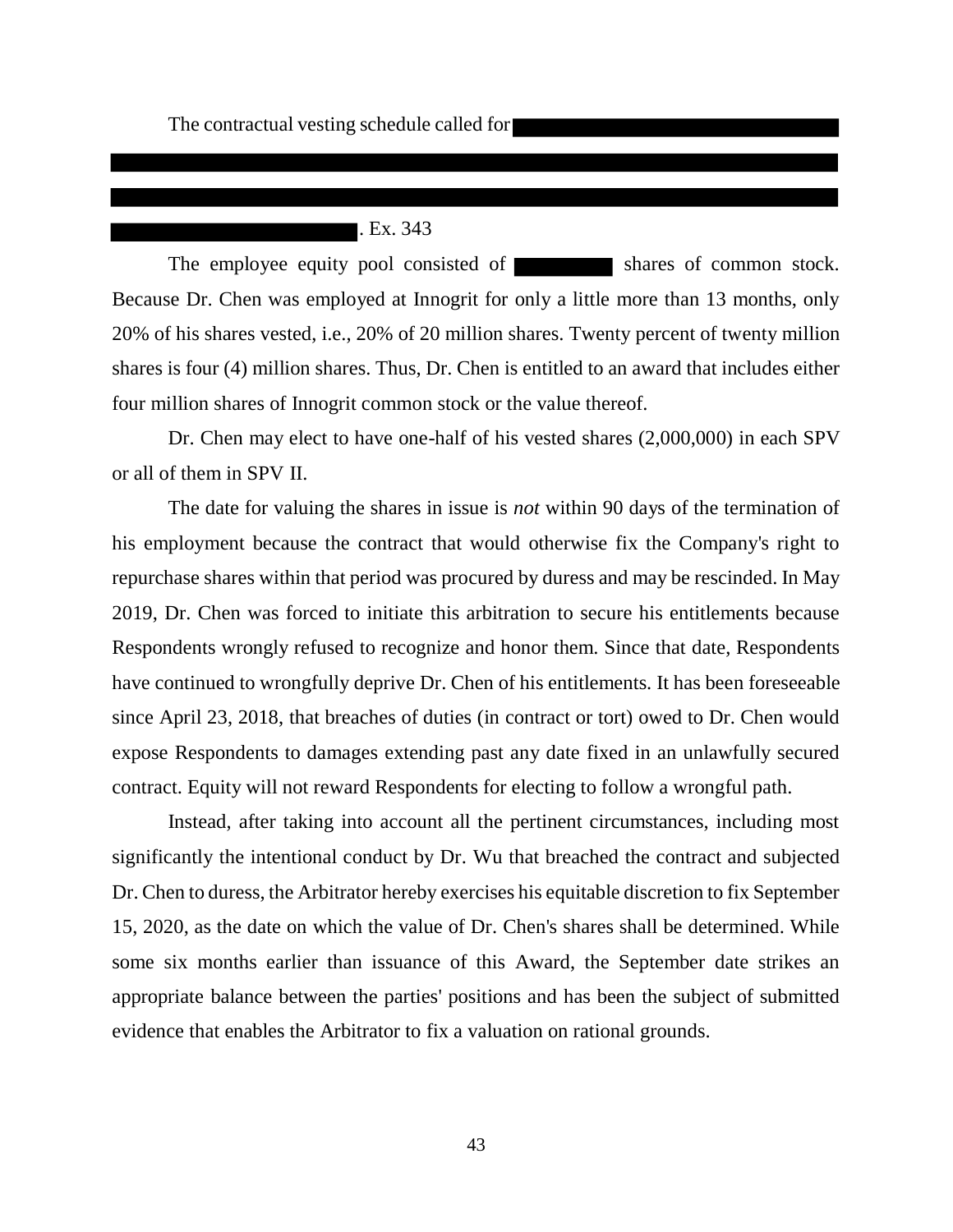### **Should a DLOM apply to valuation of Dr. Chen's shares?**

The first step in answering this question is determining whose law to apply to it. Earlier in this proceeding, the Arbitrator ruled that California law would apply to all claims except the claim for breach of fiduciary duty. Because Dr. Chen did not prove that Dr. Wu breached the fiduciary duty he owed Dr. Chen, California law must determine whether a DLOM is to apply in this case. But California law includes its choice of law doctrine. While it is not clear there is a material difference between California law and Delaware law with respect to the valuation issue in the circumstances of this case, the Arbitrator has concluded that, under California choice of law principles, if there were a conflict, he should apply Delaware law – as Delaware has such a strong interest in controlling the internal affairs of its corporations. See, e.g., *Nedlloyd Lines B.V., et al. v. Superior Court*, 834 P.2d 1148 (Cal. 1992).

The question thus becomes: would Delaware courts apply a DLOM in the circumstances here presented? Respondents cite authorities that can be read as suggesting that using a fair value (as opposed to a discounted value) of shares has been limited to cases involving appraisals and quasi-appraisals,<sup>16</sup> e.g., in cases where owners of minority interests petition to dissolve a corporation because persons with controlling interests have taken self-interested actions that unlawfully reduce the value of the minority's interests. It is not clear, however, how strictly Delaware courts limit the fair value approach to appraisal and quasi-appraisal situations.

What is clear is that in Delaware this action would be in Chancery Court – a court in which determinations are ultimately controlled by principles of equity. Equity courts in Delaware have broad discretion to fashion remedies that are fundamentally fair and that cause a sanction to be imposed on a wrongdoer for engaging in conduct that benefits himself or itself at the expense of the victims of the wrongdoing. For a substantial discussion of the breadth of the range of discretion that equity courts command in

<sup>16</sup>*Doft & Co. v. Travelocity.com Inc*, 2004 Del.Ch. LEXIS 75 (May 21, 2004); *In re Staples, Inc. Shareholders Litigation*, 792 A.2d 934 (Del. Ch. 2001).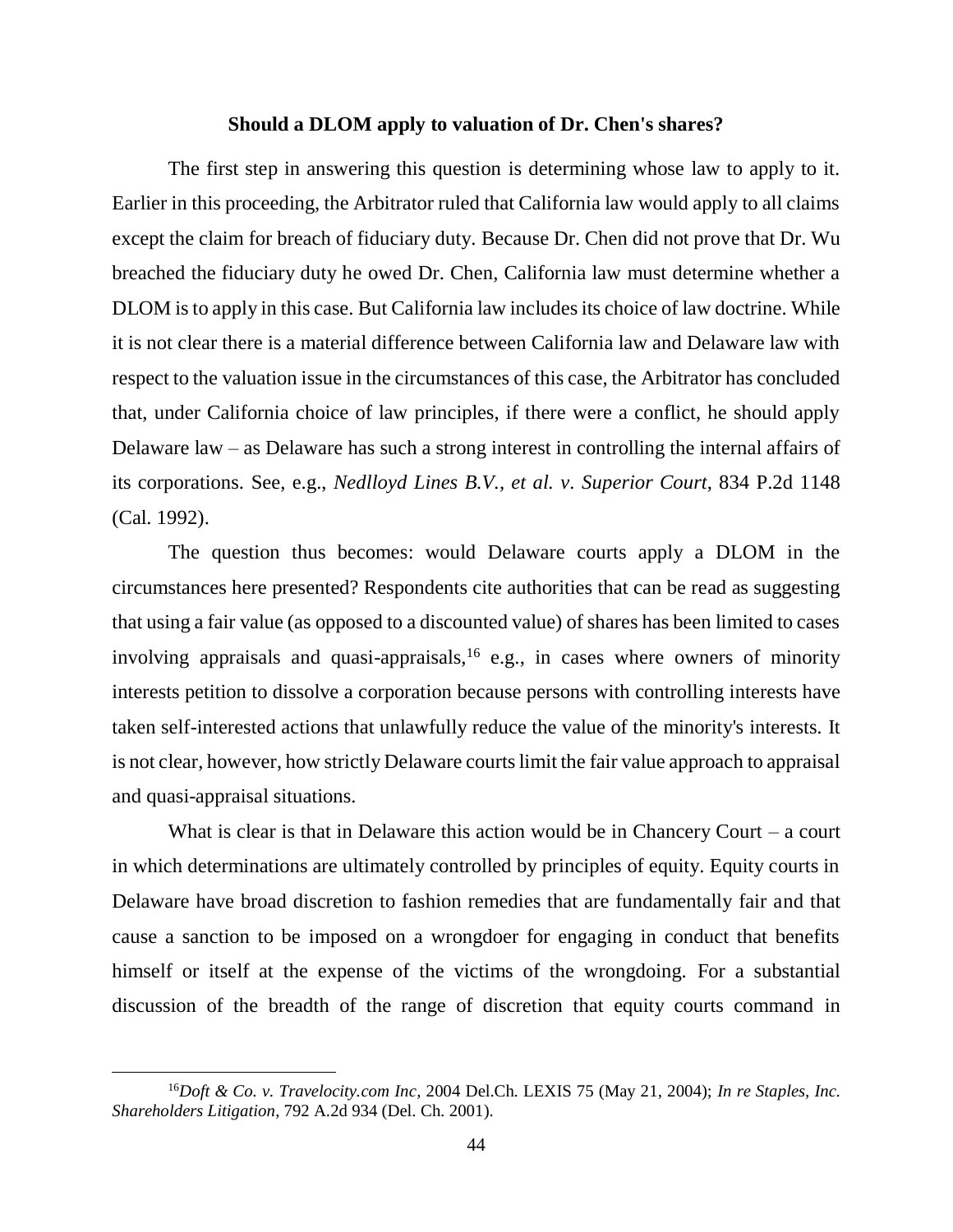Delaware, see *Union Illinois v. Korte*, 2001 Del. Ch. LEXIS 173 (Nov. 28, 2001).

Thus, Delaware courts have endorsed the notion that in fraud cases, it is the actual fair value (not the discounted value) of shares of stock that should be used to determine how much damage a deceived plaintiff has suffered as a result of selling shares in a corporation that were deceitfully undervalued. See *Poole v. N. V. Deli Maatschappij,* 224 A.2d 260 (1966)*, endorsing Neuman v. Corn Exchange National Bank & Trust Company*, 51 A.2d 759 (1947).

 It also is instructive to observe that Delaware chancery courts use the fair value of stock (not a value reduced by a DLOM) in cases where minority shareholders have been unfairly squeezed out of their ownership interests by people or institutions who control the corporations – usually majority shareholders.

Moreover, there is substantial reason to infer that Delaware Chancery courts would be sympathetic with the following pronouncement by a California court: "the rule justifying the devaluation of minority shares in closely held corporations for their lack of control has little validity when the shares are to be purchased by someone who is already in control of the corporation. In such a situation, it can hardly be said that the shares are worth less to the purchaser because they are noncontrolling." *Brown v. Allied Corrugated Box Company, Inc.*, 91 Cal.App.3d 477, 486 (1979).

The *Brown* court went on to point out that an unscrupulous controlling shareholder could be unfairly rewarded if he (or it) were enabled to avoid proportionate distribution simply by invoking a buyout provision. The court opined that when "misconduct and unfairness" have been involved in the process that has led up to the point where a purchase of minority shares by a majority shareholder is to occur, applying a DLOM would enable the misbehaving party or entity to take further advantage of the minority shareholders. *Id.*, at 487.

Stated differently, the Arbitrator concludes that Delaware Chancery courts are not likely to take well to a valuation method that would deliver a value-windfall to the Company if it were permitted to acquire Dr. Chen's shares at a discounted value instead of at their value in a going (and increasingly successful) concern.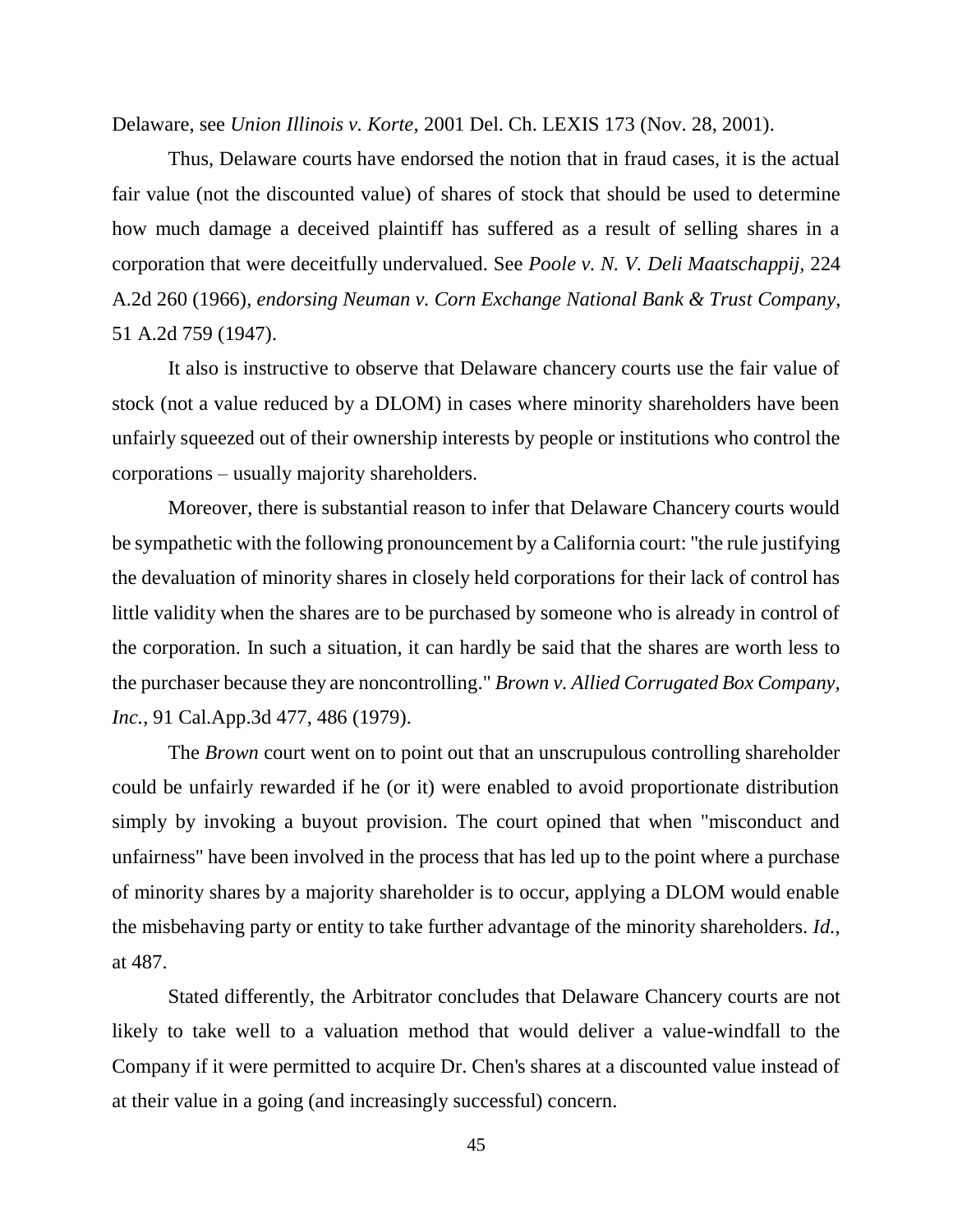Because it is not clear Delaware courts would limit the fair value method to classic appraisal situations, because fraudulent and bad faith conduct<sup>17</sup> played such a critical role in moving Dr. Chen into the vulnerable position he occupied when he was terminated, because Dr. Wu was effectively squeezing the largest minority shareholder out of the Company when he fired Dr. Chen, and because Dr. Chen's shares will be purchased by Innogrit itself (not some third party), the Arbitrator has concluded that a Chancery court in Delaware would decline to apply a DLOM when determining the value of the shares that Dr. Chen is in effect being forced to sell.

Based on the expert opinion evidence offered by Mr. Saba, which, for this purpose, the Arbitrator accepts, Dr. Chen has proven that, on September 15, 2020, the value of each of his shares in SPV I was .60 and the value of each of his shares in SPV II was .71. See Ex. 211, Saba Report of December 1, 2020, at Exhibit B.1.

If, for purposes of the damages on his contract cause of action, Dr. Chen elects to leave all of his four (4) million shares in SPV II, his contract-based damages are the product multiplying 4,000,000 times .71, which is \$2,800,000.

If Dr. Chen elects to have his damages calculated on the premise that two (2) million shares are in SPV I and another two (2) million are in SPV II, his damages are two million times .60 [\$1,200,000] plus two million times .71 [\$1,420,000], for a total in contract damages of \$2,620,000.

# **The Fraudulent Inducement and Tortious Interference Claims**

As determined in preceding sections of this Award, Dr. Chen proved that Dr. Wu fraudulently induced him to join Innogrit and to sever his ties with Marvell. He also proved Dr. Chen tortiously interfered with the prospective economic advantage he would have enjoyed with Marvell but for Dr. Wu's tortious conduct. It follows that Dr. Chen is entitled to damages he has proved were proximately caused by these wrongs. The same categories

 $17$ Dr. Wu (1) fraudulently induced Dr. Chen to believe he would receive 20% of the employee equity pool, (2) cornered him into signing, under duress, the employment contract and the Founder's Restricted Share Purchase Agreement, (3) then, less than a year after Dr. Chen joined the Company, in bad faith and behind Dr. Chen's back, Dr. Wu hired Mr. Kitahama to replace Dr. Chen, in fact demoting him.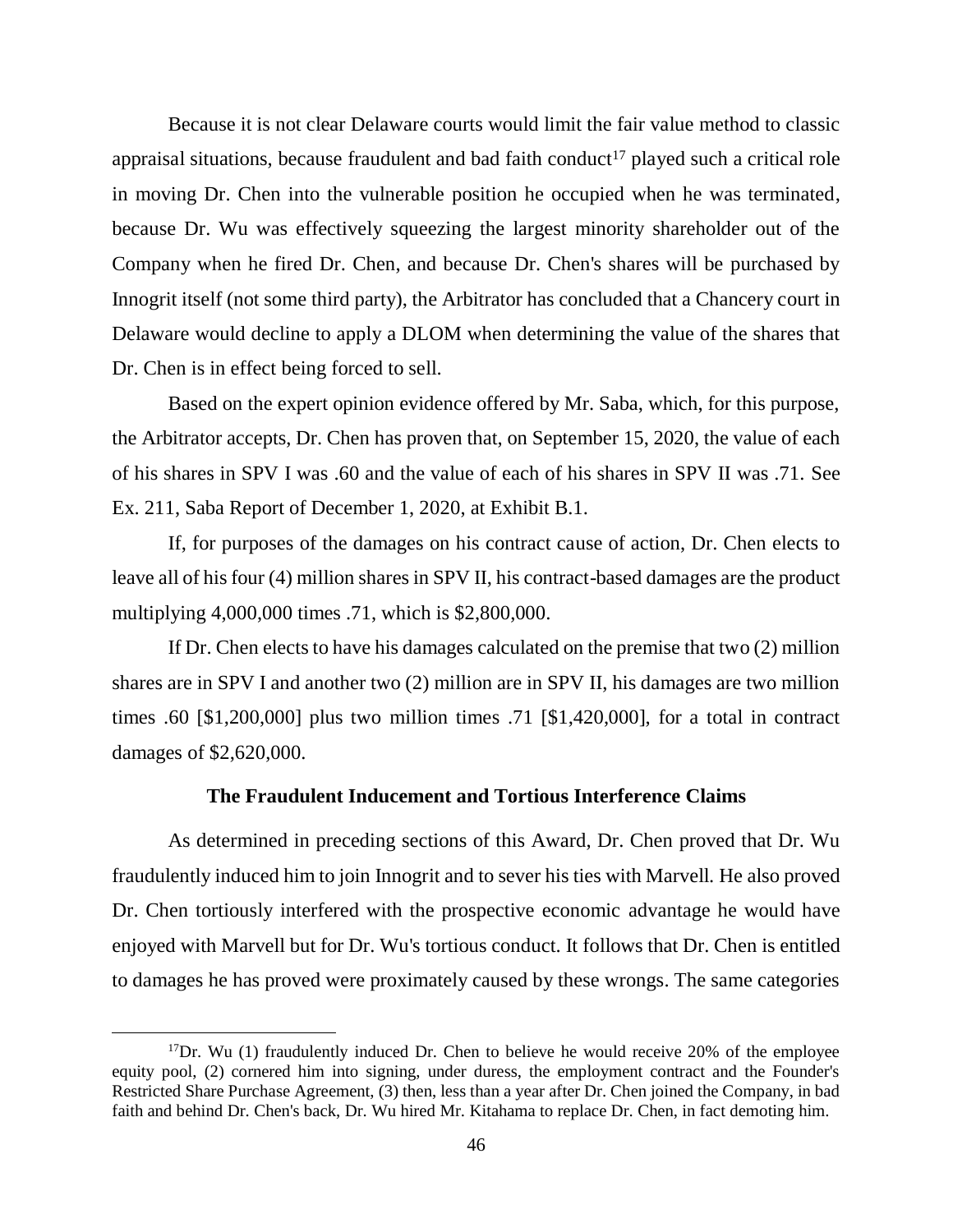or kinds of damages are available under both of these tort theories: compensatory economic damages, emotional distress damages, and punitive damages.

# **Economic Damages Under the Fraud and the Tortious Interference Claim**s

To recover compensatory economic damages under his tort theories, Dr. Chen must prove he would have been in a net economically better situation if he had stayed at Marvell than he ended up being in after he was induced to accept employment at Innogrit.

Dr. Chen has proved that his salary would have been substantially higher at Marvell, but he has not proved that the net financial compensation he would have received at Marvell exceeds the net financial compensation he will receive as a result of joining Innogrit. If the Arbitrator assumes, as the evidence permits, that Dr. Chen would have continued to be employed at Marvell for three additional years, his total compensation would have been in the neighborhood of over that period. See Ex. 211, Saba Report of December 1, 2020, Exhibit D.3.

Dr. Chen's total compensation at Innogrit for the 13 months or so he worked there consisted primarily of two components: salary (and signing bonus) and vested equity. His salary and signing bonus amounted to about . But the value of his vested equity in Innogrit is between 2,620,000 and 2,800,000.

Moreover, after being terminated at Innogrit, Dr. Chen secured new and remunerative employment. By September 15, 2020, Dr. Chen had earned a total of from these alternative sources. See Ex. 211, Expert Report of Carl S. Saba, October 2, 2020, Ex. D.1. By the end of the third hypothesized year, April 23, 2021, Dr. Chen likely would have earned an additional sum in the vicinity of **The value of** . The value of these post-Innogrit earnings must be subtracted from the amount he would have earned at Marvell to determine what his mitigated damages were.

Taking into account all these considerations, the Arbitrator concludes Dr. Chen has failed to prove that he has suffered net economic harm as a result of Dr. Wu's fraud or of his tortious interference with Dr. Chen's relationship with Marvell.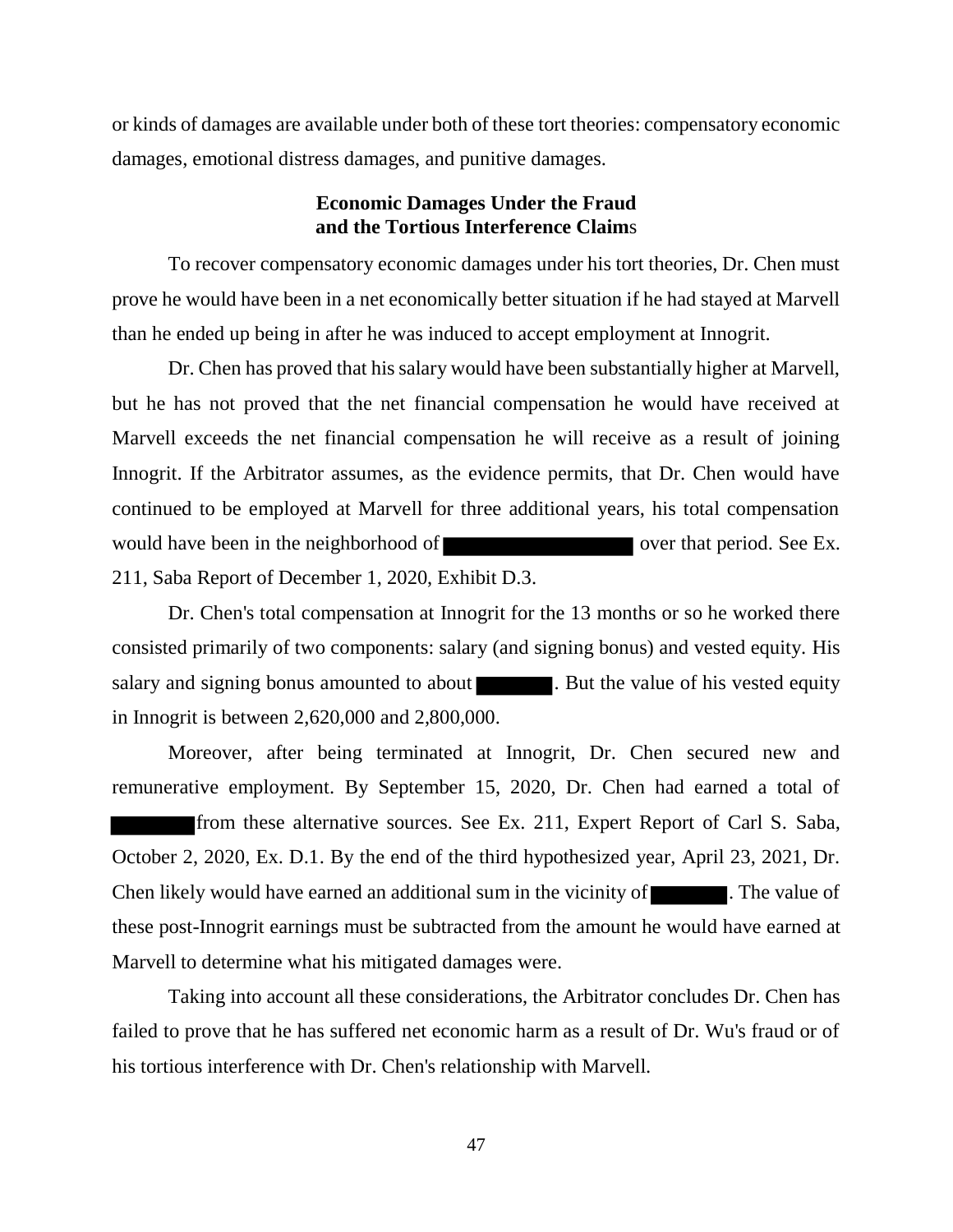## **Emotional Distress Damages Under the Fraudulent Inducement and Interference Claims**

Dr. Chen has proved he suffered severe emotional distress as a result of Dr. Wu's tortious conduct. That tortious conduct included fraudulently inducing Dr. Chen to believe, reasonably, that he had been promised 20% of the employee equity pool – and, on that basis, inducing Dr. Chen to sever his advantageous ties with Marvell. Then, after standing passively by for three months, Dr. Wu wrongfully pretended that no agreement about equity had ever been reached – thus manipulating Dr. Chen into a corner in which he had virtually no bargaining power. So cornered, Dr. Chen felt compelled to accept an equity share that was only half the size of the share to which he was entitled.

By these tortious acts, Dr. Wu intentionally maneuvered Dr. Chen into a very vulnerable position, then took advantage of that maneuvering to pressure Dr. Chen to accept a much smaller percentage of the employee equity pool than Dr. Wu had in fact promised.

Through this course of conduct, Dr. Wu caused Dr Chen to suffer very considerable emotional distress. He was "devastated" when he learned Dr. Wu had no intention of keeping his 20% promise. He felt trapped. Dr. Wu had exploded the most fundamental premise on which he had decided to take a huge economic risk and to walk away from a very lucrative, secure position with Marvell, the industry leader. It took Dr. Chen several days to work through, with his wife's counsel and support, the emotional turmoil into which he had plunged as a direct consequence of Dr. Wu's wrongful conduct. Tr. 254, 258, 260, 264.

When he finally was able to pull himself to a point where he could think with a modicum of rationally about his alternatives, he faced a deeply disappointing reality. When he went back to Dr. Wu to try to salvage his situation, he played the only card left in his hand: he elected to give up his promised seat on the board of directors in return for a 2% increase in his equity. Tr. 260

In assessing the extent of a wronged person's emotional distress, the law requires us to accept the person as he is – not as something he is not. In the case at bar, the Claimant,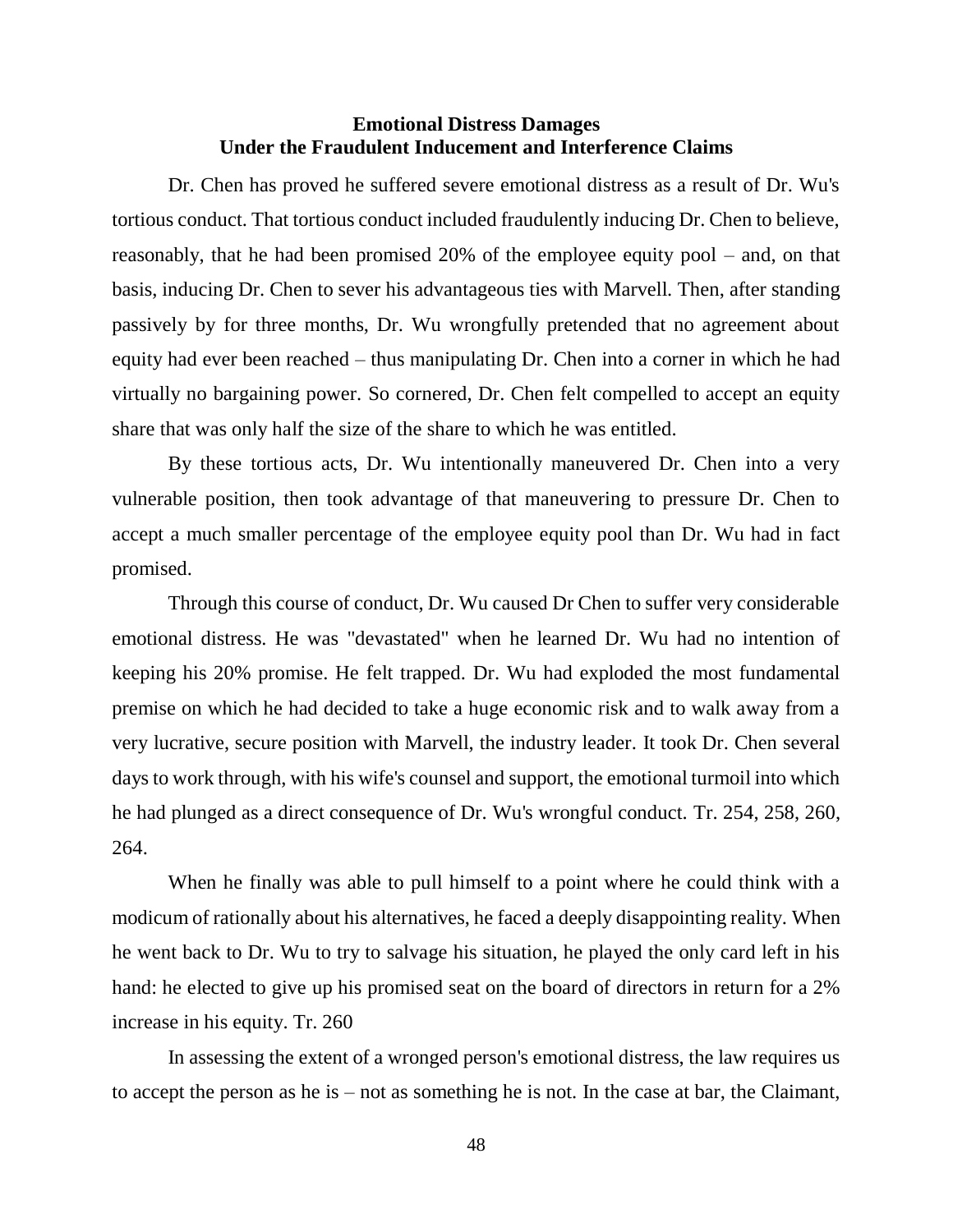Dr. Chen, might be viewed as something of "an eggshell plaintiff" in that he was very sensitive, very proud, and deeply emotionally dependent on "face." Dr. Wu's conduct did severe damage to Dr. Chen's sense of "face." It is fair to infer that Dr. Chen suffered harm to his sense of "face" when he felt compelled to call Mr. Pan essentially to beg for help in his effort to secure the entitlement to equity he felt he had been promised and deserved.

In addition, it is not unreasonable to infer that Dr. Chen felt a loss of face within his own family when he was forced to tell his wife he had been cornered into accepting such a smaller percentage of the employee equity pool. Moreover, it is substantially more probable than not that feeling compelled to give up his seat on the board of directors, being relegated to the *powerless status* of an "observer,' in return for a modest increase in equity, further damaged Dr. Chen's sense of "face." He could not, as he had expected, present himself to customers, partners, the world, as a person with the prestige and power that would accompany full voting membership on the small board of directors that would be seen as controlling the fate of the Company. This is an additional component of the emotional distress damages attributable to Dr. Wu's actionable misconduct.

The law provides no formula for calculating these kinds of damages – leaving this determination to the reasoned discretion of the trier of fact. Taking into account all the pertinent evidence and circumstances, the Arbitrator has determined it is appropriate to award Dr. Chen as emotional distress damages an amount that approximates what his total remuneration would have been had he remained at Marvell for an additional year: \$500,000. This figure will be added in the award to Dr. Chen's total damages.

## **Punitive Damages**

An entitlement to punitive damages must be proved by clear and convincing evidence. To meet this standard, a party must show it is highly probable that the challenged conduct occurred and that it was infected by oppression, fraud, or malice. Cal. Civil Code section 3294; CACI 201.

The Arbitrator concludes Dr. Chen has not proven by clear and convincing evidence that Dr. Wu was guilty of "oppression" as that word is defined in the applicable law. It is

49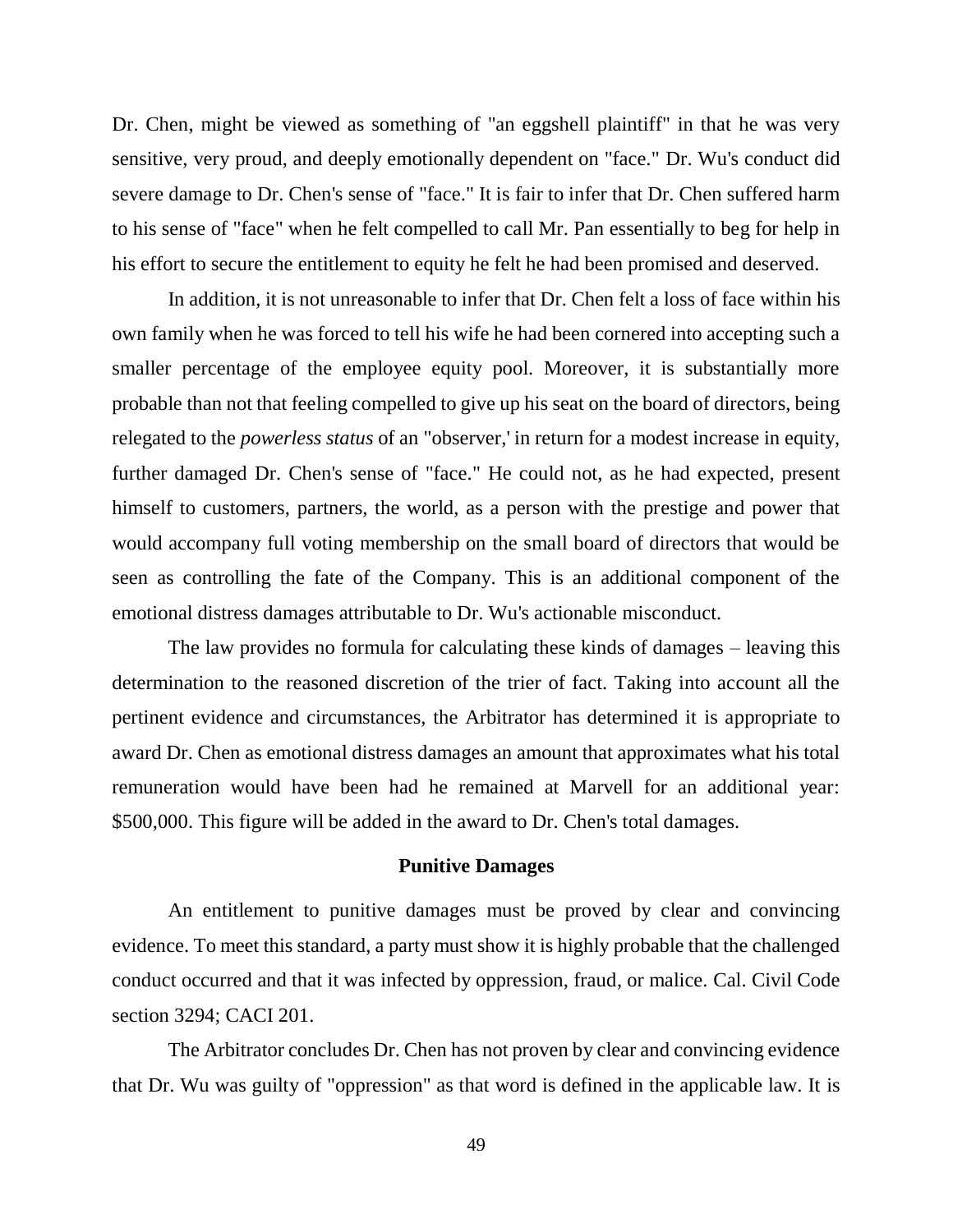not clear Dr. Wu's conduct, while certainly indefensible, warrants the label "despicable."

On the other hand, Dr. Chen has proven, by clear and convincing evidence, that Dr. Wu intended to cause Dr. Wu injury (economic) and intended to defraud Dr. Chen. For purposes of establishing access to a punitive damages award, the law requires Dr. Chen to prove fraudulent conduct that consists of "intentional . . . deceit . . . with the intention . . . [to deprive Dr. Chen] of property or legal rights or otherwise [cause] injury." *Id.* Dr. Chen's evidence satisfies this standard. He proved, by clear and convincing evidence, that Dr. Chen intended to deprive him of his contractually rooted legal right to 20% of the employee equity pool.

Because Dr. Chen satisfied this statutory requirement, the Arbitrator must decide, exercising his discretion, whether an award of punitive damages is appropriate in this case – and, if so, what the size of the award should be.

In determining how to exercise his discretion, the Arbitrator has attended carefully to the purposes punitive damage awards are to serve. Those purposes include punishing an individual wrongdoer and/or deterring future wrongdoing by the defendant or by others similarly situated. See *Bardis v. Oates*, 119 Cal.App.4th 1 (2004).

With respect to the punishment purpose, the law instructs us to focus principally on the "degree of reprehensibility" of the subject conduct. In assessing reprehensibility, we are to take into account the kind of interest the conduct threatened (physical harm and public safety being appreciably more important to protect than economic interests), the vulnerability of the victim, whether the conduct "involved repeated actions or was an isolated incident, and whether the harm was the result of 'intentional malice, trickery, or deceit, or mere accident.'" *Id.*, quoting from *State Farm Mutual Insurance v. Campbell*, 538 U.S. 408 (2003).

In the case at bar, Dr. Wu's conduct certainly did not threaten to result in physical harm to anyone or pose a threat of any kind to public safety. It was intended, however, to create vulnerability in its target (Dr. Chen), and it did involve actions repeated over time and intentional deceit. It certainly was not the product of mere accident.

In considering the deterrence purpose of punitive damages, it also is appropriate to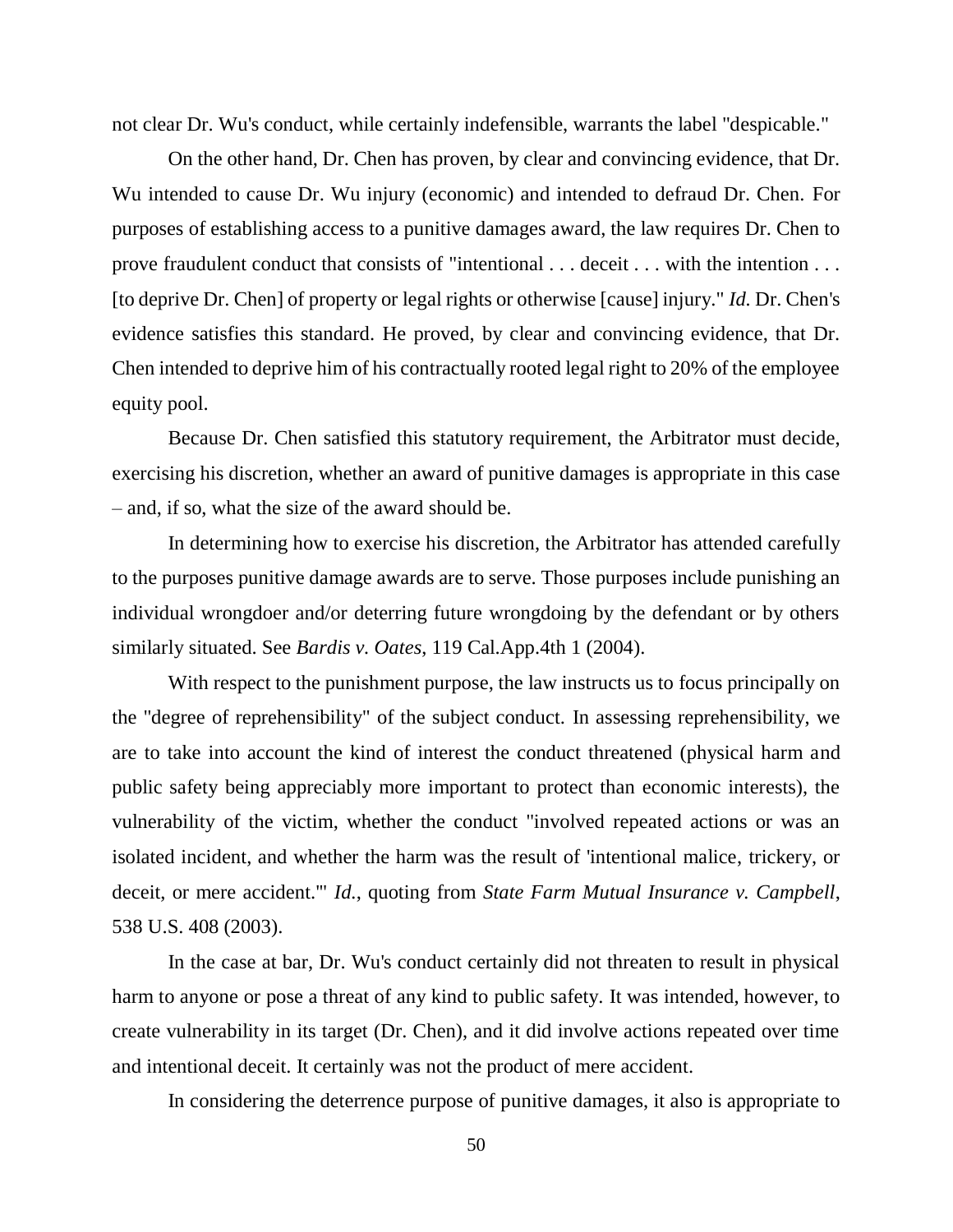take into account whether misconduct occurred only once or was repeated. Here, Dr. Wu intentionally deceived Dr. Chen over a period of months<sup>18</sup> – then wrongly capitalized on that intentional deception when he maneuvered Dr. Chen into a position of vulnerability when the time came to 'renegotiate' the percentage share of equity Dr. Chen would receive when he joined Innogrit. Thus, Dr. Wu's knowing misconduct extended over a period of three months and was repeated on multiple occasions, the last several of which occurred during the period between February 21, 2017, and March 10, 2017.

Dr. Wu's apparent motives also are relevant here. He was not driven by a good faith belief in what was fair – but by his desire to preserve as much of the equity pool as possible for himself and to advance the interests of the Company in the future. While preserving equity to attract new employees or to reward existing employees was appropriate, reducing Dr. Chen's fair share of the equity pool so that Dr. Wu would have access to more of it was not  $19$ 

Another factor to take into account when resolving disputes about punitive damages is the wealth or resources of the person or entity against whom the award would be entered.

The Arbitrator has determined that a punitive damages award should run only against Dr. Wu, not against Shanghai Innogrit as an entity. It was Dr. Wu, acting largely on his own, who engaged in the wrongful conduct on which the award for punitive damages is based. SummitView appears to have known little or nothing about the communications between Dr. Chen and Dr. Wu in late November of 2016. There is no evidence to support a finding, for example, that anyone at SummitView, or anyone who later became a member of the Innogrit board of directors, knew Dr. Wu had, in legal effect, entered a contract with Dr. Chen on November 27, 2016. And SummitView left to Dr. Wu the decision about how

 $\overline{a}$ 

.

<sup>&</sup>lt;sup>18</sup>As found in an earlier section of this opinion and Interim Award, between November 27, 2016, and at least February 21, 2017, Dr. Wu permitted Dr. Chen to believe he would be awarded 20% of the employee equity pool. Dr. Wu knew or surely should have known that Dr. Chen was proceeding on this fundamentally misplaced belief. A forthright person in Dr. Wu's position never would have permitted Dr. Chen to abandon Marvell and do nothing to try to cement his entitlements for three critical months.

 $19$ It is noteworthy that, a few months after Dr. Chen had involuntarily left the Company, Dr. Wu was granted **.** Exs. 98 and 99. It also is noteworthy that sometime later the Board became concerned that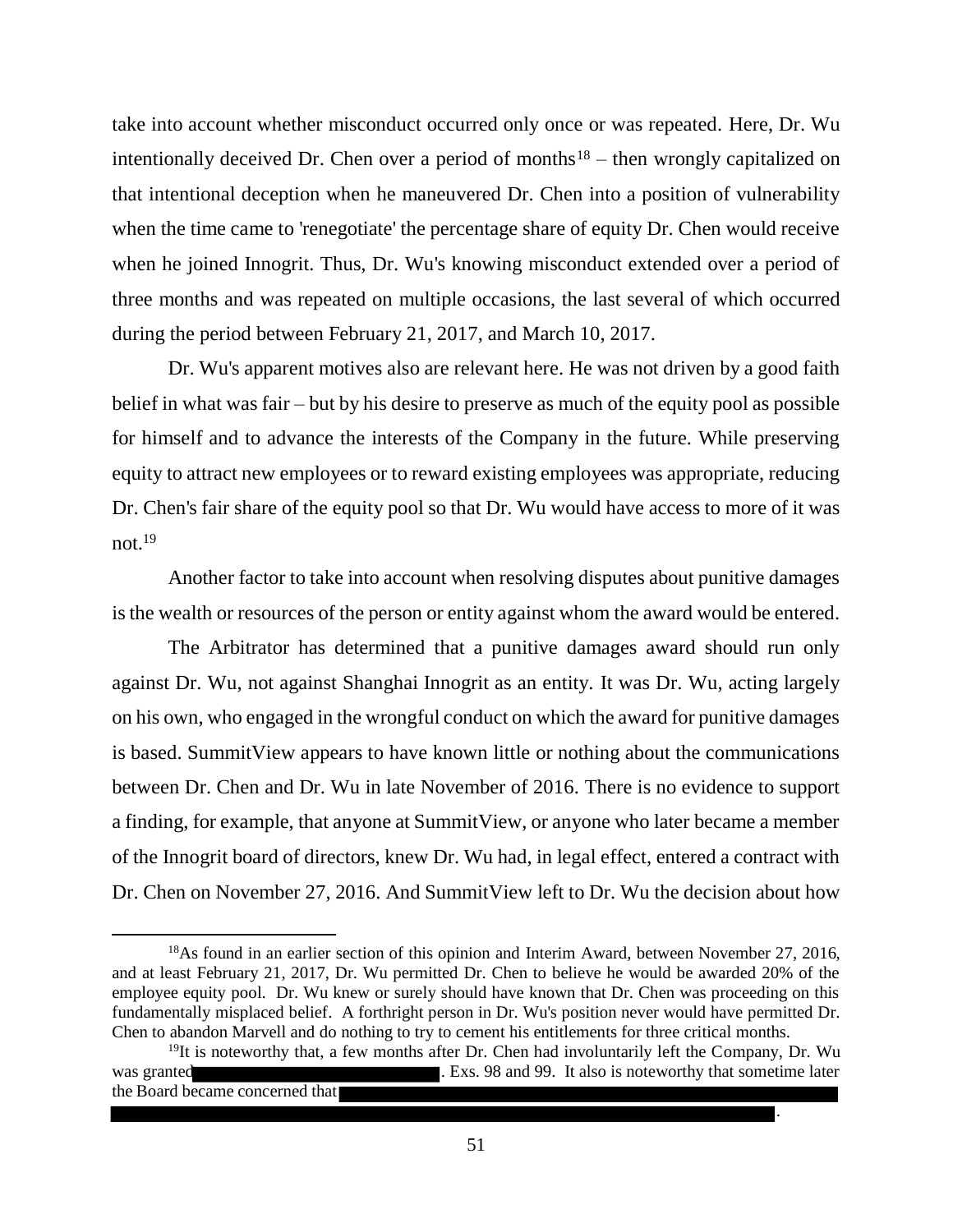much equity to offer Dr. Chen in late February and early March 2017. So even if the Board tacitly ratified the decision to award Dr. Chen only 10% of the employee equity pool, it did so without knowing the backstory – and it was in the backstory that the wrongful conduct occurred.

It follows from these findings that the value of Innogrit as an entity is not relevant to determining whether, or in what amount, punitive damages should be awarded.

It is only against Dr. Wu that punitive damages are justified – and called for.

The extent of Dr. Wu's wealth, and the nature of his resources, have not been made clear in this proceeding. There is, however, evidence that sheds instructive light on these questions. Dr. Wu owns many millions of shares of Shanghai Innogrit stock – apparently in excess of  $\blacksquare$  of the employee equity pool. And the Company may well be worth more than \$300 million.

Moreover, when he left Marvell, Dr. Wu "was making \$2.8 million per year." Tr. 1333. So, he is far from being a pauper.

In determining the size of the punitive damages award, the Arbitrator also takes into account his finding that, during the Arbitration Hearing, Dr. Wu did not testify truthfully about some important matters, most notably about whether he and Dr. Chen kept negotiating, during December 2016 and January and February 2017, about the percentage of the employee equity pool Dr. Chen would be granted. The need to punish in order to deter increases when a party testifies untruthfully about obviously important matters.

Taking into account all the evidence, all the established facts, and all the circumstances that bear on this question, the Arbitrator exercises his discretion to award punitive damages against Dr. Wu, personally, in the sum of \$650,000. This amount sufficiently punishes Dr. Wu for his dishonorable conduct and for the pain he caused Dr. Chen – and this is a level of punishment that will actively discourage him from trying to deceive and manipulate others (including other employees of Innogrit) in the future.

#### **Summary of Determinations and Damages Awarded**

1. Dr. Wu breached the contract with Dr. Chen that was entered on November 27,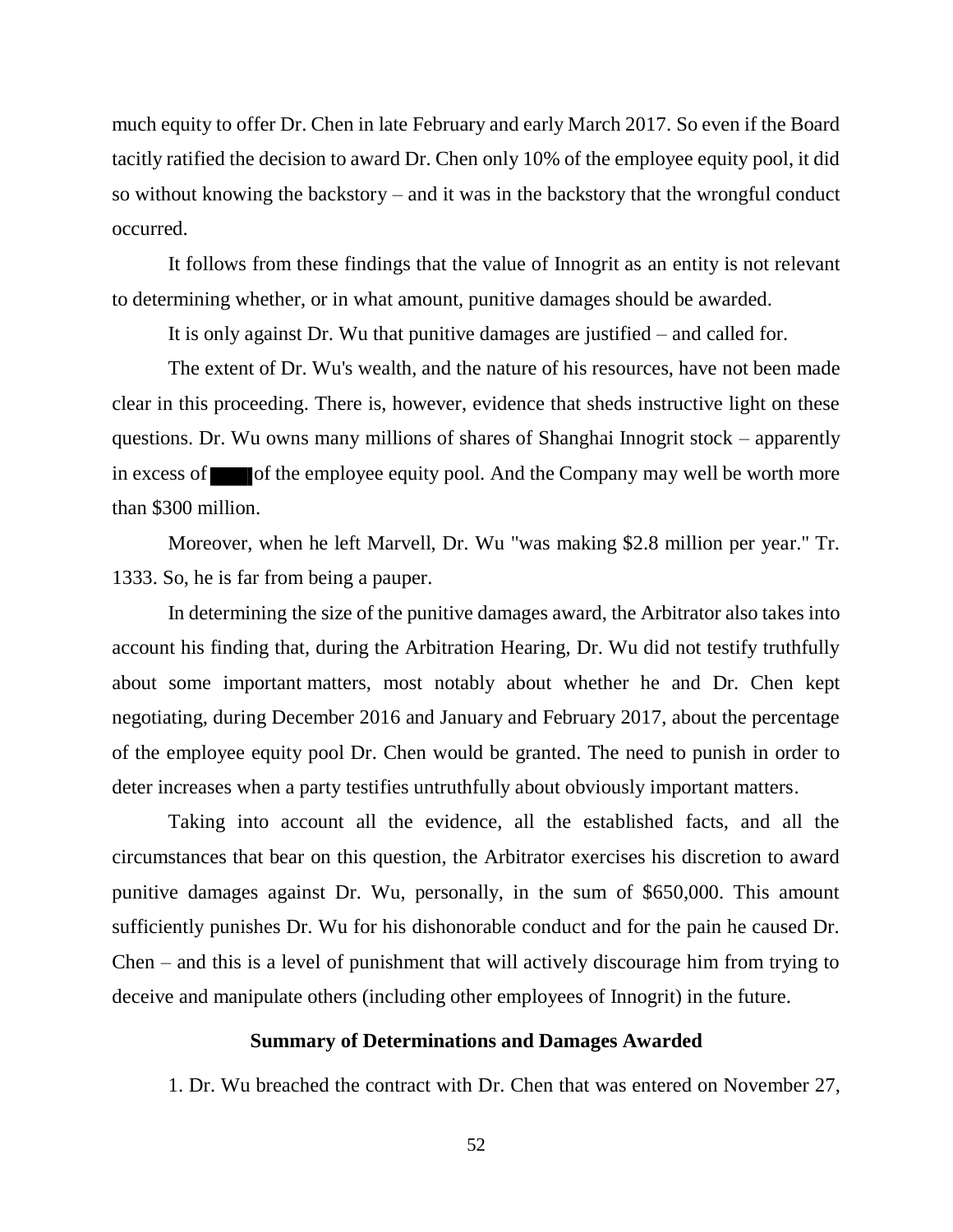2016. Thus, Dr. Chen proved he was entitled to 20% of the employee equity pool – but only as it vested on the universally applied schedule over a four-year period. Because only 20% of his shares vested, Dr. Chen is entitled to damages only for the value of 4,000,000 shares.

The damages to which Dr. Chen is entitled as a result of this breach are either \$2,800,000, if he elects to leave all of his shares in SPV II, or \$2,620,000 if he elects to move half of his shares to SPV I, leaving the other half in SPV II.

*Assuming Dr. Chen chooses the higher of these two figures, the Arbitrator hereby awards \$2,800,000 in damages against Respondents and in favor of Dr. Chen*.

2. To be clear: Dr. Chen failed to prove that he ever acquired an entitlement to accelerate the vesting of his unvested shares – and he is not entitled to damages attributable to the value of any unvested shares.

3. Dr. Chen proved that his signatures on his employment contract and on the Founder's Restricted Share Purchase Agreement were procured by economic duress that was created and imposed by Dr. Wu.

*Dr. Chen is entitled to rescission of both of these agreements.*

4. Dr. Chen proved Dr. Wu fraudulently induced him to join Innogrit and to sever his ties with Marvell.

Dr. Chen also proved Dr. Wu tortiously interfered with Dr. Chen's prospective economic advantage with Marvell.

Dr. Chen failed to prove he suffered any net economic harm as a result of either (or both) of these two instances of tortious conduct.

Dr. Chen did prove, however, that this tortious conduct by Dr. Wu caused Dr. Chen to suffer emotional distress damages.

*The Arbitrator hereby awards Dr. Chen \$500,000 in emotional distress damages under these tort claims*.

5. Dr. Chen proved Dr. Wu's wrongful tortious conduct warrants imposition of punitive damages.

*Exercising his equitable discretion, the Arbitrator hereby awards punitive damages*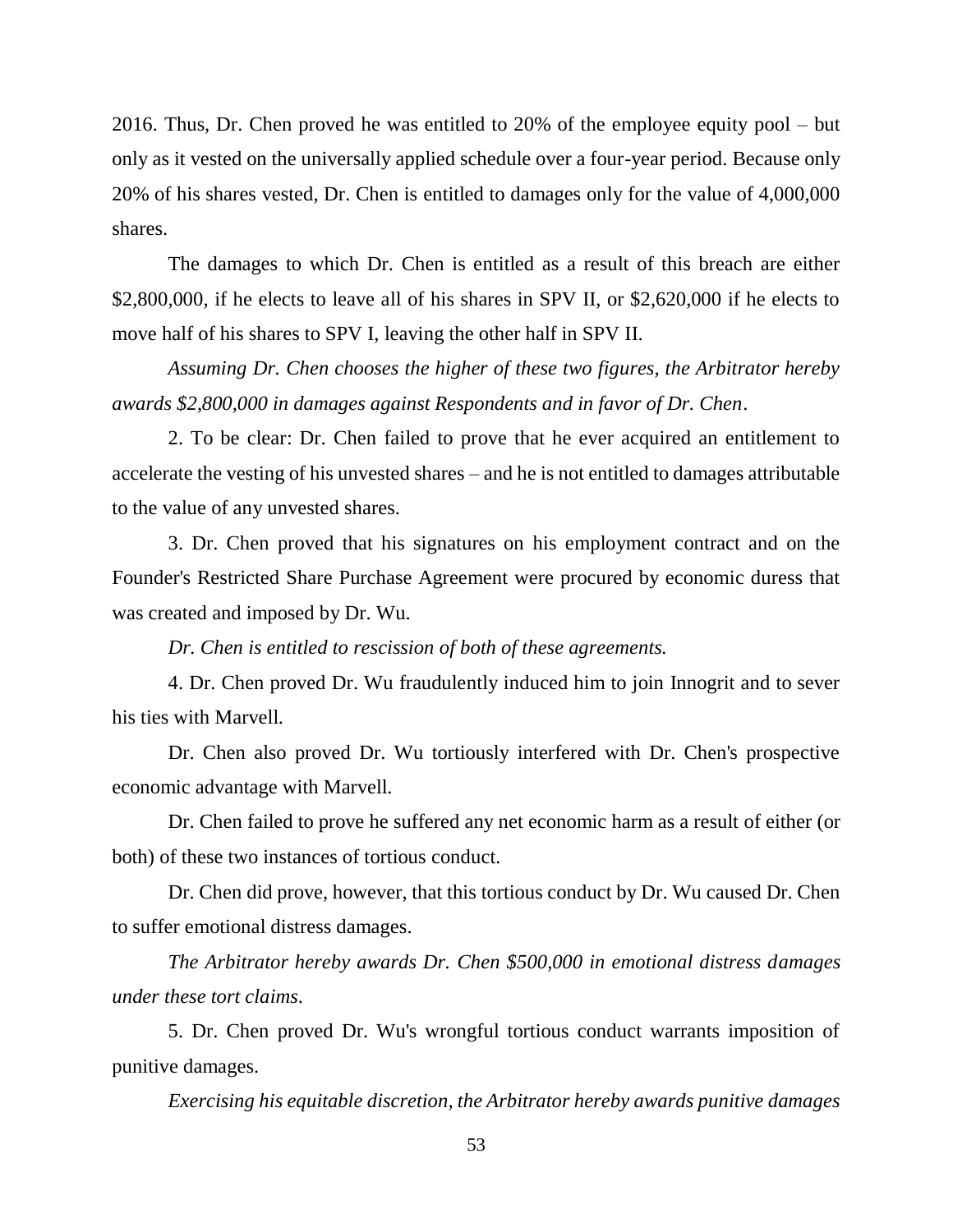*against Dr. Wu and in favor of Dr. Chen in the amount of \$650,000*.

6. Dr. Chen proved Dr. Wu owed him a fiduciary duty as a minority shareholder in Innogrit, but Dr. Chen failed to prove that Dr. Wu breached that duty. Dr. Chen is entitled to no damages under this claim.

7. Dr. Chen proved he was fired, but failed to prove that retaliatory animus was a substantial factor in causing this adverse employment action. Dr. Chen is entitled to no damages under this claim.

8. Dr. Chen failed to establish that he is entitled to any damages or equitable relief under an unjust enrichment claim.

## **Order Re Additional Proceedings**

If Dr. Chen believes he is entitled to any additional relief, e.g., in the form of interest, attorneys fees, or arbitration costs, he must file a petition praying for (and justifying) any such additional relief by no later than April 7, 2021.

If Dr. Chen files a petition for additional relief, Respondents must file their Opposition by April 21, 2021.

Dr. Chen must file the Reply in support of his petition by no later than April 28, 2021.

The Arbitrator will deem issues raised in any such post-Award proceedings submitted on the papers unless either Claimant or Respondents request oral argument, or the Arbitrator concludes that oral argument would be helpful.

IT IS SO ADJUDGED, AWARDED and ORDERED.

Date: March 18, 2021  $\mu$  and  $\mu$  and  $\mu$  and  $\mu$ 

 $H\gamma$ . Wayne D. Brazil ( $Q$ et.) Arbitrator